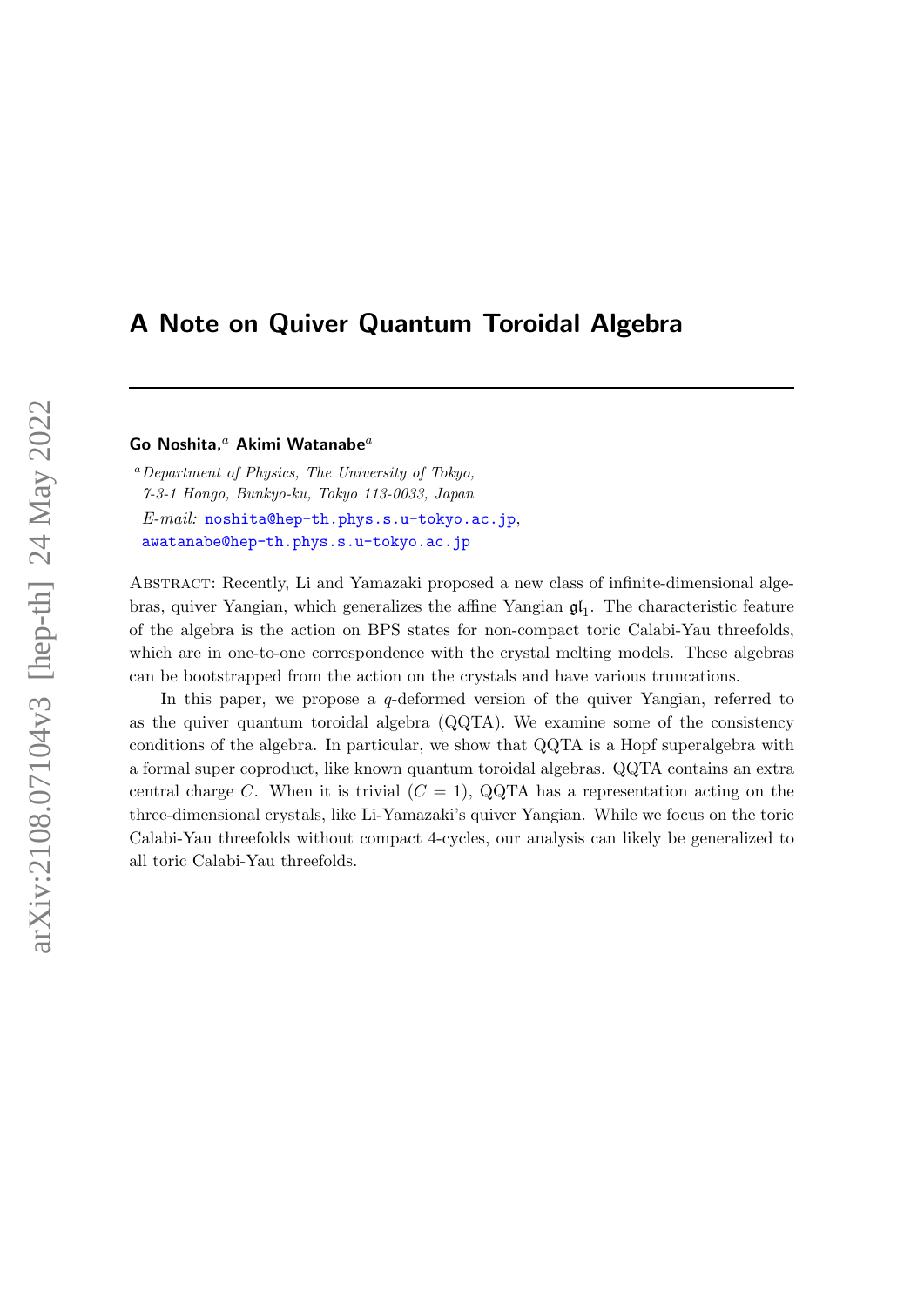## Contents

| 1        | Introduction                                                                                    | $\mathbf 1$      |
|----------|-------------------------------------------------------------------------------------------------|------------------|
| $\bf{2}$ | Review: Quiver Yangian                                                                          | $\mathbf{2}$     |
|          | The definition of the quiver data<br>2.1                                                        | $\overline{2}$   |
|          | Deformation parameters and constraints<br>2.2                                                   | $\overline{4}$   |
|          | The definition of quiver Yangian<br>2.3                                                         | $\overline{5}$   |
| 3        | Review: Quantum toroidal $\mathfrak{gl}_1$                                                      | $\boldsymbol{6}$ |
|          | Definition<br>3.1                                                                               | $\boldsymbol{6}$ |
|          | 3.2<br>Hopf algebra structure                                                                   | $\overline{7}$   |
|          | 3.3<br>Representations                                                                          | 8                |
| 4        | Quiver Quantum Toroidal Algebra                                                                 | <b>10</b>        |
|          | 4.1<br>Conventions                                                                              | 10               |
|          | 4.2<br>Generators and Defining Relations                                                        | 11               |
|          | 4.3<br>Associativity                                                                            | 14               |
|          | Hopf superalgebra structure<br>4.4                                                              | 15               |
|          | Symmetries<br>4.5                                                                               | 16               |
|          | Rescaling symmetry of spectral parameter<br>4.5.1                                               | 16               |
|          | Gauge symmetry shift<br>4.5.2                                                                   | 17               |
| 5        | Bootstrapping Quiver Quantum Toroidal Algebras when $C = 1$                                     | 18               |
|          | 3d crystal<br>5.1                                                                               | 19               |
|          | Ansatz for Representation<br>5.2                                                                | 21               |
|          | 5.3 Coordinate function                                                                         | 22               |
|          | Charge function<br>$5.4\,$                                                                      | 22               |
|          | 5.4.1 Vacuum to Level 1                                                                         | 23               |
|          | 5.4.2<br>Level 1 to Level 2                                                                     | 23               |
|          | 5.4.3 Level 2                                                                                   | 24               |
|          | Bootstrapping the algebra when $C = 1$<br>5.5                                                   | 25               |
|          | 5.5.1<br>EF relation                                                                            | <b>26</b>        |
|          | EE relation<br>5.5.2                                                                            | <b>28</b>        |
|          | Some issues on the asymmetric quiver<br>5.6                                                     | 29               |
| 6        | Example: $\mathbb{C}^3/(\mathbb{Z}_2 \times \mathbb{Z}_2)$ and quantum toroidal $D(2,1;\alpha)$ | 31               |
| 7        | <b>Summary and Discussions</b>                                                                  | 34               |
|          | A Convention                                                                                    | 36               |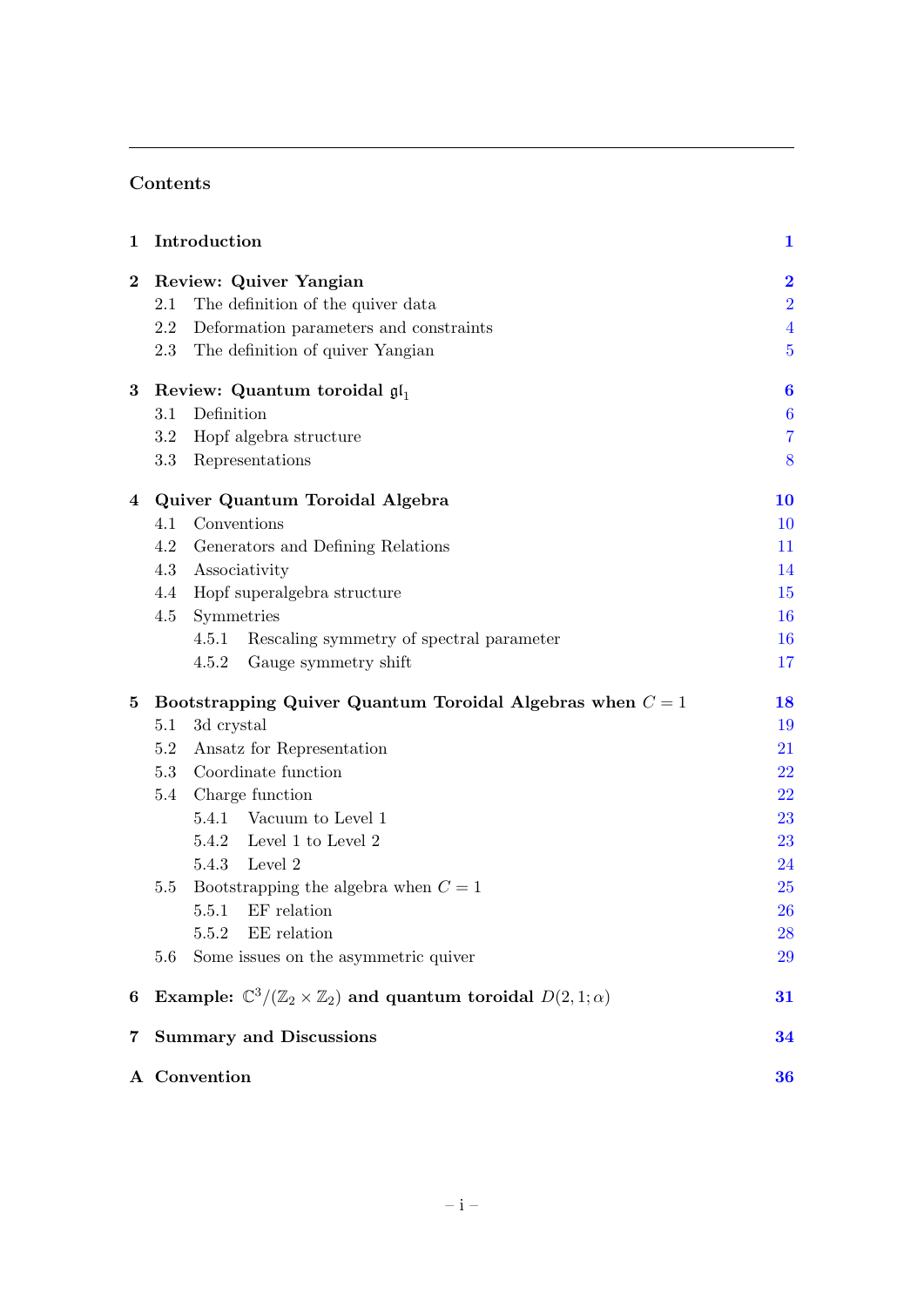| B 3d crystal melting                     | 37 |
|------------------------------------------|----|
| B.1 From toric diagram to quiver diagram | 37 |
| B.2 Loop constraints                     | 39 |
| C KK relation and KE relation            | 39 |
| C.1 KK relation                          | 39 |
| C.2 KE and KF relation                   | 40 |
|                                          |    |

## <span id="page-2-0"></span>1 Introduction

The study of the non-perturbative dynamics of supersymmetric gauge theories and superstring theory has been one of the most central topics in quantum field theories and string theory. Direct microscopic studies on four-dimensional supersymmetric gauge theories became accessible since the work of [\[1\]](#page-41-1). Rich algebraic structures lie behind the correspondences of four-dimensional supersymmetric gauge theories and other mathematical objects. AGT correspondence [\[2\]](#page-41-2) is one of them, and infinite-dimensional algebras such as Virasoro or W algebras' play became relevant. In particular, the affine Yangian of  $\mathfrak{gl}_1$ , which is shown to contain these conformal symmetries in a universal form, played an essential role in proving the equivalence [\[3](#page-41-3)[–5\]](#page-42-0).

The q-deformed version of Virasoro/W algebra has been actively studied in mathematical literatures  $[6-9]$  $[6-9]$ . It was applied to the five-dimensional version of AGT corre-spondence<sup>[1](#page-2-1)</sup>[\[21](#page-43-0)[–24\]](#page-43-1). The universal symmetry which contains these  $q$ -deformed conformal symmetries is the quantum toroidal  $\mathfrak{gl}_1$ , which is sometimes referred to as "DIM" [\[25–](#page-43-2)[29\]](#page-43-3), which is the q-deformation of the affine Yangian  $\mathfrak{gl}_1$ . Compared with the undeformed case, the quantum toroidal  $\mathfrak{gl}_1$  is more symmetric. Namely, it contains  $SL(2,\mathbb{Z})$  duality, and also the Hopf algebra structure in a more natural form. Various extensions of DIM were done by mathematicians, for instance, quantum toroidal  $\mathfrak{gl}_n$  and  $\mathfrak{gl}_{m|n}$  [\[30,](#page-43-4) [31\]](#page-43-5).

Recently, significant progress has been made on the relationship between infinitedimensional algebras and Calabi-Yau geometry  $[32-35]$  $[32-35]$ . For the case of the  $\mathbb{C}^3$ -geometry, we can define an action of the affine Yangian  $\mathfrak{gl}_1$  [\[3,](#page-41-3) [29,](#page-43-3) [36,](#page-43-8) [37\]](#page-43-9) on the BPS states.<sup>[2](#page-2-2)</sup> Generalizations to BPS crystal configurations of general toric Calabi-Yau geometries are possible and the corresponding algebra is quiver Yangian [\[34,](#page-43-10) [35\]](#page-43-7).

The goal of this paper is to define the quiver quantum toroidal algebra (QQTA), which is the q-deformed version of  $[34, 35]$  $[34, 35]$  $[34, 35]$  and study a class of its representations. We use the bootstrap method of [\[34\]](#page-43-10), where the algebra is obtained through the action on three-dimensional BPS crystal [\[45\]](#page-44-0). It is a generalization of the MacMahon representation [\[29\]](#page-43-3) of quantum toroidal  $\mathfrak{gl}_1$  [\[25,](#page-43-2) [26,](#page-43-11) [28\]](#page-43-12). While most of the analysis is parallel to [\[34\]](#page-43-10), the q-deformed algebra has an extra structure such as an additional central charge and the

<span id="page-2-2"></span><span id="page-2-1"></span><sup>&</sup>lt;sup>1</sup>For other developments of this direction, see also  $[10-20]$  $[10-20]$ .

<sup>&</sup>lt;sup>2</sup>See [\[37](#page-43-9)[–41\]](#page-44-1) for corner vertex operator algebras and their relation with affine Yangian  $\mathfrak{gl}_1$  and  $W_{1+\infty}$ . For gluing of affine Yangian  $\mathfrak{gl}_1$ , see also [\[42](#page-44-2)[–44\]](#page-44-3).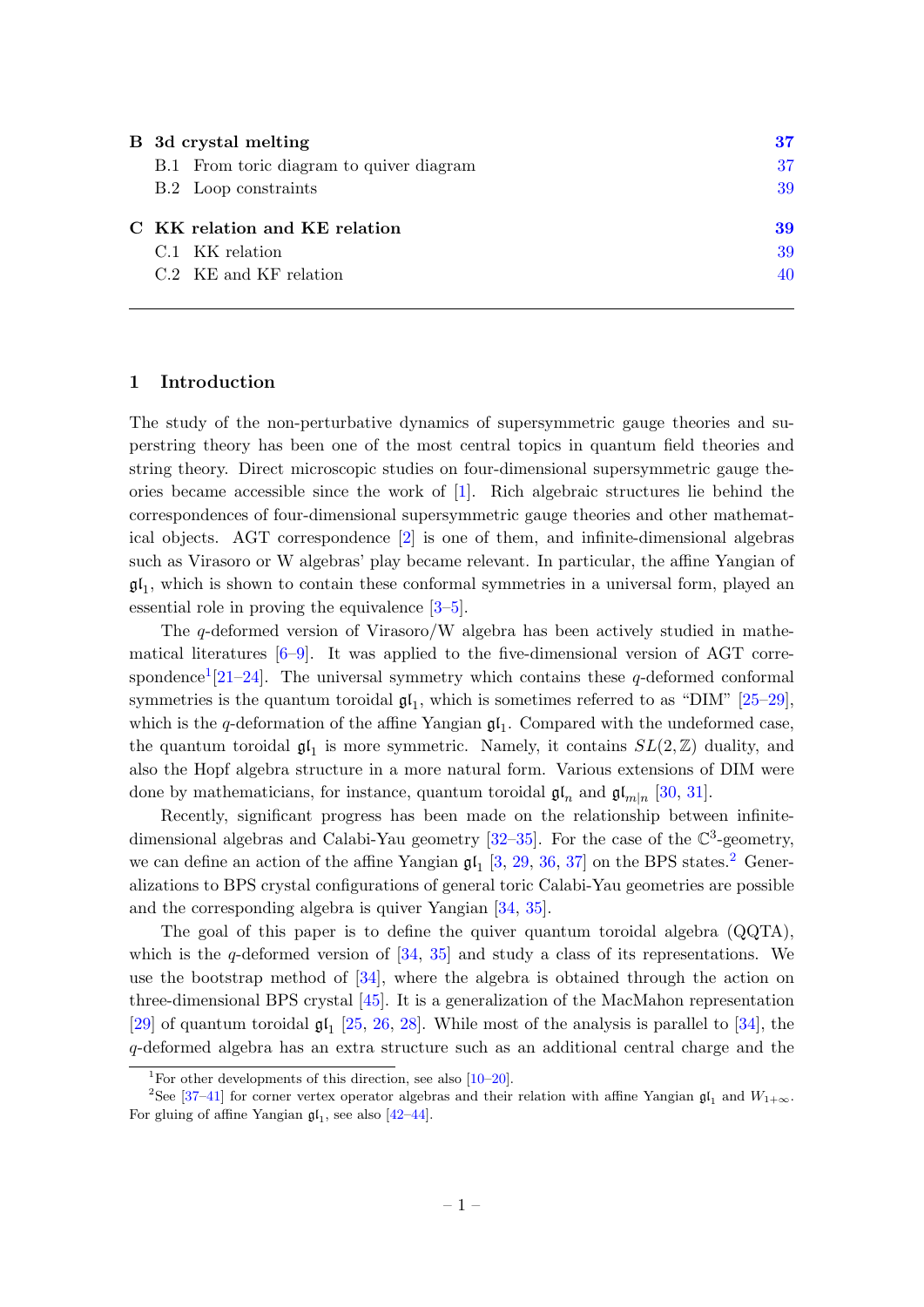coproduct structure, which should be directly compared with the mathematical literature [\[30,](#page-43-4) [31\]](#page-43-5). We also examined some of the consistency conditions of QQTA. While we focus on the toric Calabi-Yau threefolds without compact 4-cycles, our analysis can likely be generalized to all toric Calabi-Yau threefolds.

This paper is organized as follows. In section [2,](#page-3-0) we review the properties of the quiver Yangian defined in [\[34\]](#page-43-10). In section [3,](#page-7-0) we review the properties of the well known quantum toroidal  $\mathfrak{gl}_1$ . It has a natural three-dimensional crystal representation, the MacMahon representation, and is a Hopf algebra. It becomes the affine Yangian  $\mathfrak{gl}_1$ , which is a quiver Yangian of  $\mathbb{C}^3$  geometry in the degenerate limit. In section [4,](#page-11-0) we define the quiver quantum toroidal algebra and see their properties. The definition given includes a central element C, but for now, this is a conjecture. It will be shown that even if we include the central element, it will be a Hopf superalgebra, which is similar to the quantum toroidal  $\mathfrak{gl}_1$ . In section [5,](#page-19-0) we focus on the three-dimensional crystal and bootstrap the algebra when  $C = 1$  from it following [\[34\]](#page-43-10). We also discuss generalizations when there are compact 4-cycles. In section [6,](#page-32-0) we introduce one new example. It is a quantum toroidal algebra associated with the orbifold  $\mathbb{C}^3/(\mathbb{Z}_2 \times \mathbb{Z}_2)$ . The quiver diagram of this algebra is the same as the Dynkin diagram of the affine superalgebra  $D(2, 1; \alpha)$ . The natural three-dimensional crystal representation of this algebra is the same as the plane partition representation, but the pattern of the colors is only different. In section [7,](#page-35-0) we give a summary and some discussions for future work. The appendix is dedicated to basic facts of three-dimensional crystal melting and the convention we used in this paper. Some defining relations of QQTA are also written in detail.

## <span id="page-3-0"></span>2 Review: Quiver Yangian

In [\[34\]](#page-43-10), Li and Yamazaki constructed a new class of algebras, called quiver Yangian, from the toric diagram of the Calabi-Yau manifold. They associated the geometric data with the quiver diagram, through which they defined the algebra. This section reviews the algebraic aspects of the quiver Yangian, which are directly relevant to the q-deformation. To make this paper self-contained, we summarize the relation with the geometrical data in Appendix [B.](#page-37-0) The quiver Yangian generalizes known affine Yangians, which includes the affine Yangian of  $\mathfrak{gl}_1$  [\[3,](#page-41-3) [36\]](#page-43-8), which played a significant role in proving  $4D/2D$  duality.

#### <span id="page-3-1"></span>2.1 The definition of the quiver data

We define the quiver Yangian from a set of data  $Q = (Q_0, Q_1, Q_2)$ , which is given by the toric diagram (see Appendix [B\)](#page-37-0).  $Q_0$  is a set of vertices, and  $Q_1$  is a set of arrows between the vertices.  $Q_0$  and  $Q_1$  define a quiver diagram. The set  $Q_2$  consists of the loops constructed from the arrows in  $Q_1$ <sup>[3](#page-3-2)</sup>. It is associated with the superpotential in the context of string

<span id="page-3-2"></span> $3$ The periodic quiver diagram is a diagram with vertices, arrows, and faces, which are drawn on top of the torus. We denote  $Q_2$  as the faces of this periodic quiver diagram. Each of the faces is a region surrounded by the arrows of  $Q_1$ , and we are identifying it with the sequence of arrows surrounding it (see the Appendix [B\)](#page-37-0).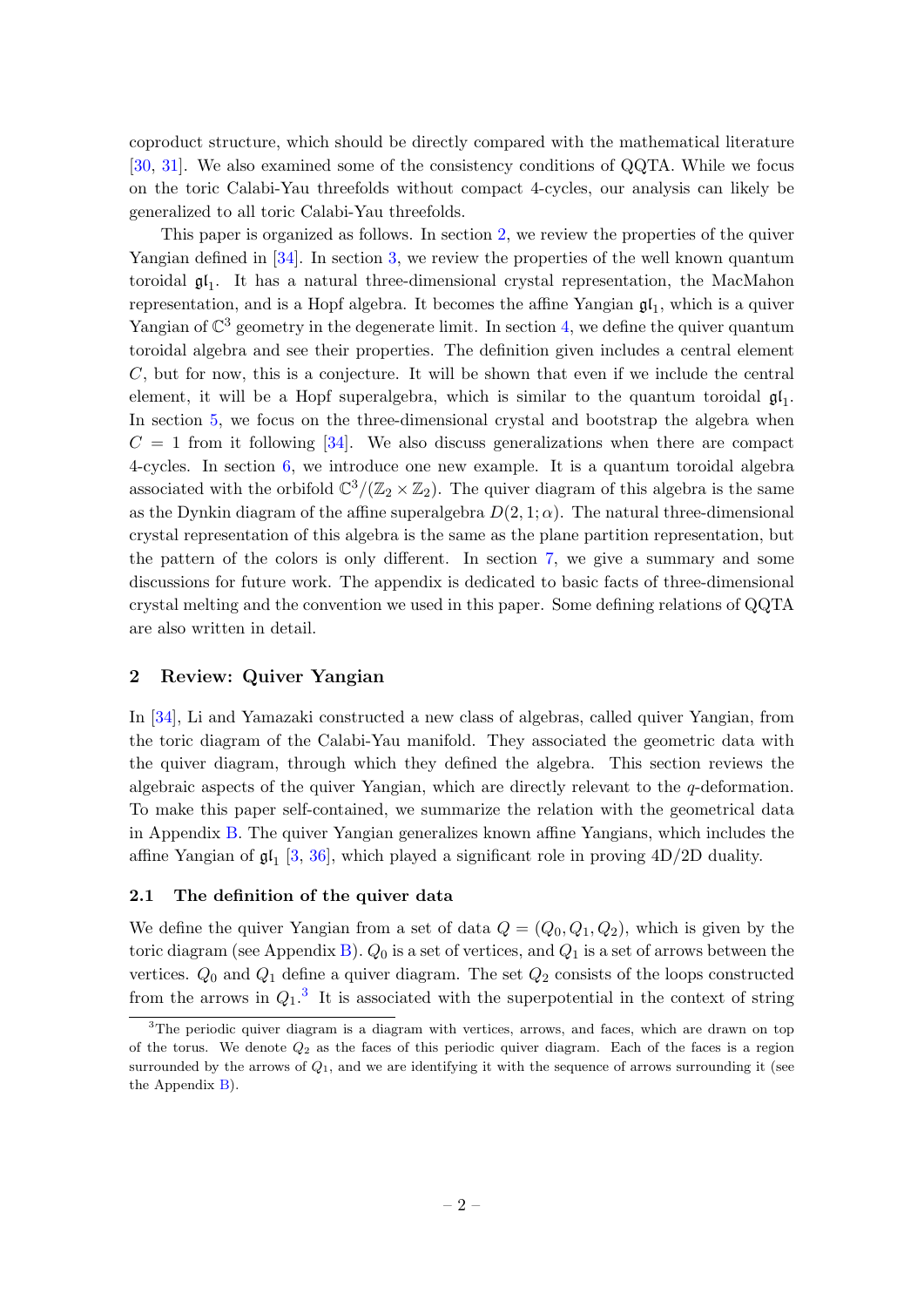theory. We denote the number of elements of  $Q_i$   $(i = 1, 2, 3)$  as  $|Q_i|$ , and they satisfy a relation

<span id="page-4-1"></span>
$$
|Q_0| - |Q_1| + |Q_2| = 0,\t\t(2.1.1)
$$

which comes from the fact that the Euler number of  $\mathbb{T}^2$  is 0.

Figure [1](#page-4-0) shows three examples of quiver diagrams. For the first one (a), we have

<span id="page-4-2"></span>
$$
Q_0 = \{1\}, \quad Q_1 = \{1 \xrightarrow{1} 1, 1 \xrightarrow{2} 1, 1 \xrightarrow{3} 1\}, \quad Q_2 = \{1 \xrightarrow{1} 1 \xrightarrow{2} 1 \xrightarrow{3} 1, 1 \xrightarrow{3} 1 \xrightarrow{2} 1 \xrightarrow{1} 1\}
$$
\n(2.1.2)

(see Figure [14](#page-40-2) of Appendix [B\)](#page-37-0). We note that there may be some arrows whose two ends are identical. We denote the number of arrows  $i \to j$  in  $Q_1$  as  $|i \to j|$ . In this example,  $|1 \rightarrow 1| = 3$ . We distinguish the arrows by adding an extra index over the arrow. We denote the parameter associated with the arrow  $i \stackrel{a}{\to} j$  by  $h_{ij}^{(a)}$ , while we abbreviate the upper index when  $|i \rightarrow j| = 1$ .

For the second one (b),

$$
Q_0 = \{1, 2, 3\}, \quad Q_1 = \{1 \to 1, 1 \to 2, 1 \to 3, 2 \to 1, 2 \to 3, 3 \to 1, 3 \to 2\}, \quad (2.1.3)
$$
  
\n
$$
Q_2 = \{1 \to 1 \to 3 \to 1, 1 \to 2 \to 3 \to 2 \to 1, 1 \to 1 \to 2 \to 1, 1 \to 3 \to 2 \to 3 \to 1\}.
$$
  
\n(2.1.4)

For the third one (c),

$$
Q_0 = \{1, 2, 3, 4\}, \quad Q_1 = \{1 \xrightarrow{1} 2, 1 \xrightarrow{2} 2, 2 \xrightarrow{1} 3, 2 \xrightarrow{2} 3, 3 \xrightarrow{1} 4, 3 \xrightarrow{2} 4, 4 \xrightarrow{1} 1, 4 \xrightarrow{2} 1\},
$$
\n(2.1.5)

 $Q_2 = \{1 \stackrel{a}{\to} 2 \stackrel{b}{\to} 3 \stackrel{c}{\to} 4 \stackrel{d}{\to} 1\}, \text{ with } (a, b, c, d) \in \{(1, 1, 1, 1), (2, 2, 2, 2), (1, 2, 1, 2), (2, 1, 2, 1)\}.$ (2.1.6)

<span id="page-4-0"></span>

**Figure 1:** Three examples of the quiver diagrams. They have  $|Q_0|$  vertices and  $|Q_1|$ arrows.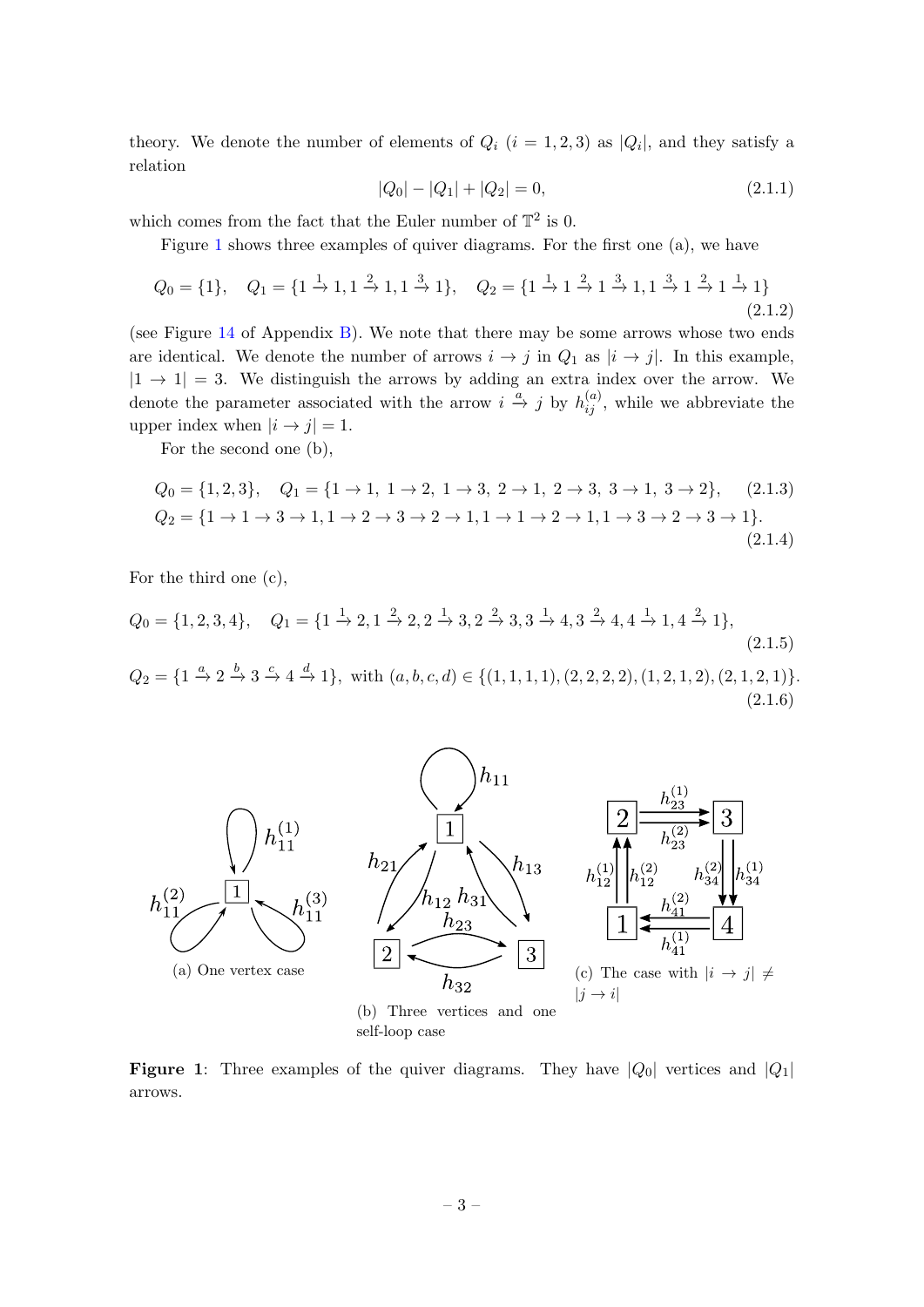We note that in the first two examples (a) and (b),  $|i \rightarrow j| = |j \rightarrow i|$  for any  $i, j \in Q_0$ . In the third example (c),  $|i \rightarrow j| \neq |j \rightarrow i|$  for some pairs of elements in  $Q_0$ . We will refer to the quiver of the first (resp. second) type as "symmetric" (resp. "asymmetric"). In [\[34\]](#page-43-10), the asymmetric quiver set comes from Calabi-Yau manifolds with compact four cycles.

We call the vertex  $i \in Q_0$  as bosonic (resp. fermionic), when  $|i \to i|$  is odd (resp. even). In the quiver  $(b)$ , two vertices are fermionic while one is bosonic. In the quiver  $(c)$ , all the four vertices are fermionic.

#### <span id="page-5-0"></span>2.2 Deformation parameters and constraints

For each element in  $I \in Q_1$ , we assign a deformation parameter  $h_I$ , which appears in the definition of quiver Yangian. There are constraints coming from each element in  $Q_0$  (vertex constraint) and  $Q_2$  (loop constraint).

#### Vertex constraints:

<span id="page-5-7"></span>
$$
\sum_{I \in Q_1(a)} sign_a(I)h_I = 0,
$$
\n(2.2.1)

where a is an arbitrary vertex in  $Q_0$ .  $Q_1(a)$  implies the subset of  $Q_1$  where the vertex  $a \in Q_0$  is contained either in the start point or the endpoint. The  $\text{sign}_a(I)$  is  $+1$  when a is the endpoint of  $I$ ,  $-1$  when it is the start point, and 0 when I is the loop from a to a. For example, the vertex 1 in the middle of Figure [1](#page-4-0) gives a constraint,

$$
h_{12} - h_{21} + h_{13} - h_{31} = 0. \tag{2.2.2}
$$

Since the summation of the vertex constraints for all  $a \in Q_0$  vanishes trivially, there are  $|Q_0|$  – 1 independent constraints.

#### Loop constraints:

<span id="page-5-2"></span>
$$
\sum_{I \in L} h_I = 0,\tag{2.2.3}
$$

where  $L$  is an arbitrary loop in the periodic quiver diagram. It is enough to impose the loop conditions on loops of  $Q_2$  because arbitrary loops can be decomposed into loops of  $Q_2$ . Thus, we can consider L as an arbitrary loop on  $Q_2$  from now on. However, not all of the loop conditions  $(2.2.3)$  for loops in  $Q_2$  are independent. For example, the loop constraints for the quiver set Figure  $1(b)$  $1(b)$  are:

<span id="page-5-4"></span><span id="page-5-3"></span>
$$
h_{11} + h_{13} + h_{31} = 0,\t\t(2.2.4)
$$

$$
h_{12} + h_{23} + h_{32} + h_{21} = 0,\t\t(2.2.5)
$$

<span id="page-5-6"></span><span id="page-5-5"></span>
$$
h_{11} + h_{12} + h_{21} = 0,\t\t(2.2.6)
$$

$$
h_{13} + h_{32} + h_{23} + h_{31} = 0. \t\t(2.2.7)
$$

As the vertex constraints, a linear combination of the loop constraints becomes trivial. In the above example,  $(2.2.4)+(2.2.5)-(2.2.6)-(2.2.7)=0$  $(2.2.4)+(2.2.5)-(2.2.6)-(2.2.7)=0$  $(2.2.4)+(2.2.5)-(2.2.6)-(2.2.7)=0$  $(2.2.4)+(2.2.5)-(2.2.6)-(2.2.7)=0$  $(2.2.4)+(2.2.5)-(2.2.6)-(2.2.7)=0$  $(2.2.4)+(2.2.5)-(2.2.6)-(2.2.7)=0$  $(2.2.4)+(2.2.5)-(2.2.6)-(2.2.7)=0$  $(2.2.4)+(2.2.5)-(2.2.6)-(2.2.7)=0$ . Thus, there are  $|Q_2|-1$  independent constraints.

<span id="page-5-1"></span>To summarize, using  $(2.1.1)$ , the number of independent parameters becomes  $|Q_1|$  –  $(|Q_0| - 1) - (|Q_2| - 1) = 2$  for the quiver Yangian.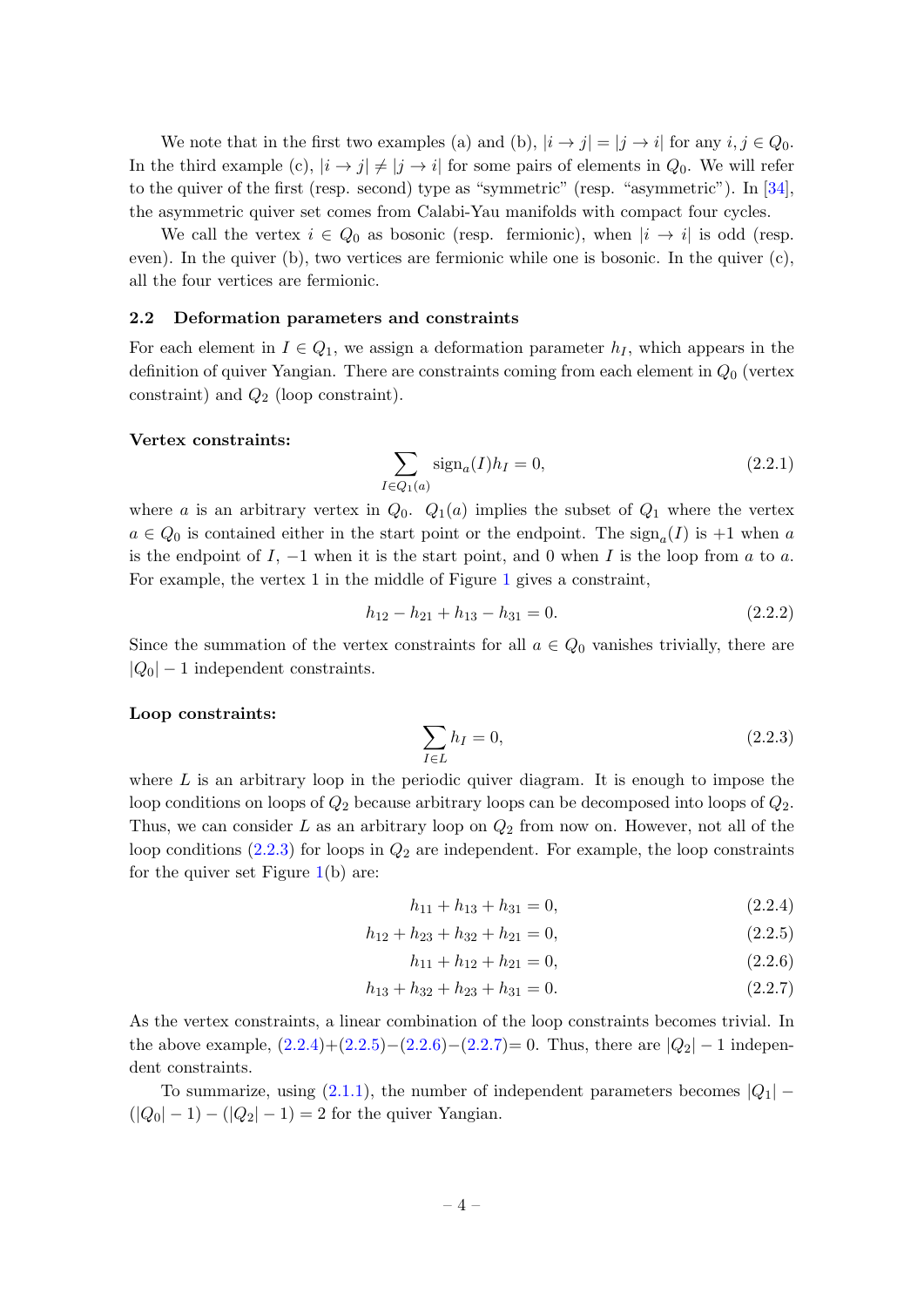## 2.3 The definition of quiver Yangian

The Drinfeld currents of quiver Yangian are defined as

$$
e^{(a)}(z) = \sum_{n=0}^{\infty} \frac{e_n^{(a)}}{z^{n+1}}, \quad \psi^{(a)}(z) = \sum_{n=-\infty}^{\infty} \frac{\psi_n^{(a)}}{z^{n+1}}, \quad f^{(a)}(z) = \sum_{n=0}^{\infty} \frac{f_n^{(a)}}{z^{n+1}},
$$
(2.3.1)

with a formal expansion parameter  $z \in \mathbb{C}$  for each  $a \in Q_0$ . The Drinfeld current with index a is bosonic (resp. fermionic) if a in  $Q_0$  is the bosonic (resp. fermionic) vertex.

We define the bond factors as

<span id="page-6-0"></span>
$$
\varphi^{a \Rightarrow b}(u) \equiv \frac{\prod_{I \in \{b \to a\}} (u + h_I)}{\prod_{I \in \{a \to b\}} (u - h_I)},\tag{2.3.2}
$$

where  $a, b \in Q_0$ . Set  $\{a \to b\}$  is a subset of  $Q_1$  which consists of the arrows from a to b. Using them, the OPE relations of the quiver Yangian are,

$$
\psi^{(a)}(z)\psi^{(b)}(w) = \psi^{(b)}(w)\psi^{(a)}(z), \n\psi^{(a)}(z)e^{(b)}(w) \simeq \varphi^{b \Rightarrow a}(z-w)e^{(b)}(w)\psi^{(a)}(z), \ne^{(a)}(z)e^{(b)}(w) \sim (-1)^{|a||b|}\varphi^{b \Rightarrow a}(z-w)e^{(b)}(w)e^{(a)}(z), \n\psi^{(a)}(z)f^{(b)}(w) \simeq \varphi^{b \Rightarrow a}(z-w)^{-1}f^{(b)}(w)\psi^{(a)}(z), \nf^{(a)}(z)f^{(b)}(w) \sim (-1)^{|a||b|}\varphi^{b \Rightarrow a}(z-w)^{-1}f^{(b)}(w)f^{(a)}(z), \n[e^{(a)}(z),f^{(b)}(w)] \sim -\delta^{a,b}\frac{\psi^{(a)}(z) - \psi^{(b)}(w)}{z-w},
$$
\n(2.3.3)

for  $a, b \in Q_0$ . In the above equations,  $\simeq$  means the equality up to  $z^n w^{m \geq 0}$  terms and  $\sim$ means the equality up to  $z^{n\geq 0}w^m$  and  $z^n w^{m\geq 0}$  terms. We note that the algebra is expected to be equipped with Serre relations, but for the moment, they are not known yet except for special cases. We will not touch on this topic in this paper.

When both *a* and *b* are fermionic,

$$
[e^{(a)}(z), f^{(b)}(w)] = e^{(a)}(z)f^{(b)}(w) + f^{(b)}(w)e^{(a)}(z).
$$
 (2.3.4)

Otherwise,

$$
[e^{(a)}(z), f^{(b)}(w)] = e^{(a)}(z)f^{(b)}(w) - f^{(b)}(w)e^{(a)}(z).
$$
 (2.3.5)

One may define the quiver Yangian for both symmetric and asymmetric quiver sets. For the symmetric case, the bond factor becomes a homogeneous rational function, and the coefficients of  $\psi^{(a)}(z)$  are simplified as

$$
\psi_{n \le -2}^{(a)} = 0, \quad \psi_{-1}^{(a)} = 1,\tag{2.3.6}
$$

which gives a usual expansion of  $\psi$  generators in the affine Yangian algebras.

The quiver set for Figure  $1(a)$  $1(a)$  gives the simplest example of the quiver Yangian. It has one bosonic vertex and the loop constraint gives a constraint,

$$
h_{11}^{(1)} + h_{11}^{(2)} + h_{11}^{(3)} = 0, \qquad (2.3.7)
$$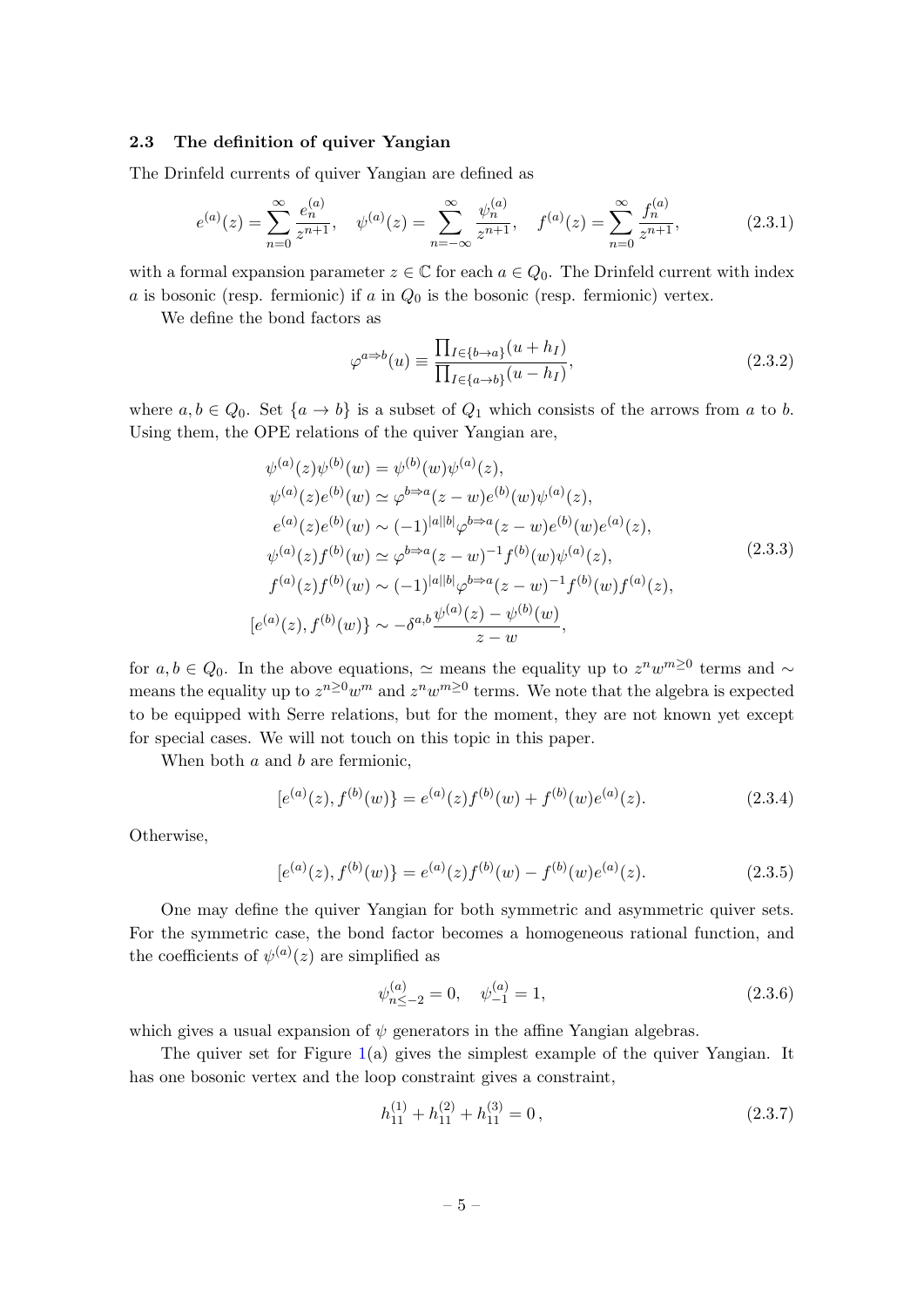which is equivalent to the affine Yangian of  $\mathfrak{gl}_1$ , if we identify  $h_{11}^{(a)}$  with the Nekrasov parameters.

The quiver set for Figure [1\(](#page-4-0)b) has one bosonic and two fermionic vertices. The quiver Yangian for this set gives the affine Yangian of  $\mathfrak{gl}_{2|1}$ . One may generalize the quiver set to describe  $\mathfrak{gl}_{m|n}$ . On the other hand, the data set such as Figure [1\(](#page-4-0)c) gives a new family of algebras that may not be related to the Lie superalgebras.

## <span id="page-7-0"></span>3 Review: Quantum toroidal  $\mathfrak{gl}_1$

This article aims to study the  $q$ -deformations of the quiver Yangian. As mentioned in the previous section, the quiver Yangian contains the affine Yangian of  $\mathfrak{gl}_1$  as a particular example. It plays a prototype of q-deformation, which motivate us to review the basic properties of the quantum toroidal  $\mathfrak{gl}_1$ , (sometimes it is referred to also as quantum continuous  $\mathfrak{gl}_\infty$ or Ding-Iohara-Miki algebra) [\[25,](#page-43-2) [26,](#page-43-11) [28,](#page-43-12) [29\]](#page-43-3). In this section, we give the definition of the algebra, show the existence of the Hopf-algebra structure, and construct one special ver-tical representation<sup>[4](#page-7-2)</sup>. All of these properties have analogs in the quiver quantum toroidal algebra and will be examined later. The readers who are familiar with these materials can skip this section.

## <span id="page-7-1"></span>3.1 Definition

The algebra is defined by two independent parameters. To make it symmetric, we denote the parameters as  $q_1, q_2, q_3$ , under the condition  $q_1q_2q_3 = 1$ . The generators of the algebra are

$$
E(z) = \sum_{k \in \mathbb{Z}} E_k z^{-k}, \quad F(z) = \sum_{k \in \mathbb{Z}} F_k z^{-k}, \quad K^{\pm}(z) = K^{\pm} \exp\left(\pm \sum_{r=1}^{\infty} H_{\pm r} z^{\mp r}\right), \quad (3.1.1)
$$

and a central element C.  $K^- = (K^+)^{-1}$  is also a central element. The analog of the bond factor  $\varphi^{1\Rightarrow 1}(u)$  is

<span id="page-7-3"></span>
$$
\varphi(z, w) = \prod_{i=1}^{3} \frac{(q_i^{1/2} z - q_i^{-1/2} w)}{(q_i^{-1/2} z - q_i^{1/2} w)},
$$
\n(3.1.2)

where we omit the upper index for simplicity. The degenerate limit to obtain the affine Yangian is to rewrite  $q_i = e^{\epsilon h_{11}^i}$  and take  $\epsilon \to 0$ .

Equation [\(3.1.2\)](#page-7-3) reduces to the bond factor for the quiver set [1\(](#page-4-0)a) if we write  $z = e^{\epsilon x}$ and  $w = e^{\epsilon y}$ . The loop condition  $h_{11}^{(1)} + h_{11}^{(2)} + h_{11}^{(3)} = 0$  corresponds to the multiplicative condition  $q_1q_2q_3 = 1$ .

<span id="page-7-2"></span> $4$ For a comprehensive review, see [\[46\]](#page-44-4) for instance.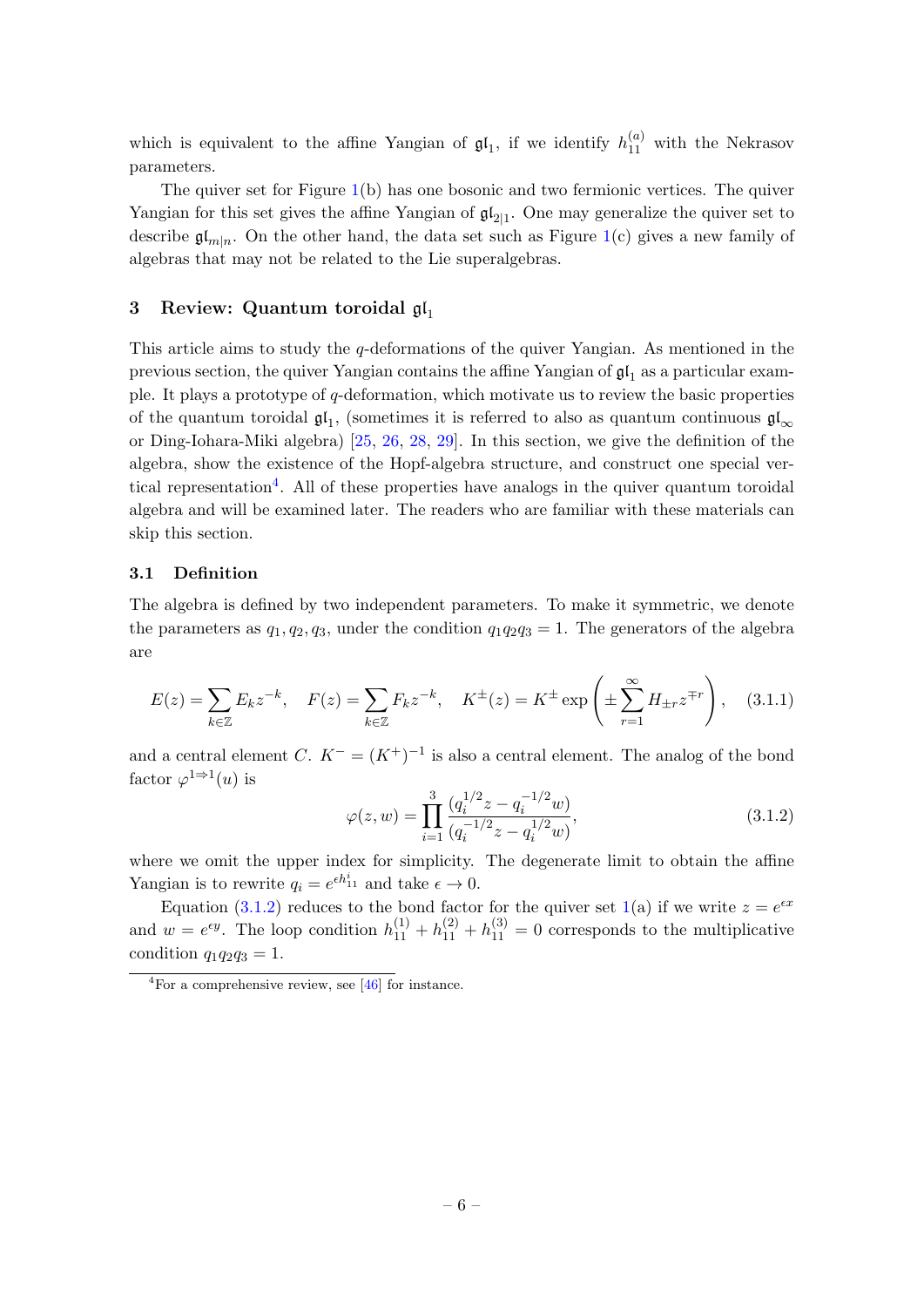The defining relations are as follows:

$$
K^{\pm}(z)K^{\pm}(w) = K^{\pm}(w)K^{\pm}(z),
$$
  
\n
$$
K^{-}(z)K^{+}(w) = \frac{\varphi(z, Cw)}{\varphi(Cz, w)}K^{+}(w)K^{-}(z),
$$
  
\n
$$
K^{\pm}(C^{\frac{1\mp 1}{2}}z)E(w) = \varphi(z, w)E(w)K^{\pm}(C^{\frac{1\mp 1}{2}}z),
$$
  
\n
$$
K^{\pm}(C^{\frac{1\pm 1}{2}}z)F(w) = \varphi(z, w)^{-1}F(w)K^{\pm}(C^{\frac{1\pm 1}{2}}z),
$$
  
\n
$$
[E(z), F(w)] = \delta(C^{\frac{w}{2}})K^{+}(z) - \delta(C^{\frac{z}{w}})K^{-}(w),
$$
  
\n
$$
E(z)E(w) = \varphi(z, w)E(w)E(z),
$$
  
\n
$$
F(z)F(w) = \varphi(z, w)^{-1}F(w)F(z),
$$
  
\n
$$
[E_0, [E_1, E_{-1}]] = 0,
$$
  
\n
$$
[F_0, [F_1, F_{-1}]] = 0,
$$

where  $\delta(z)$  is the delta function

<span id="page-8-1"></span>
$$
\delta(z) = \sum_{k \in \mathbb{Z}} z^k.
$$
\n(3.1.4)

The last two equations in [\(3.1.3\)](#page-8-1) are referred to as Serre relations. Generally, determining these relations for other types of quantum toroidal algebras is difficult, and we will not discuss it from now on. Except for the modification of the bond factor and the mode expansion of Drinfeld currents, the difference from the affine Yangian of  $\mathfrak{gl}_1$  is the existence of the central charge C.

Both the generators and the relations depend on  $q_1, q_2, q_3$  symmetrically, so this algebra has a triality automorphism of exchanging  $q_1, q_2, q_3$ . There is  $SL(2, \mathbb{Z})$  duality automorphism, which was found by Miki [\[26\]](#page-43-11). While the former is kept in the degenerate limit, the latter does not exist in the affine Yangian. In this sense, the q-deformation makes the algebra more symmetric.

#### <span id="page-8-0"></span>3.2 Hopf algebra structure

It is known that quantum toroidal  $\mathfrak{gl}_1$  has a Hopf algebra structure, which is not so clear in the degenerate limit. A Hopf algebra  $H$  is a bialgebra equipped with a unit  $1_H$ , a counit  $\epsilon$ , a product m, a coproduct  $\Delta$  and an antipode satisfying the following properties.

- H is an associative and coassociative algebra. This implies  $m(1\otimes \epsilon)\Delta = m(\epsilon\otimes 1)\Delta = 1$ and  $(id \otimes \Delta)\Delta = (\Delta \otimes id)\Delta$ .
- The counit  $\epsilon : H \to \mathbb{C}$  and the coproduct  $\Delta : H \to H \otimes H$  are homomorphisms of the algebra.
- The unit  $1_H: \mathbb{C} \to H$  and the product  $m: H \otimes H \to H$  are homomorphisms of the algebra.
- The antipode  $S : H \to H$  is an antihomomorphism that obeys  $m(S \otimes id)\Delta = \epsilon =$  $m(\mathrm{id} \otimes S)\Delta$ .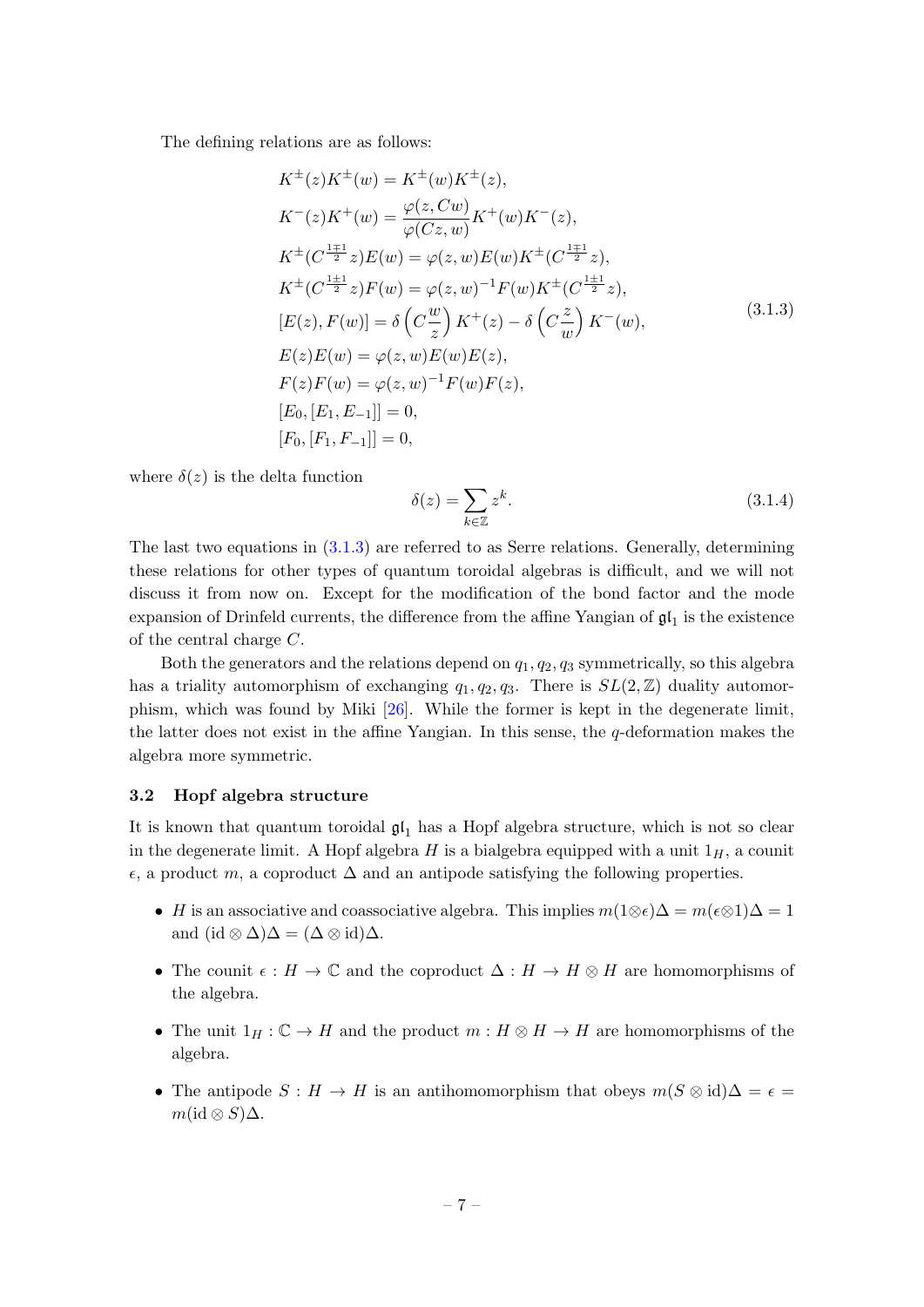Quantum toroidal  $\mathfrak{gl}_1$  is equipped with a formal coproduct,

$$
\Delta E(z) = E(z) \otimes 1 + K^{-}(C_1 z) \otimes E(C_1 z),
$$
  
\n
$$
\Delta F(z) = F(C_2 z) \otimes K^{+}(C_2 z) + 1 \otimes F(z),
$$
  
\n
$$
\Delta K^{+}(z) = K^{+}(z) \otimes K^{+}(C_1^{-1} z),
$$
  
\n
$$
\Delta K^{-}(z) = K^{-}(C_2^{-1} z) \otimes K^{-}(z),
$$
  
\n
$$
\Delta C = C \otimes C,
$$
  
\n(3.2.1)

where  $C_1 = C \otimes 1$  and  $C_2 = 1 \otimes C$ .

We can also define the counit and antipode as,

$$
\epsilon(E(z)) = \epsilon(F(z)) = 0,
$$
  
\n
$$
\epsilon(K^{\pm}(z)) = \epsilon(C) = 1,
$$
  
\n
$$
S(E(z)) = -(K^{-}(z))^{-1}E(C^{-1}z),
$$
  
\n
$$
S(F(z)) = -F(C^{-1}z)(K^{+}(z))^{-1},
$$
  
\n
$$
S(K^{\pm}(z)) = (K^{\pm}(Cz))^{-1},
$$
  
\n
$$
S(C) = C^{-1},
$$
  
\n(3.2.2)

where maps  $\Delta$  and  $\epsilon$  are extended to algebra homomorphisms, and the map S to an algebra anti-homomorphism,  $S(xy) = S(y)S(x)$ .

## <span id="page-9-0"></span>3.3 Representations

The representations of quantum toroidal  $\mathfrak{gl}_1$  depend on two central elements, C and K<sup>-</sup>. Due to Miki duality [\[26\]](#page-43-11), they are dual to each other. The representation for  $C = 1$ (resp.  $C \neq 1$ ) is referred to as vertical (resp. horizontal). This section reviews the vertical representation where the plane partition labels the basis. The affine Yangian shares this type of representation since  $C$  is irrelevant. The plane partition realization gives the simplest example of the crystal melting representation in [\[34\]](#page-43-10). In the following, the central element  $K^-$  is identified with the central charge  $K^{1/2}$  for simplicity.

<span id="page-9-1"></span>

Figure 2: 3d Young diagram as a combination of 2d Young diagrams

Plane partition is a set of boxes stacked in a three-dimensional way. Plane partition  $Λ$  is equivalent to a combination of several Young diagrams  $Λ<sup>(k)</sup>$  as in Figure [2,](#page-9-1)

$$
\Lambda = (\Lambda^{(1)}, \Lambda^{(2)}, \Lambda^{(3)}, \cdots). \tag{3.3.1}
$$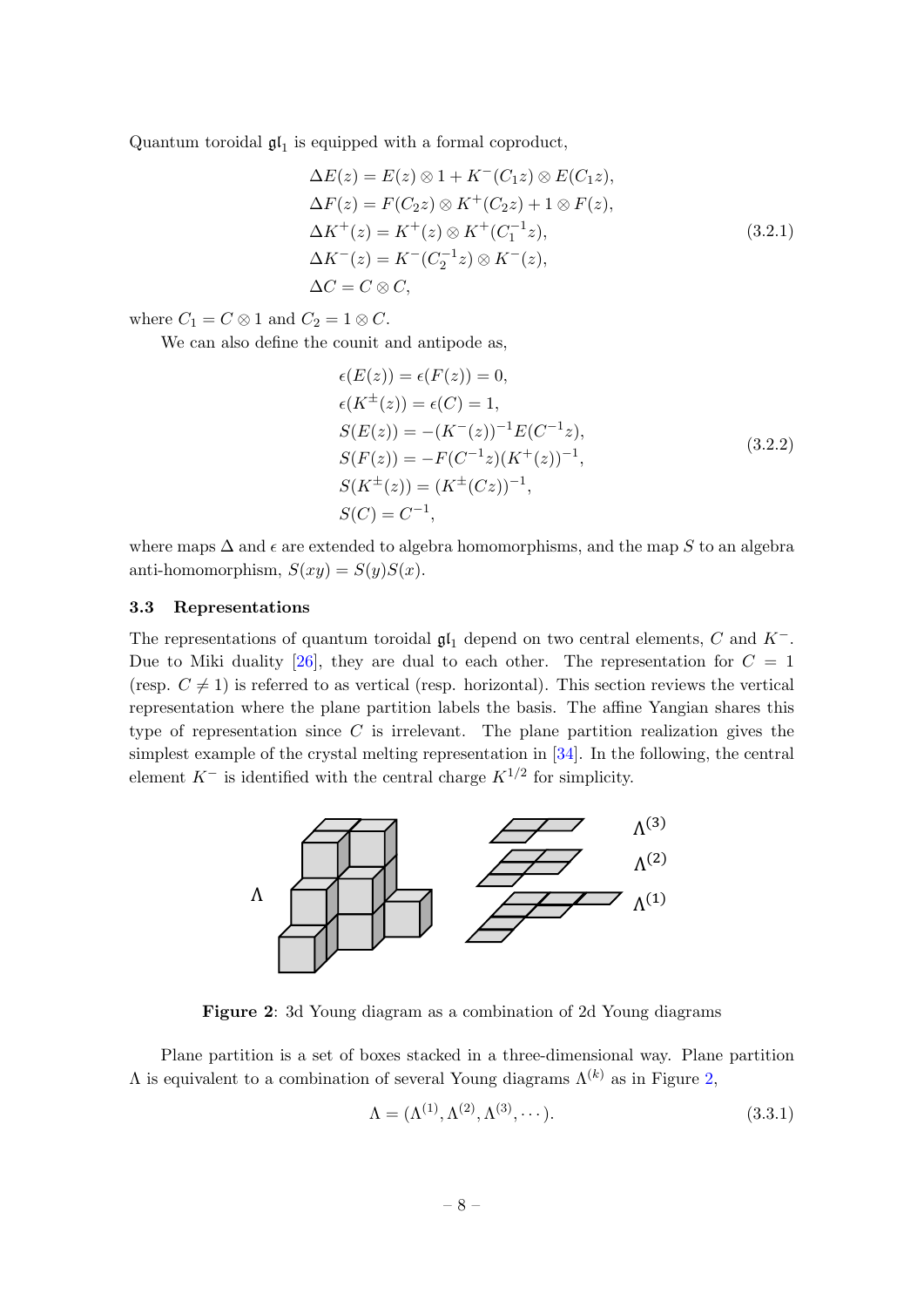<span id="page-10-0"></span>

Figure 3: A configuration of the plane partition. (a) is the plane partition. (b) is the set of places where we can add boxes and (c) is the set of places where we can remove the boxes.

If  $j < k$ ,  $\Lambda^{(k)}$  is smaller than or equal to  $\Lambda^{(j)}$ .

We represent the state labeled by plane partitions as

<span id="page-10-1"></span>
$$
\mathcal{M}(u,K) = \bigoplus_{\Lambda} \mathbb{C} |\Lambda\rangle, \qquad (3.3.2)
$$

where  $\Lambda^{(N)} = \emptyset$  if N is large enough. This state depends on two arbitrary parameters u and K.

The plane partition is characterized as one kind of the 3d crystal determined by the set of a quiver diagram and loop constraints  $Q = (Q_0, Q_1, Q_2)$  in Section [2.](#page-3-0) In the case of the quantum toroidal  $\mathfrak{gl}_1$ , Q is given by [\(2.1.2\)](#page-4-2). There are three parameters  $q_1, q_2, q_3$ corresponding to the three arrows, and the q-deformation of the constraint  $2.2.3$  is  $q_1q_2q_3$  = 1.

Each path (a set of arrows) on the quiver diagram expresses one box on the plane partition. The three types of arrows correspond to going to the x-,  $y$ -, and z-axis directions in the plane partition, respectively. The loop through each of the three types of arrows once means going from the coordinates  $(x, y, z)$  to  $(x+1, y+1, z+1)$  on the plane partition, which is one step into the interior from the surface of the plane partition.

We give the actions of the algebra to the basis  $|\Lambda\rangle$ .  $|\Lambda\rangle$  is the eigenstate of  $K^+(z)$  and  $K^{-}(z)$ :

$$
K^{\pm}(z)|\Lambda\rangle = \psi_{\Lambda}(u/z)|\Lambda\rangle, \qquad (3.3.3)
$$
  

$$
\psi_{\Lambda}(u/z) = \frac{K^{-1/2} - K^{1/2}u/z}{1 - u/z}
$$
  

$$
\times \prod_{(i,j,k)\in Y_{\Lambda}} \frac{(1 - q_1^j q_2^{k-1} q_3^i u/z)(1 - q_1^{j-1} q_2^k q_3^i u/z)(1 - q_1^j q_2^k q_3^{i-1} u/z)}{(1 - q_1^{j-1} q_2^k q_3^{i-1} u/z)(1 - q_1^{j-1} q_2^{k-1} q_3^i u/z)(1 - q_1^j q_2^{k-1} q_3^{i-1} u/z)}, \qquad (3.3.4)
$$

where  $Y_\Lambda$  is the set of boxes in the plane partition  $\Lambda$ . We note that the eigenvalue  $\psi_\Lambda(u/z)$ should be understood as a formal expansion in  $z^{\mp 1}$  when  $K^{\pm}(z)$ .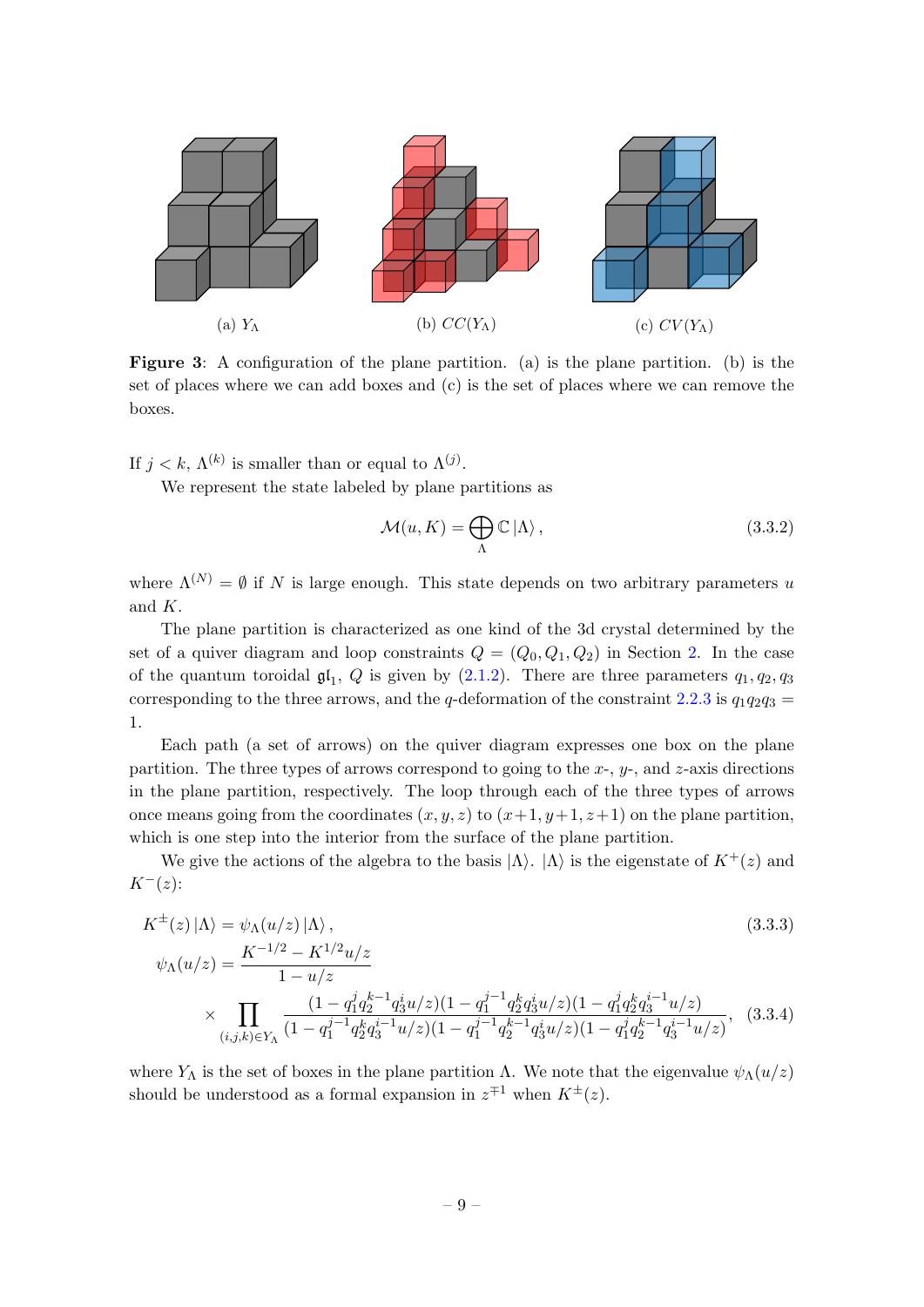$E(z)$  adds a box to the basis  $|\Lambda\rangle$ , and the configuration with an additional box also satisfies the condition of the plane partition (see Figure [3\)](#page-10-0):

$$
E(z) |\Lambda\rangle = \frac{1}{1 - q_1} \sum_{(i,j,k) \in CC(Y_{\Lambda})} \psi_{\Lambda,i,j,k} \psi_{\Lambda^{(k)},i} \delta(q_1^j q_2^k q_3^i u/z) |\Lambda + 1_i^{(k)}\rangle, \qquad (3.3.5)
$$

$$
\psi_{\Lambda,i,j,k} = \prod_{m=1}^{k-1} \psi_{\Lambda^{(m)}}(q_1^{-j} q_2^{m-k-1} q_3^{-i}),\tag{3.3.6}
$$

<span id="page-11-2"></span>
$$
\psi_{\lambda}(z) = \prod_{l=1}^{\infty} \frac{(1 - q_1^{\lambda_l - l + 1} q_2^{-l + 1} q_3 / z)(1 - q_1^{\lambda_l - l + 1} q_2^{-l + 2} / z)}{(1 - q_1^{\lambda_l - l + 1} q_2^{-l + 1} / z)(1 - q_1^{\lambda_l - l + 1} q_2^{-l + 2} q_3 / z)},
$$
\n(3.3.7)

<span id="page-11-3"></span>
$$
\psi_{\lambda,i} = \prod_{l=1}^{i-1} \frac{(1-q_1^{\lambda_l - \lambda_i} q_3^{l-i+1})(1-q_1^{\lambda_l - \lambda_i - 1} q_3^{l-i-1})}{(1-q_1^{\lambda_l - \lambda_i} q_3^{l-i})(1-q_1^{\lambda_l - \lambda_i - 1} q_3^{l-i})},
$$
\n(3.3.8)

where  $CC(Y_A)$  is the set of places we can add a box keeping the condition of the plane partition,  $|\Lambda + 1_i^{(k)}\rangle$  means the basis corresponding to the plane partition with an additional box, and  $\lambda$  is any Young diagram.  $F(z)$  removes a box from the basis  $|\Lambda\rangle$ , and the configuration with the box removed also satisfies the condition of the plane partition:

$$
F(z) | \Lambda \rangle = \frac{q_1}{1 - q_1} \sum_{(i,j,k) \in CV(Y_{\Lambda})} \psi'_{\Lambda,i,j,k} \psi'_{\Lambda^{(k)},i} \delta(q_1^j q_2^k q_3^i u/z) | \Lambda - 1_i^{(k)} \rangle, \tag{3.3.9}
$$

$$
\psi'_{\Lambda,i,j,k} = \lim_{N \to \infty} \prod_{m=k+1}^{N} \psi_{\Lambda^{(m)}}(q_1^{-j} q_2^{m-k-2} q_3^{-i}) \times \frac{K^{-1/2} - K^{1/2} q_1^{-j} q_2^{-k-1} q_3^{-i}}{1 - q_1^{-j} q_2^{N-k-1} q_3^{-i}},\tag{3.3.10}
$$

$$
\psi'_{\lambda,i} = \frac{1 - q_1^{\lambda_{i+1} - \lambda_i}}{1 - q_1^{\lambda_{i+1} - \lambda_i + 1} q_3} \prod_{l=i+1}^{\infty} \frac{(1 - q_1^{\lambda_l - \lambda_i + 1} q_3^{l-i+1})(1 - q_1^{\lambda_{l+1} - \lambda_i} q_3^{l-i})}{(1 - q_1^{\lambda_{l+1} - \lambda_i + 1} q_3^{l-i+1})(1 - q_1^{\lambda_l - \lambda_i} q_3^{l-i})},
$$
(3.3.11)

where  $CV(Y_{\Lambda})$  is the set of places we can remove a box keeping the condition of the plane partition.

## <span id="page-11-0"></span>4 Quiver Quantum Toroidal Algebra

In this section, we define the quiver quantum toroidal algebra (QQTA)  $\ddot{\mathcal{U}}_{(Q,W)}$  and summarize its general properties.

In section [4.2,](#page-12-0) we give the definition of the algebra and show that it is a natural generalization of the quiver Yangian. In section [4.3](#page-15-0) and [4.4,](#page-16-0) we give consistency checks. We show the algebra is an associative algebra and that it has a Hopf superalgebra structure. This Hopf superalgebra structure, especially the coproduct structure, is a property that is not obvious in the quiver Yangian case and will be essential in deriving representations.

#### <span id="page-11-1"></span>4.1 Conventions

We define QQTA as a q-deformation of the quiver Yangian as the quantum toroidal  $\mathfrak{gl}_1$ reviewed in the previous section. It shares the same quiver data as defined in section [2.1](#page-3-1) but the bond factor is modified.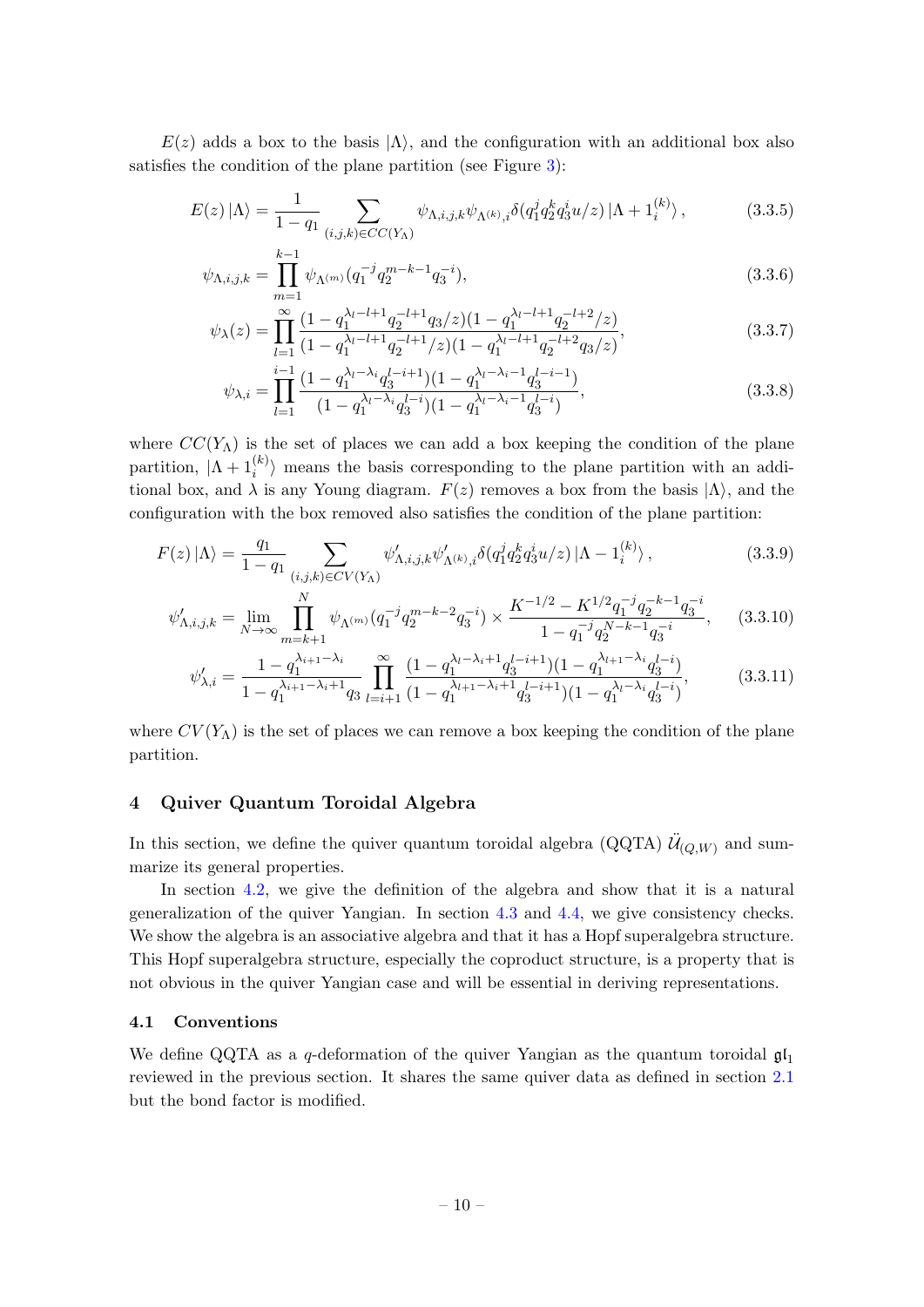We use the same notation of the quiver set in section [2.1,](#page-3-1)  $Q = (Q_0, Q_1, Q_2)$ , where  $Q_0$ is a set of vertices,  $Q_1$  is a set of arrows between two vertices, and  $Q_2$  is a set of closed loops by combining the arrows in  $Q_1$ . The following notation is used:

<span id="page-12-1"></span>
$$
Q_0 = \{i\}_{i \in Q_0}, \quad Q_1 = \{I\}_{I \in Q_1}, \quad Q_2 = \{L\}_{L \in Q_2}, \tag{4.1.1}
$$

namely  $i, j, \ldots$  are used to label vertices and  $I, J, \ldots$  are used to label arrows of the quiver diagram.

The starting vertex and the ending vertex of the arrow I are denoted by  $s(I)$  and  $t(I)$ , respectively. A parameter  $q_I \in \mathbb{C}$  is associated with each arrow I in  $Q_1$ , which replaces the parameters  $h_I$  for the quiver Yangian.

For the quiver quantum toroidal algebra, [\(2.2.3\)](#page-5-2) is replaced by:

loop constraint: 
$$
\prod_{I \in L} q_I = 1,
$$
 (4.1.2)

for each  $L \in Q_2$ .

 $\sqrt{2}$ 

As in the quiver Yangian, not all of the loops in  $Q_2$  are independent, and the number of the independent conditions will be  $|Q_2| - 1$ .

The analog of the vertex constraint will be discussed later [\(4.5.14\)](#page-19-1).

## <span id="page-12-0"></span>4.2 Generators and Defining Relations

The QQTA  $\ddot{\mathcal{U}}_{(Q,W)}$  is generated by  $E_{i,k}, F_{i,k}, H_{i,r}$ , and invertible elements  $K_i, C$ , where  $i \in Q_0, k \in \mathbb{Z}, r \in \mathbb{Z}^\times$ . The Drinfeld currents are defined by,

<span id="page-12-2"></span>
$$
E_i(z) = \sum_{k \in \mathbb{Z}} E_{i,k} z^{-k}, \quad F_i(z) = \sum_{k \in \mathbb{Z}} F_{i,k} z^{-k}, \quad K_i^{\pm}(z) = K_i^{\pm 1} \exp\left(\pm \sum_{r=1}^{\infty} H_{i,\pm r} z^{\mp r}\right).
$$
\n(4.2.1)

The generator associated with the bosonic (resp. fermionic) vertex in  $Q_0$  are regarded as the bosonic (resp. fermionic) operator.

The QQTA operator algebra is given as follows: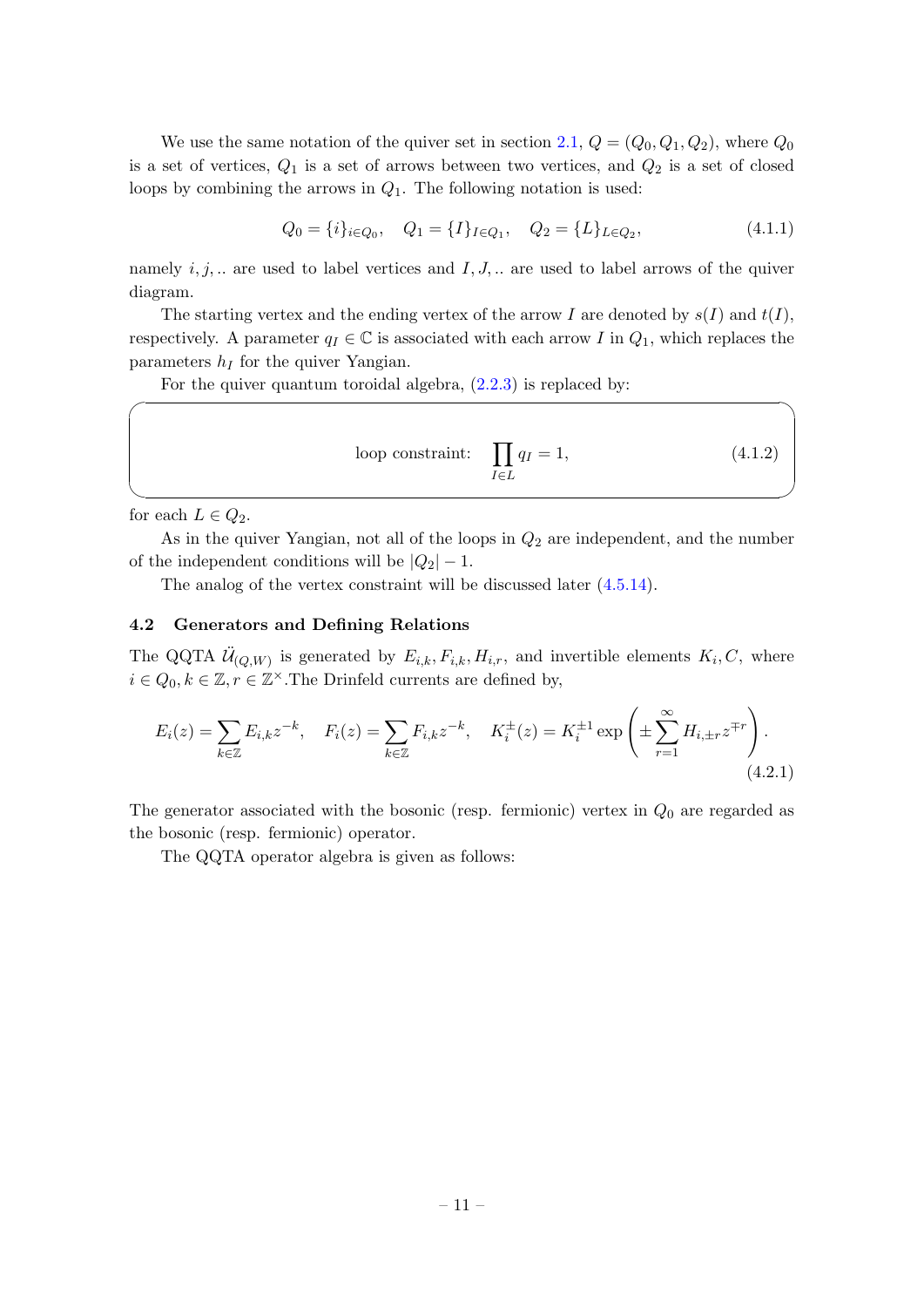$$
K_i K_i^{-1} = K_i^{-1} K_i = 1,
$$
  
\n
$$
C^{-1} C = C C^{-1} = 1,
$$
  
\n
$$
K_i^{\pm}(z) K_j^{\pm}(w) = K_j^{\pm}(w) K_i^{\pm}(z),
$$
  
\n
$$
K_i^{-}(z) K_j^{+}(w) = \frac{\varphi^{j \Rightarrow i}(z, Cw)}{\varphi^{j \Rightarrow i}(Cz, w)} K_j^{+}(w) K_i^{-}(z),
$$
  
\n
$$
K_i^{\pm}(C^{\frac{1 \mp 1}{2}} z) E_j(w) = \varphi^{j \Rightarrow i}(z, w) E_j(w) K_i^{\pm}(C^{\frac{1 \mp 1}{2}} z),
$$
  
\n
$$
K_i^{\pm}(C^{\frac{1 \pm 1}{2}} z) F_j(w) = \varphi^{j \Rightarrow i}(z, w)^{-1} F_j(w) K_i^{\pm}(C^{\frac{1 \pm 1}{2}} z),
$$
  
\n
$$
[E_i(z), F_j(w)] = \delta_{i,j} \left( \delta \left( \frac{Cw}{z} \right) K_i^{+}(z) - \delta \left( \frac{Cz}{w} \right) K_i^{-}(w) \right),
$$
  
\n
$$
E_i(z) E_j(w) = (-1)^{|i||j|} \varphi^{j \Rightarrow i}(z, w) E_j(w) E_i(z),
$$
  
\n
$$
F_i(z) F_j(w) = (-1)^{|i||j|} \varphi^{j \Rightarrow i}(z, w)^{-1} F_j(w) F_i(z),
$$

 $\sqrt{2\pi}$ 

The commutator above must be understood in the usual superalgebra sense. When both operators are fermionic, it is an anti-commutator. Otherwise, it is a commutator.

✒ ✑

The bond factor  $\varphi^{i\Rightarrow j}(z,w)$  is defined to be

$$
\varphi^{i \Rightarrow j}(z, w) = \frac{\prod_{I \in \{j \to i\}} (q_I^{1/2} z - q_I^{-1/2} w)}{\prod_{I \in \{i \to j\}} (q_I^{-1/2} z - q_I^{1/2} w)} = \frac{\prod_{I \in \{j \to i\}} \phi(q_I; z, w)}{\prod_{I \in \{i \to j\}} \phi(q_I^{-1}; z, w)},
$$
(4.2.3)

where

<span id="page-13-1"></span>
$$
\phi(p; z, w) = p^{1/2}z - p^{-1/2}w.
$$
\n(4.2.4)

When there are no arrows between the two vertices the bond factor is trivial:

<span id="page-13-2"></span><span id="page-13-0"></span>
$$
\varphi^{i \to j}(z, w) = 1. \tag{4.2.5}
$$

## Properties of bond factors The bond factor  $(4.2.3)$  has the following property:

$$
\varphi^{i \Rightarrow j}(az, w) = a^{|j \to i|-|i \to j|} \varphi^{i \Rightarrow j}(z, a^{-1}w). \tag{4.2.6}
$$

For the symmetric quiver set, this becomes  $\varphi^{i\Rightarrow j}(az,w) = \varphi^{i\Rightarrow j}(z, a^{-1}w)$ .

We note that the above operator algebras should be understood as the relations between the coefficients of the formal power expansion in  $z$  and  $w$ . For example, the righthand side of the  $K^+E$  relation should be understood as the expansion in terms  $z^{-1}$  since  $K_i^+(z)$  is expanded in that way. The expansion of the bond factor should be computed by  $\varphi^{i\Rightarrow j}(z,w) = \varphi^{i\Rightarrow j}(1,w/z)$  for the symmetric quiver set, and the order of z of both sides matches. For the asymmetric case, such a simplification does not hold, and we must carefully interpret the defining relations. In this paper, we will focus on the symmetric case.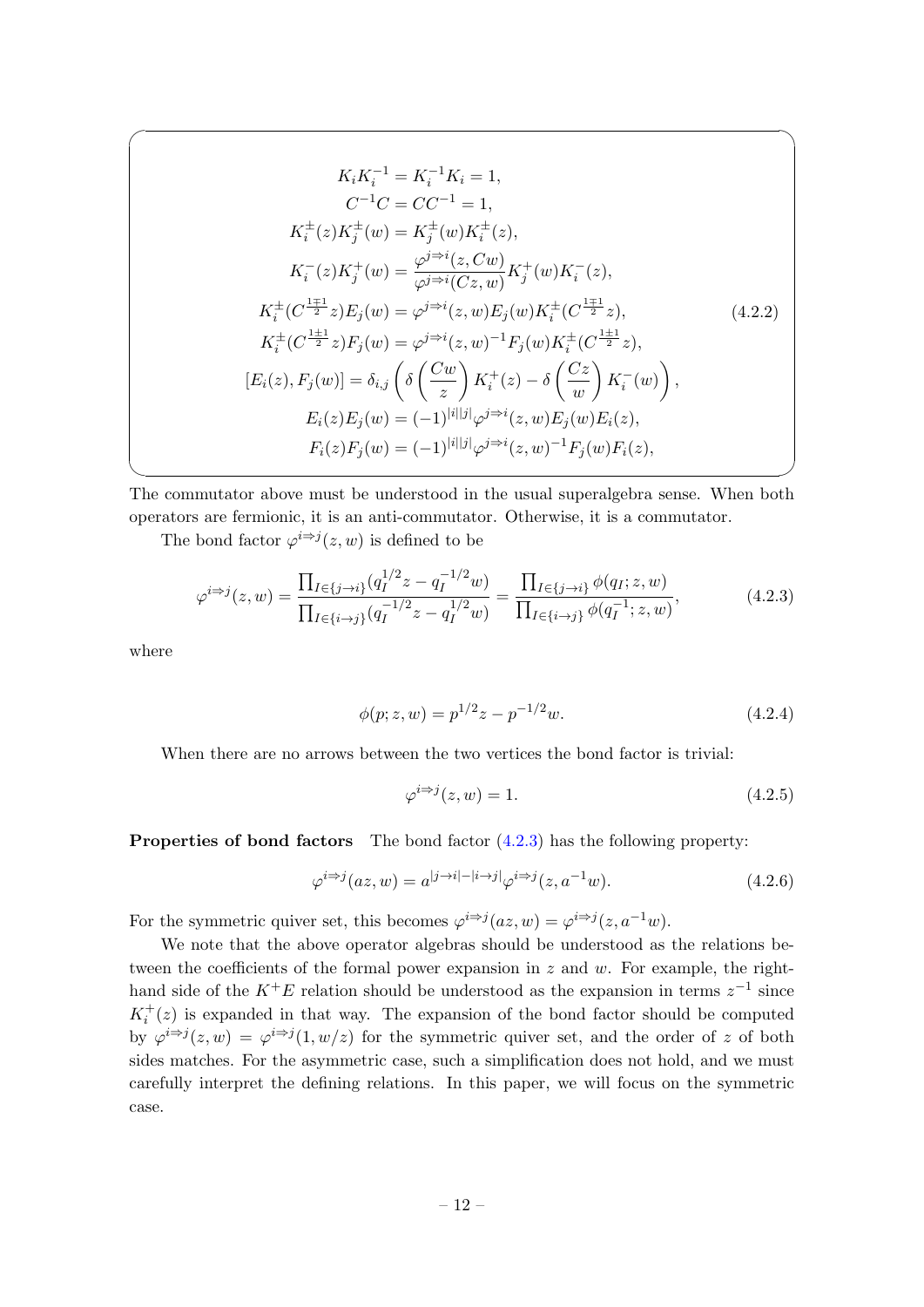We expect that the quiver quantum toroidal algebra defined above becomes the quiver Yangian in the degenerate limit. One piece of evidence is obtained by comparing the bond factors. The relation between the parameters  ${q_I}$  and the parameters  ${h_I}$  in section [2](#page-3-0) or [\[34\]](#page-43-10) is

<span id="page-14-1"></span>
$$
q_I = e^{\epsilon h_I},\tag{4.2.7}
$$

where  $\epsilon$  is an infinitesimal parameter. The spectral parameters z and w can be written

$$
z = e^{\epsilon x}, \quad w = e^{\epsilon y}.
$$
\n
$$
(4.2.8)
$$

In the limit  $\epsilon \to 0$ , using  $q_I \sim 1 + \epsilon h_I$ ,  $z \sim 1 + \epsilon x$  and  $w \sim 1 + \epsilon y$  we obtain

$$
\varphi^{i \Rightarrow j}(z, w) = \frac{\prod_{I \in \{j \to i\}} (q_I^{1/2} z - q_I^{-1/2} w)}{\prod_{I \in \{i \to j\}} (q_I^{-1/2} z - q_I^{1/2} w)} \sim \frac{\prod_{I \in \{j \to i\}} (x - y + h_I)}{\prod_{I \in \{i \to j\}} (x - y - h_I)},
$$
\n(4.2.9)

where the right-hand side of the last equation is  $(2.3.2)$ .

In this sense, the QQTA may be regarded as a q-deformation of the quiver Yangian.

Mode expansions and central element The algebra above has an additional central element. Some of the defining relations  $(4.2.2)$  can be written as follows:

$$
K_{i}K_{j} = K_{j}K_{i},
$$
\n
$$
[H_{i,r}, H_{j,s}] = \delta_{r+s,0} \frac{C^{r} - C^{-r}}{r} \left( \sum_{I \in \{j \to i\}} q_{I}^{r} - \sum_{I \in \{i \to j\}} q_{I}^{-r} \right),
$$
\n
$$
K_{i}E_{j}(w)K_{i}^{-1} = \prod_{\substack{I \in \{i \to j\} \\ J \in \{j \to i\}}} q_{I}^{1/2} q_{J}^{1/2} E_{j}(w), \qquad K_{i}F_{j}(w)K_{i}^{-1} = \prod_{\substack{I \in \{i \to j\} \\ J \in \{j \to i\}}} q_{I}^{-1/2} q_{J}^{-1/2} F_{j}(w),
$$
\n
$$
[H_{i,r}, E_{j}(z)] = \frac{C^{(r-|r|)/2} z^{r}}{r} \left( \sum_{I \in \{j \to i\}} q_{I}^{r} - \sum_{I \in \{i \to j\}} q_{I}^{-r} \right) E_{j}(z),
$$
\n
$$
[H_{i,r}, F_{j}(z)] = -\frac{C^{(r+|r|)/2} z^{r}}{r} \left( \sum_{I \in \{j \to i\}} q_{I}^{r} - \sum_{I \in \{i \to j\}} q_{I}^{-r} \right) F_{j}(z).
$$
\n(4.2.10)

We can define a central element as

<span id="page-14-0"></span>
$$
\kappa \equiv \prod_{i \in Q_0} K_i^{-1}.\tag{4.2.11}
$$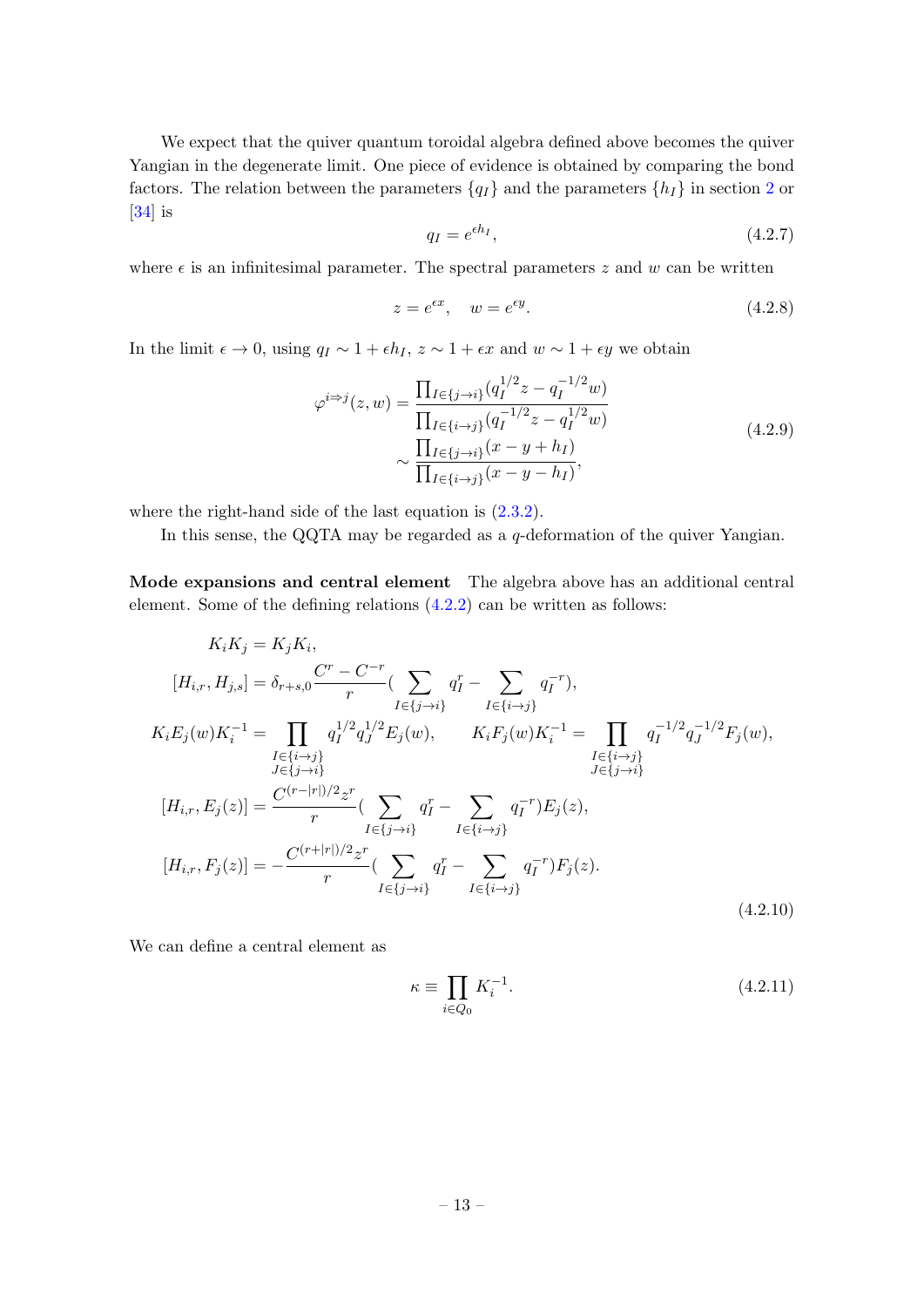This element indeed commutes with the other generators. For instance, one obtains the following commutation relations from  $(4.2.10)$ :

$$
\kappa^{-1} E_j(z) \kappa = \prod_{i \in Q_0} \prod_{\substack{I \in \{i \to j\} \\ J \in \{j \to i\}}} q_I^{1/2} q_J^{1/2} E_j(z) = \prod_{I \in j} q_I^{1/2} E_j(z),
$$
\n
$$
\kappa^{-1} F_j(z) \kappa = \prod_{i \in Q_0} \prod_{\substack{I \in \{i \to j\} \\ J \in \{j \to i\}}} q_I^{-1/2} q_J^{-1/2} E_j(z) = \prod_{I \in j} q_I^{-1/2} F_j(z),
$$
\n(4.2.12)

where  $\prod_{I\in j}$  means the product of all arrows going in or out of vertex j. The condition for  $\kappa$  to commute with the generators is

$$
\prod_{I \in j} q_I = 1. \tag{4.2.13}
$$

This is automatically satisfied from the loop condition [\(4.1.2\)](#page-12-1) for the symmetric quiver set.

Serre relations The above algebra should be equipped with a set of Serre relations. This is the same situation as the quiver Yangian case. Serre relations for quantum toroidal  $\mathfrak{gl}_1, \mathfrak{gl}_n$ , and  $\mathfrak{gl}_{m|n}$  are already known (see for instance, [\[28,](#page-43-12) [30,](#page-43-4) [31\]](#page-43-5)). There are some discussions in [\[34\]](#page-43-10) for the quiver Yangian case, but it remains as an open issue. In this paper, we do not touch the Serre relations.

## <span id="page-15-0"></span>4.3 Associativity

In this subsection, we check the consistency of the defining relations [\(4.2.2\)](#page-13-1). One of the consistency conditions of the algebra is the associativity. It becomes nontrivial when both  $E_i(z)$  and  $F_j(z)$  are included. We consider the product  $E_i(x)E_j(y)F_k(z)$  and use the defining relations  $(4.2.2)$  in two different orders:

$$
E_i(x)(E_j(y)F_k(z))
$$
  
\n
$$
=E_i(x)\left\{(-1)^{|j||k|}F_k(z)E_j(y) + \delta_{i,j}\left(\delta\left(\frac{Cz}{y}\right)K_j^+(y) - \delta\left(\frac{Cy}{z}\right)K_j^-(z)\right)\right\}
$$
  
\n
$$
=(-1)^{|j||k|}\left\{(-1)^{|j||k|}F_k(z)E_i(x)E_j(y) + \delta_{i,k}\left(\delta\left(\frac{Cz}{x}\right)K_i^+(z) - \delta\left(\frac{Cx}{z}\right)K_i^-(z)\right)E_j(y)\right\}
$$
  
\n
$$
+ \delta_{jk}\left(\delta\left(\frac{Cz}{y}\right)E_i(x)K_j^+(y) - \delta\left(\frac{Cy}{z}\right)E_i(x)K_j^-(z)\right)
$$
  
\n
$$
=(-1)^{|i||j|+|i||k|+|j||k|}\varphi^{j\Rightarrow i}(x,y)F_k(z)E_j(y)E_i(x)
$$
  
\n
$$
+(-1)^{|j||k|}\varphi^{j\Rightarrow i}(x,y)\delta_{i,k}\left(\delta\left(\frac{Cz}{x}\right)E_j(y)K_i^+(x) - \delta\left(\frac{Cx}{z}\right)E_j(y)K_i^-(Cx)\right)
$$
  
\n
$$
+ \delta_{j,k}\varphi^{i\Rightarrow j}(y,x)^{-1}\left(\delta\left(\frac{Cz}{y}\right)K_j^+(y)E_i(x) - \delta\left(\frac{Cy}{z}\right)K_i^-(Cx)E_j(y)\right)
$$
\n(4.3.1)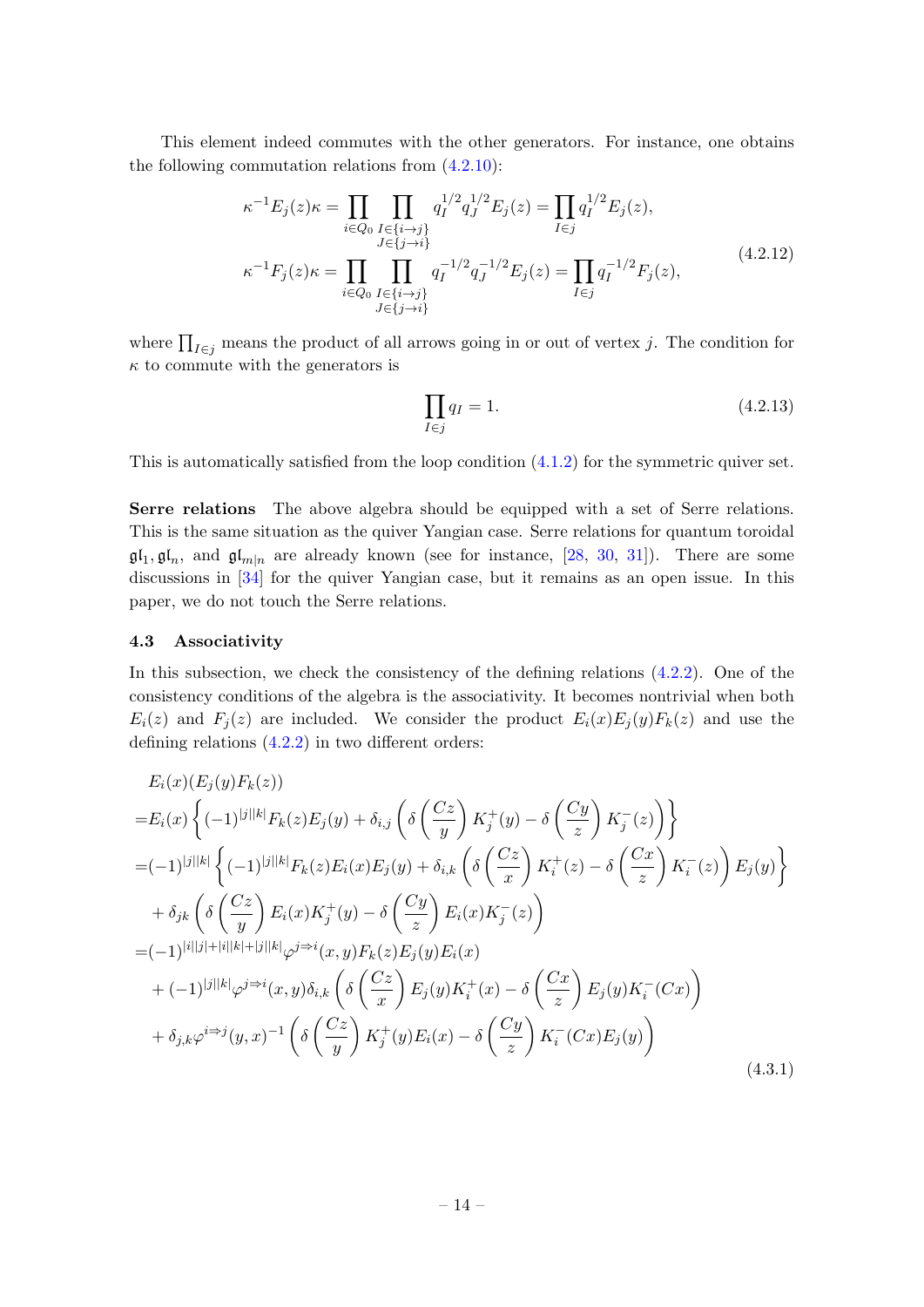$$
(E_i(x)E_j(y))F_k(z)
$$
  
= $(-1)^{|i||j|}\varphi^{j\Rightarrow i}(x, y)E_j(y)(E_i(x)F_k(z))$   
= $(-1)^{|i||j|}\varphi^{j\Rightarrow i}(x, y)E_j(y)\left\{(-1)^{|j||k|}F_k(z)E_i(x) + \delta_{i,k}\left(\delta\left(\frac{Cz}{x}\right)K_i^+(z) - \delta\left(\frac{Cx}{z}\right)K_i^-(z)\right)\right\}$   
= $(-1)^{|i||j|+|i||k|+|j||k|}\varphi^{j\Rightarrow i}(x, y)F_k(z)E_j(y)E_i(x)$   
+ $(-1)^{|j||i|}\varphi^{j\Rightarrow i}(x, y)\delta_{i,k}\left(\delta\left(\frac{Cz}{x}\right)E_j(y)K_i^+(x) - \delta\left(\frac{Cx}{z}\right)E_j(y)K_i^-(Cx)\right)$   
+ $\delta_{j,k}\varphi^{j\Rightarrow i}(x, y)\left(\delta\left(\frac{Cz}{y}\right)K_j^+(y)E_i(x) - \delta\left(\frac{Cy}{z}\right)K_i^-(Cx)E_j(y)\right)$  (4.3.2)

Therefore the condition for associativity is

<span id="page-16-4"></span><span id="page-16-3"></span>
$$
\varphi^{j \to i}(x, y)\varphi^{i \to j}(y, x) = 1. \tag{4.3.3}
$$

Other cases can be done in the same way and we obtain the same condition. Inserting the definition of the bond factor  $(4.2.3)$ , we obtain

$$
\frac{\prod_{I \in \{i \to j\}} (q_I^{1/2} x - q_I^{-1/2} y)}{\prod_{I \in \{j \to i\}} (q_I^{-1/2} x - q_I^{1/2} y)} \frac{\prod_{I \in \{j \to i\}} (q_I^{1/2} y - q_I^{-1/2} x)}{\prod_{I \in \{i \to j\}} (q_I^{-1/2} y - q_I^{1/2} x)} = (-1)^{|j \to i| + |i \to j|} = 1.
$$
\n(4.3.4)

This condition holds automatically for the symmetric case. For the asymmetric case, the associativity condition depends whether the factor  $|j \to i| + |i \to j|$  is even or not. This only affects a subclass of the toric Calabi-Yau three-folds including compact 4-cycles. One way to resolve this problem is to add a minus factor to the bond factor (see section  $5.6$  $5.6$ ).<sup>5</sup> In this paper, we will focus only on the symmetric quiver case.

#### <span id="page-16-0"></span>4.4 Hopf superalgebra structure

The algebra [\(4.2.2\)](#page-13-1) has a Hopf superalgebra structure as in section [3.2,](#page-8-0) which is a property we do not have for the quiver Yangian case. If the algebra is a superalgebra we have to give a  $\mathbb{Z}_2$  grading to the algebra and define the mappings properly in section [3.2.](#page-8-0) For example, multiplication  $m$  for elements of tensor products must be defined as

<span id="page-16-2"></span>
$$
m((x \otimes y), (z \otimes w)) = (-1)^{|y||z|} xz \otimes yw.
$$
\n
$$
(4.4.1)
$$

Using this, we can check that the algebra  $(4.2.2)$  is equipped with a formal coproduct:

$$
\Delta E_i(z) = E_i(z) \otimes 1 + K_i^-(C_1z) \otimes E_i(C_1z),
$$
  
\n
$$
\Delta F_i(z) = F_i(C_2z) \otimes K_i^+(C_2z) + 1 \otimes F_i(z),
$$
  
\n
$$
\Delta K_i^+(z) = K_i^+(z) \otimes K_i^+(C_1^{-1}z),
$$
  
\n
$$
\Delta K_i^-(z) = K_i^-(C_2^{-1}z) \otimes K_i^-(z),
$$
  
\n
$$
\Delta C = C \otimes C,
$$
  
\n(4.4.2)

<span id="page-16-1"></span> $5$ See also the footnote on page 18 of the v3 of [\[34\]](#page-43-10).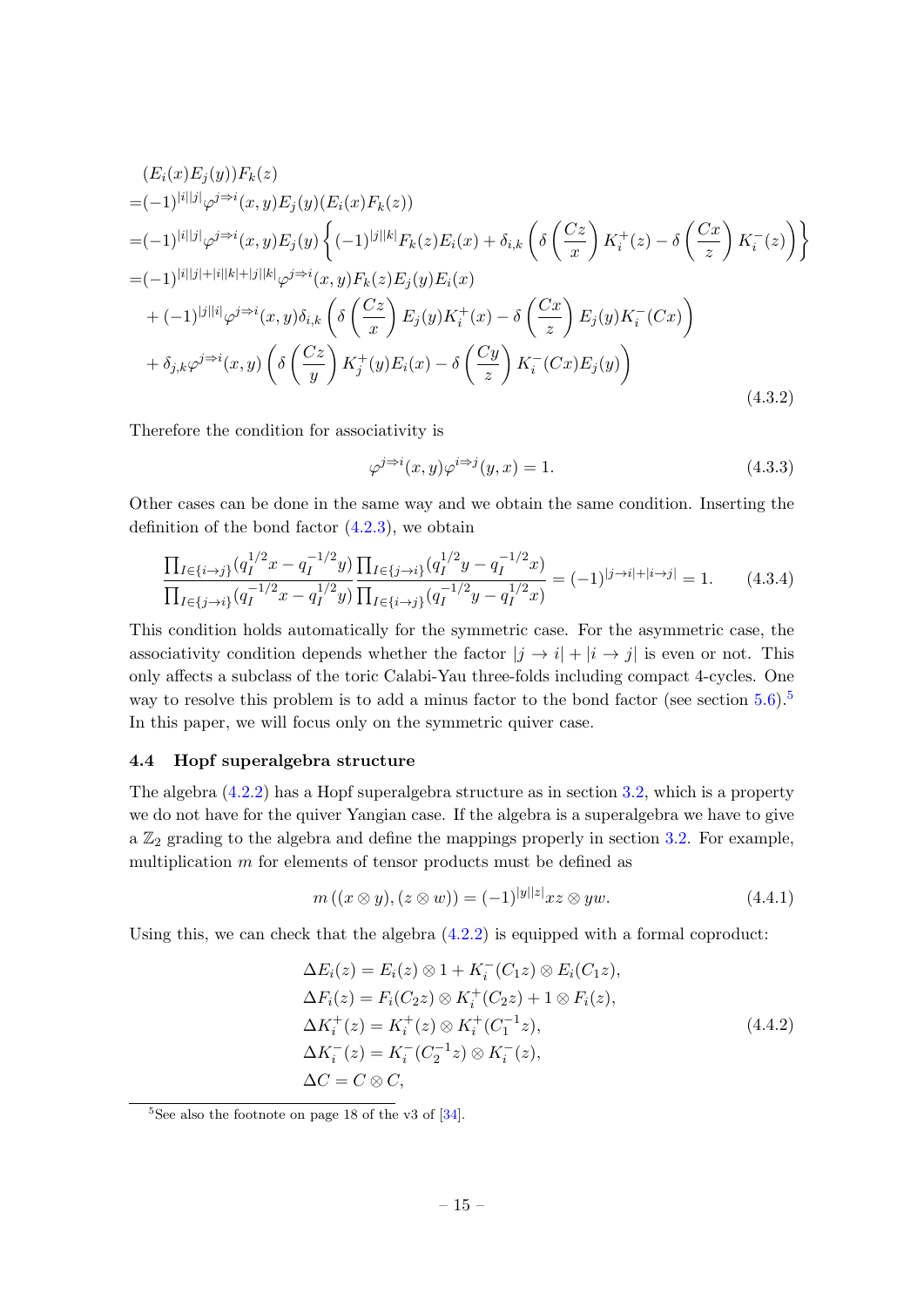where  $C_1 = C \otimes 1$  and  $C_2 = 1 \otimes C$ .

We can also define the counit and antipode as,

<span id="page-17-3"></span>
$$
\epsilon(E_i(z)) = \epsilon(F_i(z)) = 0,
$$
  
\n
$$
\epsilon(K_i^{\pm}(z)) = \epsilon(C) = 1,
$$
  
\n
$$
S(E_i(z)) = -(K_i^-(z))^{-1} E_i(C^{-1}z),
$$
  
\n
$$
S(F_i(z)) = -F_i(C^{-1}z)(K_i^+(z))^{-1},
$$
  
\n
$$
S(K_i^{\pm}(z)) = (K_i^{\pm}(Cz))^{-1},
$$
  
\n
$$
S(C) = C^{-1},
$$
  
\n(4.4.3)

where maps  $\Delta$  and  $\epsilon$  are extended to algebra homomorphisms, and the map S to a superalgebra anti-homomorphism,  $S(xy) = (-1)^{|x||y|}S(y)S(x)$ . One can check that [\(4.4.2\)](#page-16-2) and [\(4.4.3\)](#page-17-3) are well defined for the symmetric case by direct calculation.

In the later sections, we will give a bottom-up approach and construct the algebra by looking at the action on three-dimensional BPS crystals, which means they are representations of the algebra with the central charge  $C = 1$ . Although the existence of C and where it enters in the defining relations are still conjectures, since the algebra defined above has a Hopf superalgebra structure, we expect this algebra still has a meaning. Deriving the algebra, including the central charge  $C$  from general discussions, will be postponed for future work.

### <span id="page-17-0"></span>4.5 Symmetries

We list down some general symmetries of the algebra. Using these symmetries, we will see we can impose additional conditions on the parameters assigned to the arrows of the quiver diagram.

#### <span id="page-17-1"></span>4.5.1 Rescaling symmetry of spectral parameter

One can rescale the spectral parameter by an overall constant:

<span id="page-17-4"></span>
$$
z \to z' = az,\nE_i(z) \to E'_i(z) = E_i(z'),\nF_i(z) \to F'_i(z) = F_i(z'),\nK_i^{\pm}(z) \to K_i'^{\pm}(z) = K_i^{\pm}(z').
$$
\n(4.5.1)

This transformation does not change the algebra and gives an automorphism. Under this transformation, the bond factors transform as

$$
\varphi^{i \Rightarrow j}(az, aw) = \varphi^{i \Rightarrow j}(z, w), \qquad (4.5.2)
$$

<span id="page-17-2"></span>which holds for the symmetric quiver set. In terms of mode generators, the symmetry is

$$
E'_{i,k} = a^{-k} E_{i,k},
$$
  
\n
$$
F'_{i,k} = a^{-k} F_{i,k},
$$
  
\n
$$
H_{i,\pm r} = a^{\mp r} H_{i,\pm r}.
$$
\n(4.5.3)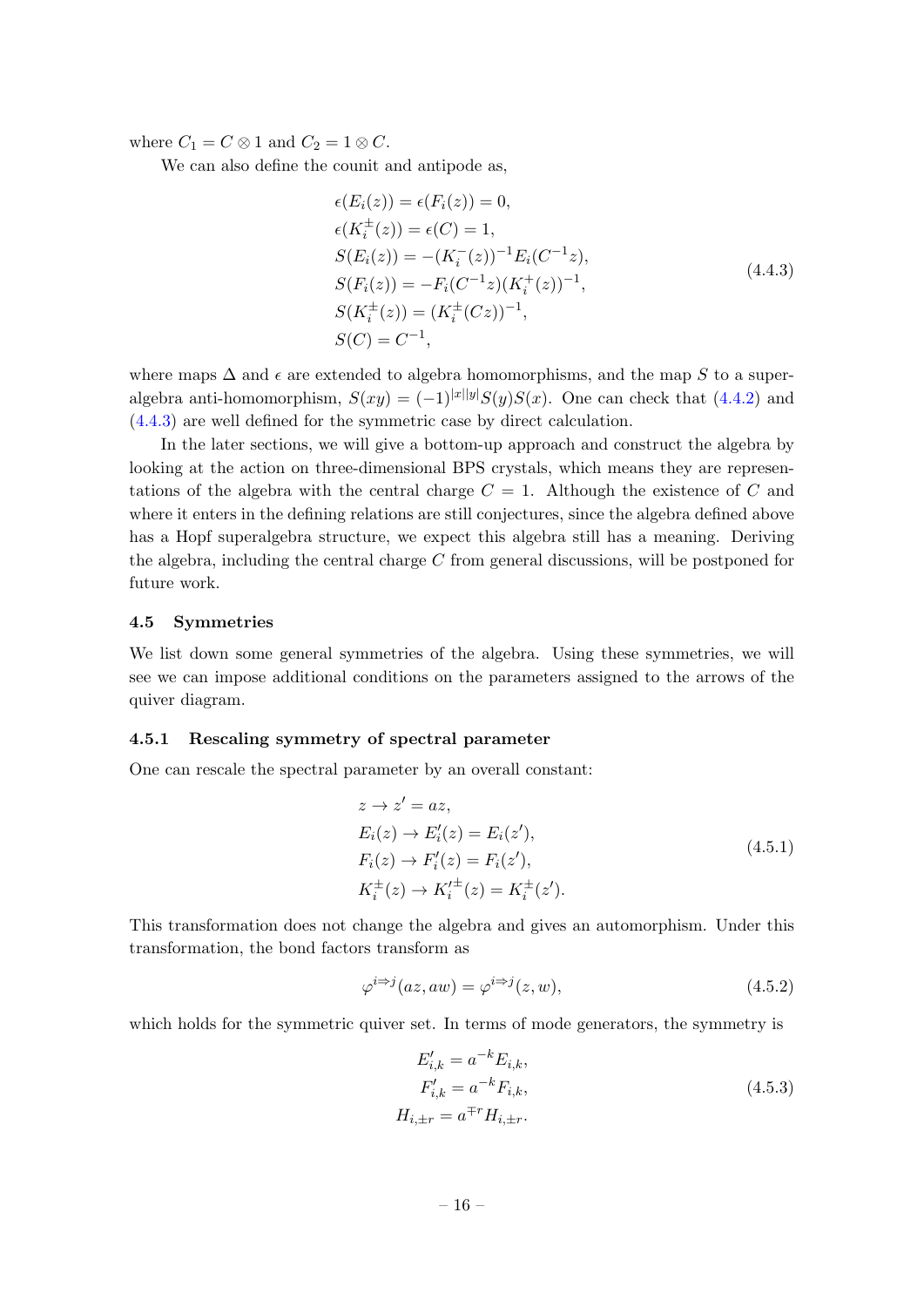## 4.5.2 Gauge symmetry shift

We also have an analog of "gauge symmetry" in [\[34\]](#page-43-10). For each vertex, we rescale the parameters  $q_I$  as

<span id="page-18-0"></span>
$$
q_I \rightarrow q_I' = q_I p_i^{\text{sign}_i(I)} \tag{4.5.4}
$$

where

$$
signi(I) \equiv \begin{cases} +1 & (s(I) = i, \quad t(I) \neq i), \\ -1 & (s(I) \neq i, \quad t(I) = i), \\ 0 & (\text{otherwise}) \end{cases}
$$

and  $p_i$  are arbitrary parameters associated to each vertex. We can see this is indeed a symmetry using the rescaling symmetry of the spectral parameters. We consider the case only when we use this gauge transformation on one vertex  $i$ . The  $q_I$  dependent part is the bond factor  $\varphi^{i\Rightarrow j}(z, w)$ . We divide the bond factors into nonzero mode part and zero mode part as

$$
\varphi^{i \to j}(z, w) = \prod_{I \in \{j \to i\}} q_I^{1/2} \prod_{J \in \{i \to j\}} q_J^{1/2} \frac{\prod_{\{j \to i\}} (1 - q_I^{-1} \frac{w}{z})}{\prod_{\{i \to j\}} (1 - q_I \frac{w}{z})}.
$$
(4.5.5)

Under [\(4.5.2\)](#page-18-0) the zero mode part changes as

$$
\prod_{I \in \{j \to i\}} q_I^{j/2} \prod_{J \in \{i \to j\}} q_J^{j/2} = \prod_{I \in \{j \to i\}} q_I^{1/2} \prod_{J \in \{i \to j\}} q_J^{1/2}.
$$
 (4.5.6)

When  $s(I) = t(I) = i$ , it is trivial and when  $s(I) \neq t(I)$ , we get

$$
\prod_{I \in \{j \to i\}} q_I^{1/2} = \prod_{I \in \{j \to i\}} q_I^{1/2} \prod_{I \in \{j \to i\}} p_i^{-1}
$$
(4.5.7)

$$
\prod_{J \in \{i \to j\}} q_J'^{1/2} = \prod_{J \in \{i \to j\}} q_J^{1/2} \prod_{I \in \{i \to j\}} p_i^{+1}.
$$
\n(4.5.8)

Since we are considering the symmetric case,  $|i \rightarrow j| = |j \rightarrow i|$ , we obtain

<span id="page-18-3"></span><span id="page-18-2"></span><span id="page-18-1"></span>
$$
\prod_{I \in \{j \to i\}} p_i^{-1} \prod_{I \in \{i \to j\}} p_i^{+1} = 1.
$$
\n(4.5.9)

The nonzero mode part changes as

$$
\frac{\prod_{\{j\to i\}}\left(1-q'_I^{-1}\frac{w}{z}\right)}{\prod_{\{i\to j\}}\left(1-q'_I\frac{w}{z}\right)} = \frac{\prod_{\{j\to i\}}\left(1-q_I^{-1}p_i\frac{w}{z}\right)}{\prod_{\{i\to j\}}\left(1-q_Ip_i\frac{w}{z}\right)}.
$$
\n(4.5.10)

These bond factors enter in the defining relations including the generators  $E_i(z)$ ,  $F_i(z)$  and  $K_i^{\pm}(z)$ . Using [\(4.5.2\)](#page-18-0) we can redefine these generators associated to vertex i by rescaling the spectral parameter.

For example, the defining relation

$$
E_i(z)E_j(w) = (-1)^{|i||j|} \varphi^{j \to i}(z, w) E_j(w) E_i(z)
$$
\n(4.5.11)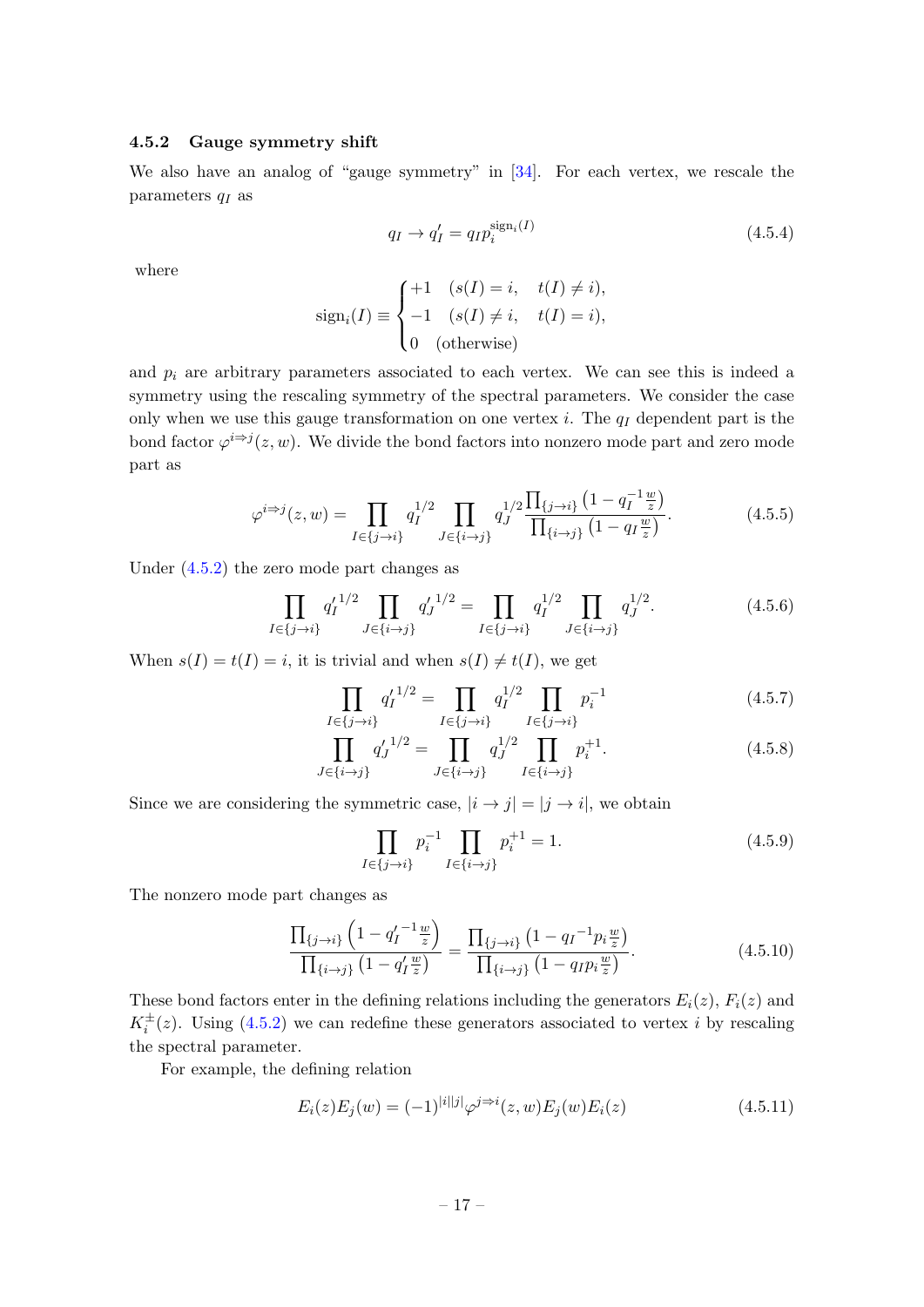will become

 $\sqrt{2}$ 

$$
E_i(z)E_j(w) = (-1)^{|i||j|} \prod_{I \in \{i \to j\}} q_I^{1/2} \prod_{J \in \{j \to i\}} q_J^{1/2} \frac{\prod_{\{i \to j\}} (1 - q_I^{-1} p_i^{-1} \frac{w}{z})}{\prod_{\{j \to i\}} (1 - q_I p_i^{-1} \frac{w}{z})} E_j(w) E_i(z)
$$
\n(4.5.12)

under transformation and by setting  $E_i'(z) = E_i(p_i^{-1}z)$  we obtain the same EE relation:

$$
E_i'(z)E_j(w) = (-1)^{|i||j|} \varphi^{j \to i}(z, w) E_j(w) E_i'(z).
$$
\n(4.5.13)

We can eliminate this gauge symmetry by imposing gauge fixing conditions such as

<span id="page-19-1"></span>vertex constraint: 
$$
\prod_{I \in Q_1(i)} q_I^{\text{sign}_i(I)} = 1.
$$
 (4.5.14)

One can obtain the same constraint by using  $(4.2.7)$  and  $(2.2.1)$ , namely, by exponentiating the vertex constraint of the quiver Yangian.

✒ ✑

In this paper, we will always impose this condition. By similar discussions as in [\[34\]](#page-43-10), we can see that after imposing  $(4.1.2)$  and  $(4.5.14)$  we only have two independent parameters.

## <span id="page-19-0"></span>5 Bootstrapping Quiver Quantum Toroidal Algebras when  $C = 1$

In this section, we bootstrap the algebras  $(4.2.2)$  when  $C = 1$  following the strategy of [\[34\]](#page-43-10) by assuming that the algebras act on the three-dimensional BPS crystals of  $[45]$ .<sup>[6](#page-19-2)</sup> These will be representations of  $(4.2.2)$  after setting  $C = 1$ . One can see from  $(4.2.10)$  that when  $C = 1$ ,  $H_{i,r}$  commutes with each other, and  $K_i(z)$   $(i \in Q_0)$  become simultaneously diagonalizable in this representation. We restrict the discussion to the symmetric quiver set.

The basic strategy in [\[34\]](#page-43-10) is the following four steps:

- 1. Give an ansatz on the action of the generators on the basis labeled by the threedimensional crystals. The ansatz is based on three pieces of fundamental information: the pole structure, the moduli of coefficients, and signs of the coefficients. The first two will be determined by the charge function, and the last one will be determined after the algebra is fixed.
- 2. Determine the charge function from the quiver diagram by using the ansatz above. The moduli of coefficients will be determined in this process.
- 3. Fix the algebra from the quiver data and the ansatz above. The statistics of the operators will be determined in this process.
- <span id="page-19-2"></span>4. Fix the signs from the statistics of the algebra.

 $6\text{We give a brief review of the toric diagram and the associated BPS crystal in appendix B to make the$  $6\text{We give a brief review of the toric diagram and the associated BPS crystal in appendix B to make the$  $6\text{We give a brief review of the toric diagram and the associated BPS crystal in appendix B to make the$ paper self-contained.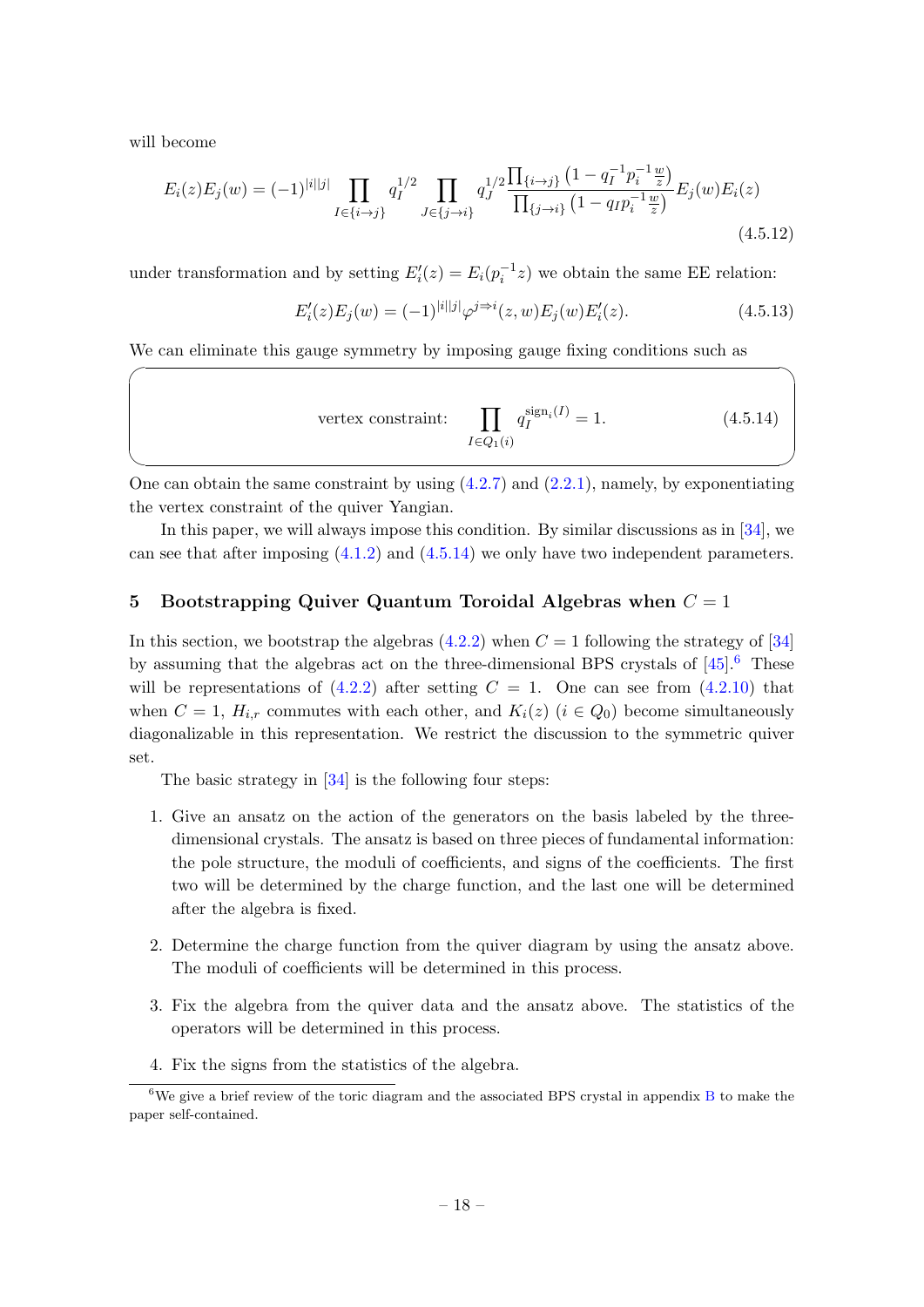<span id="page-20-1"></span>

**Figure 4**: Periodic quiver diagram for  $\mathfrak{gl}_{2|1}$ . We can determine it from the quiver diagram and  $Q_2$  by requiring each loop in  $Q_2$  to be a loop on the periodic quiver. In this example,  $Q_2$  consists of  $1 \rightarrow 1 \rightarrow 3 \rightarrow 1$ ,  $1 \rightarrow 2 \rightarrow 3 \rightarrow 2 \rightarrow 1$ ,  $1 \rightarrow 1 \rightarrow 2 \rightarrow 1$ ,  $1 \rightarrow 3 \rightarrow 2 \rightarrow 3 \rightarrow 1$ .

The essential part of this representation is the eigenvalue of the generators  $K_i^{\pm}(z)$ . We derive the charge functions in section [5.2,](#page-21-0) [5.3,](#page-23-0) and [5.4.](#page-23-1) The defining relations of EE and EF are discussed in section [5.5.](#page-26-0) Other defining relations are in appendix [C.](#page-40-0) In section [5.6,](#page-30-0) we summarize where we use the condition of the symmetric quiver set to illuminate the future analysis of the asymmetric case and give some comments.

#### <span id="page-20-0"></span>5.1 3d crystal

We construct a 3d crystal from a quiver diagram and loop constraints based on [\[45\]](#page-44-0), which generalizes the plane partition for  $\mathfrak{gl}_1$ .

First, we extend the quiver diagram to the periodic quiver diagram by using the loop constraints. By duplicating the vertices, we create a diagram with up to one arrow between each pair of vertices. From the quiver diagram alone, there are many ways to do such extension, but we can determine uniquely by requiring each loop constraint to be a loop on the periodic quiver. This is the same as the brane tiling with vertices connected in Appendix [B.](#page-37-0) For example, the periodic quiver diagram of  $\mathfrak{gl}_{2|1}$  corresponding to Figure [1\(](#page-4-0)b) is shown in Figure [4.](#page-20-1)

We choose a vertex on the periodic quiver diagram and set it as the origin. The 3d crystal consists of "atoms" where each atom corresponds to a family of paths from the origin to a point in 3d crystal.

We use the following relation for the identification of paths.

• F-term relations: In the periodic quiver diagram, two loops with one common arrow are identified.

One can prove that the arbitrary paths from the origin to a point can be identified with the following special path

$$
p = p_0 \omega^n,\tag{5.1.1}
$$

where  $p_0$  is the shortest path from the start point of p to the endpoint of p,  $\omega$  is one of the arbitrary elements in  $Q_2$ , and n is the number of loops. For example, the blue paths in Figure [5](#page-21-1) are identified by the F-term relation applied to a path  $3 \rightarrow 1$ . The path on the right figure consists of the red shortest path plus one loop. We note that the shortest path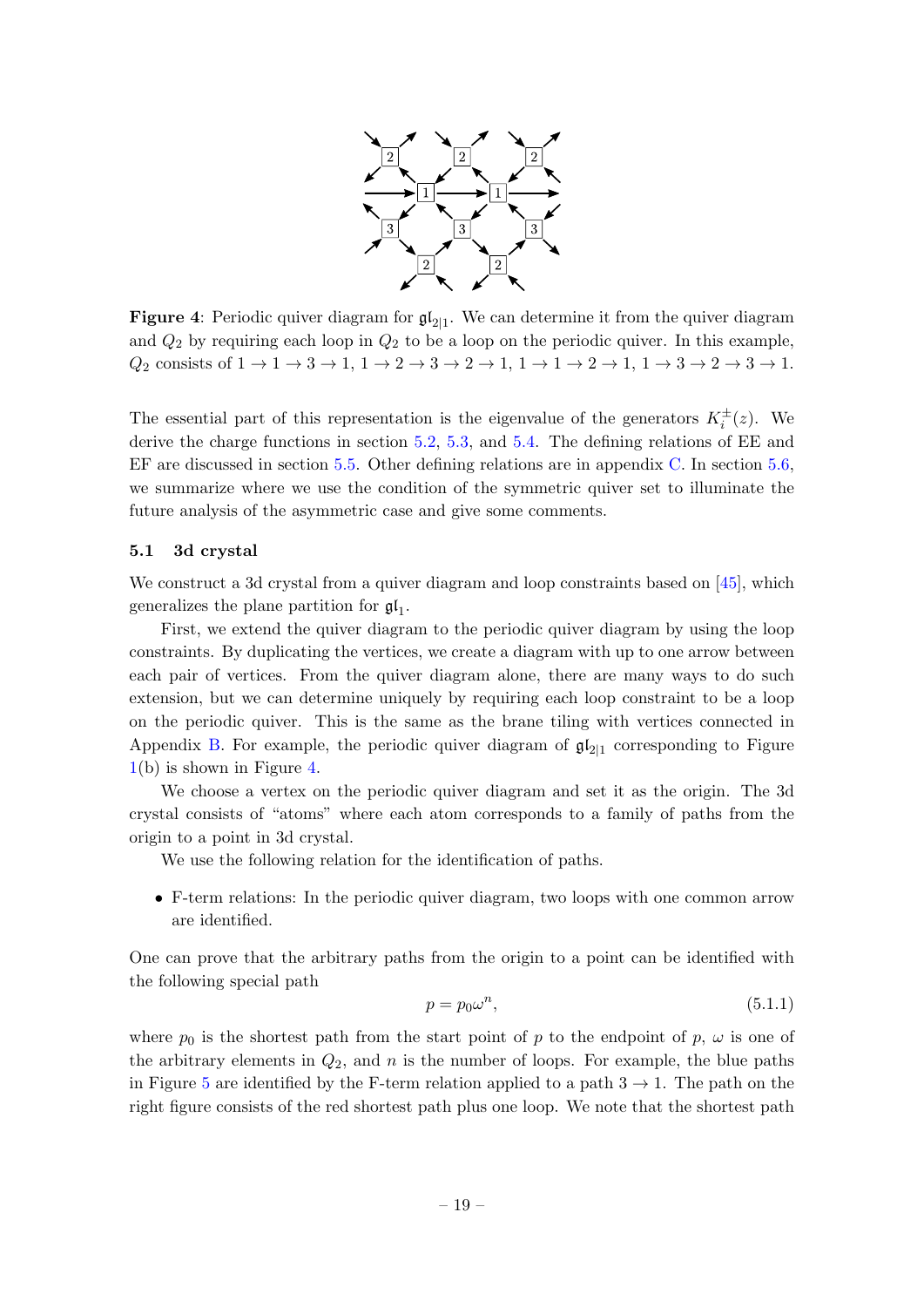<span id="page-21-1"></span>

Figure 5: Identification on periodic quiver diagrams. The red path is the shortest path connecting such two points. The two blue paths are identified by the F-term relation, and they are the red shortest path plus one loop.

<span id="page-21-2"></span>

(b) A path with three loops

Figure 6: Depth of atoms in a 3d crystal and the number of loops in periodic quiver diagram. The colors in (a) corresponds to those of loops in Figures [5](#page-21-1) and [6](#page-21-2) (b).

from the origin to any point on the periodic lattice is unique. It implies that each atom is specified by a point on the periodic lattice and a non-negative integer  $n$ . We define the set of atoms with  $n = 0$  as the surface of the 3d crystal. The non-negative number n measures the distance from the surface, and we call it the depth in the 3d crystal.

The red, blue, and green atoms in the left of Figure [6](#page-21-2) correspond to the red path in Figure [5,](#page-21-1) the blue path in Figure [5,](#page-21-1) and the green path in the right of Figure [6.](#page-21-2) One can find other illuminating figures of the 3d crystal in [\[34,](#page-43-10) [45\]](#page-44-0).

Finally we mention some differences from the plane partition which corresponds to  $\mathfrak{gl}_1$ . In the plane partition case, the periodic quiver diagram consists of a single vertex "1" and it is connected by three arrows. The surface of 3d crystal is identified with the points  $(m_1, m_2, m_3)$   $(m_1, m_2, m_3 \ge 0)$  with one of  $m_i$  vanishes. Two points  $(m_1, m_2, m_3)$ and  $(m_1 + n, m_2 + n, m_3 + n)$  are connected by n loops  $1 \stackrel{1}{\rightarrow} 1 \stackrel{2}{\rightarrow} 1 \stackrel{3}{\rightarrow} 1$ . By definition, every neighboring boxes (atoms) are connected by arrows.

<span id="page-21-0"></span>In the case of the 3d crystal for  $\mathfrak{gl}_{2|1}$ , each atom has color 1, 2, 3. Moreover, the neighboring atoms may not be connected by bonds. See Figure [7](#page-22-0) which illustrates the atoms on the surface.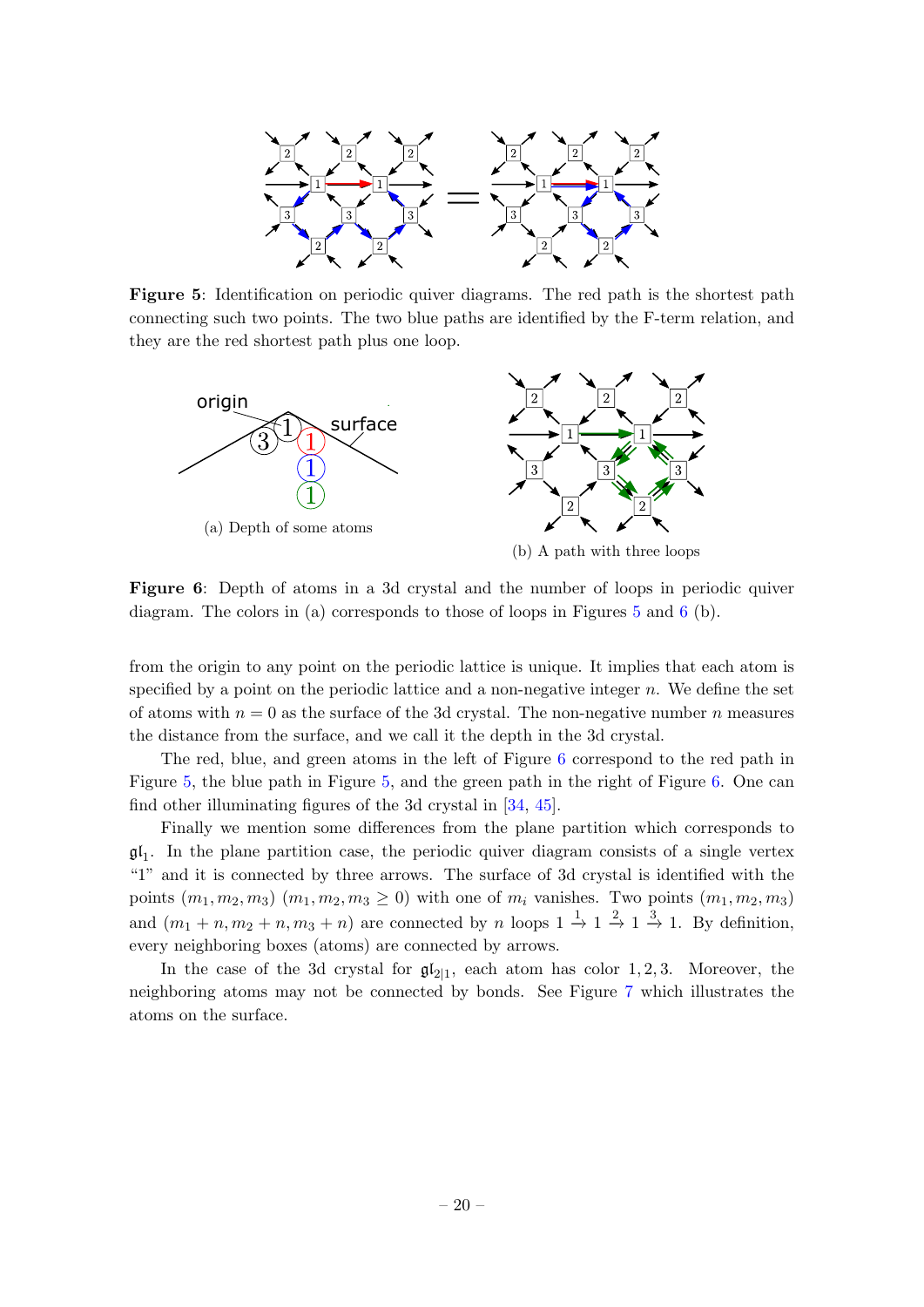<span id="page-22-0"></span>

**Figure 7**: The surface of the 3d crystal for  $\mathfrak{gl}_{2|1}$ . Light blue arrows express bonds between atoms, and we can see they are different from the plane partition.

#### 5.2 Ansatz for Representation

We use  $\Lambda$  to label a three-dimensional crystal configuration. The ansatz is a generalization of the quantum toroidal  $\mathfrak{gl}_1$  plane partition representation in  $(3.3.4), (3.3.5),$  $(3.3.4), (3.3.5),$  $(3.3.4), (3.3.5),$  $(3.3.4), (3.3.5),$  and  $(3.3.9)$ .

<span id="page-22-2"></span>
$$
K_i^{\pm}(z) | \Lambda \rangle = [\Psi_{\Lambda}^{(i)}(z, u)]_{\pm} | \Lambda \rangle ,
$$
  
\n
$$
E_i(z) | \Lambda \rangle = \sum_{\substack{i \in \text{Add}(\Lambda)}} E^{(i)}(\Lambda \to \Lambda + \boxed{i}) \delta\left(\frac{z}{uq(\boxed{i})}\right) | \Lambda + \boxed{i} \rangle ,
$$
  
\n
$$
F_i(z) | \Lambda \rangle = \sum_{\substack{i \in \text{Rem}(\Lambda)}} F^{(i)}(\Lambda \to \Lambda - \boxed{i}) \delta\left(\frac{z}{uq(\boxed{i})}\right) | \Lambda - \boxed{i} \rangle ,
$$
  
\n(5.2.1)

for  $i = 1, \dots |Q_0|$ , where

$$
E^{(i)}(\Lambda \to \Lambda + \boxed{i}) = \epsilon(\Lambda \to \Lambda + \boxed{i}) \sqrt{p^{(i)} \operatorname{Res}_{x = uq} \Psi_{\Lambda}^{(i)}(x, u)},
$$
  
\n
$$
F^{(i)}(\Lambda \to \Lambda - \boxed{i}) = \epsilon(\Lambda \to \Lambda - \boxed{i}) \sqrt{q^{(i)} \operatorname{Res}_{y = uq} \Psi_{\Lambda}^{(i)}(y, u)},
$$
  
\n
$$
\epsilon(\Lambda \to \Lambda + \boxed{i}) = \pm 1, \quad \epsilon(\Lambda \to \Lambda - \boxed{i}) = \pm 1.
$$
\n(5.2.2)

We note here  $[f(z)]_{\pm}$  means formal expansion of  $f(z)$  in  $z^{\mp}$ . We also emphasis that the residue (denoted as Res) here slightly differs from the normal definition. For a rational function  $f(z)$ , the residue<sup>[7](#page-22-1)</sup> is defined as the coefficient of the delta function,

<span id="page-22-4"></span><span id="page-22-3"></span>
$$
\sum_{a \in \text{Poles of } f(z)} \text{Res}_{z=a} f(z) \delta(\frac{z}{a}) \equiv [f(z)]_+ - [f(z)]_-. \tag{5.2.3}
$$

The ansatz [\(5.2.1\)](#page-22-2) and [\(5.2.2\)](#page-22-3) can be understood in the following way.  $K_i^{\pm}(z)$  acts diagonally on the three-dimensional crystal configurations and  $\Psi_{\Lambda}^{(i)}(z, u)$  is the eigenvalue,

<span id="page-22-1"></span><sup>&</sup>lt;sup>7</sup>For example, when  $f(z) = \frac{z-b}{z-a}$ ,  $[f(z)]_+ = \frac{1-b/z}{1-a/z} = \sum_{n=0}^{\infty} (1-\frac{b}{z}) (\frac{a}{z})^n$  and  $[f(z)]_-=\frac{z-b}{z-a}=\frac{b}{a}(1-a)^n$  $\frac{b}{z}$ )  $\sum_{n=0}^{\infty} (\frac{z}{a})^n$ , so  $[f(z)]_+ - [f(z)]_-= (1-\frac{b}{a})\delta(\frac{z}{a})$  and  $\text{Res}_{z=a} f(z)=1-\frac{b}{a}$ . The relation between this residue and the normal residue is  $\frac{1}{z}$ Res<sup>normal</sup> $f(z)\delta\left(\frac{z}{a}\right) = \text{Res}_{z=a}^{\text{here}} f(z)\delta\left(\frac{z}{a}\right)$ .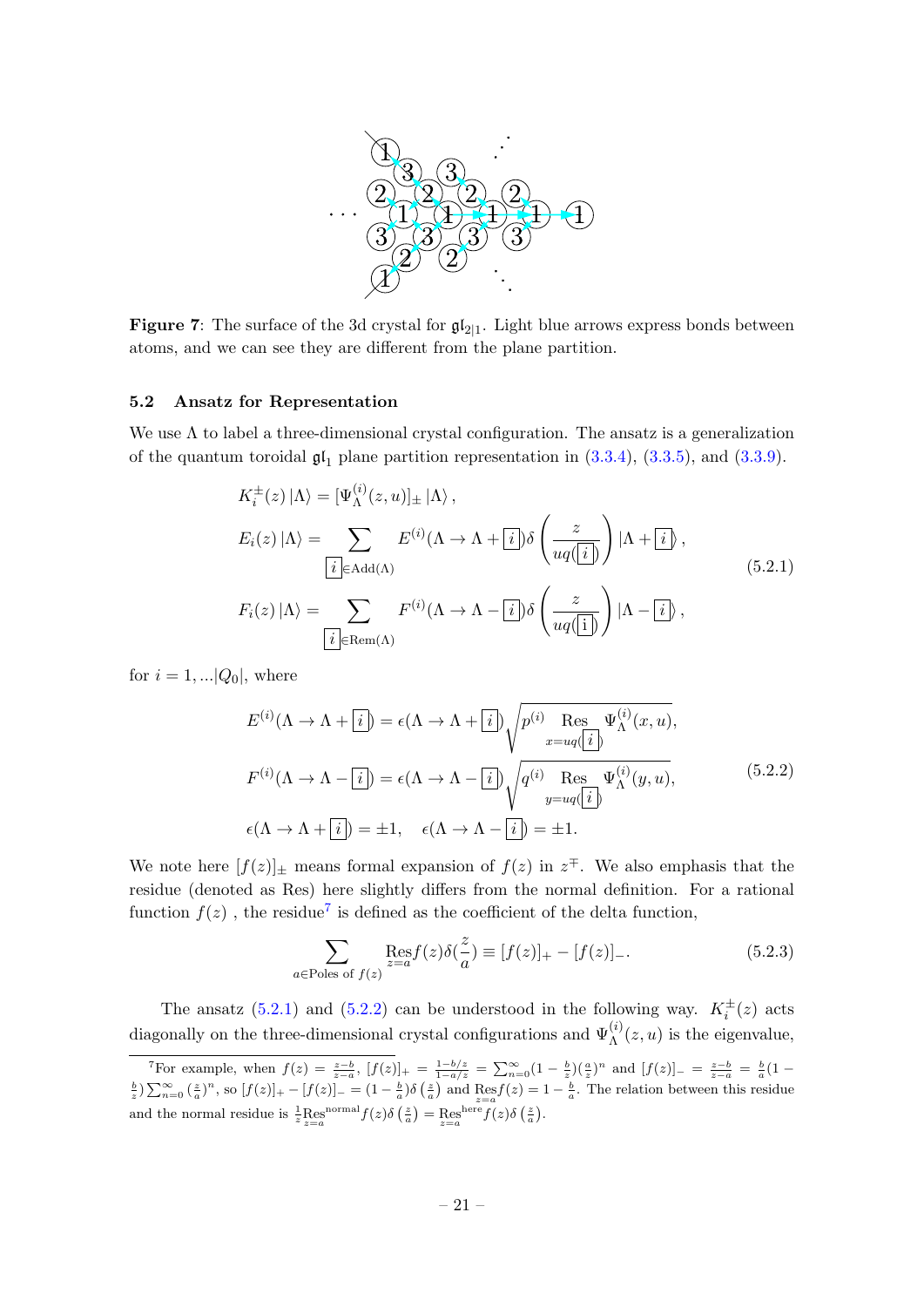which means this representation is a vertical representation. On the other hand,  $E_i(z)$ adds an atom of color i where it can be added to the crystal, and  $F_i(z)$  removes an atom of color i where it can be removed from the crystal. Add( $\Lambda$ ) is the set of atoms which can be added to the configuration  $\Lambda$ , while  $\text{Rem}(\Lambda)$  is the set of atoms which can be removed from the configuration  $\Lambda$ . The charge functions  $\Psi_{\Lambda}^{(i)}(z, u)$  determine the pole structure of the algebra. The poles of  $\Psi_{\Lambda}^{(i)}(z, u)$  are either the position where the atoms can be added or be removed. The coefficients  $E^{(i)}(A \to A + i \bar{i})$  and  $F^{(i)}(A \to A - i \bar{i})$  should show this structure and that is the reason why they are proportional to the residue of the poles. It will be shown later that  $p^{(i)}q^{(i)} = \pm 1$  and hence we can put  $q^{(i)} = 1$ . We will eventually see that  $p^{(i)}$  is related to the statistics of the operators  $E^{(i)}(z)$  and  $F^{(i)}(z)$ .

#### <span id="page-23-0"></span>5.3 Coordinate function

Fix the origin  $\rho$  and define the coordinate of  $\lceil i \rceil$  as the path from the origin. In the quantum toroidal  $\mathfrak{gl}_1$  case, this is simply the three-dimensional coordinates of the atom. For general crystals, there are no three-dimensional coordinates, but we can define the coordinate to be the path from the origin in the periodic quiver. In the quiver Yangian case, this was defined as

$$
h(\boxed{i}) \equiv \sum_{I \in \text{path}[\mathfrak{o} \to \boxed{i}]} h_I,
$$
\n(5.3.1)

namely, the coordinate function for  $\overline{\{i\}}$  is the sum of all charges along the path from the origin. For the quantum toroidal version, the coordinates can be defined by changing the sum to product as

$$
q(i) \equiv \prod_{I \in \text{path}[o \to i]} q_I.
$$
\n(5.3.2)

This can be understood as exponentiating the coordinates of the quiver Yangian case (see  $(4.2.7)$ . We note that the loop condition  $(4.1.2)$  implies that the coordinate function does not depend on the different choice of paths and assigns a unique value to each atom.

In the quantum toroidal case, we can introduce a spectral parameter  $u$  to the representation. From now on, the coordinates will be set as

<span id="page-23-2"></span>
$$
z = uq(\boxed{i}).\tag{5.3.3}
$$

Using the rescaling symmetry  $(4.5.1)$ , we can eliminate this and set  $u = 1$ , but we leave it as a generic value.

#### <span id="page-23-1"></span>5.4 Charge function

Following the degenerate case, we can give the following ansatz for the charge function  $\Psi^{(i)}_{\Lambda}$  $\Lambda^{(i)}(z,u),$ 

$$
\Psi_{\Lambda}^{(i)}(z,u) = \psi_{\emptyset}^{(i)}(z,u) \prod_{j \in Q_0} \prod_{j \in \Lambda} \varphi^{j \to i}(z, uq(\boxed{j})), \tag{5.4.1}
$$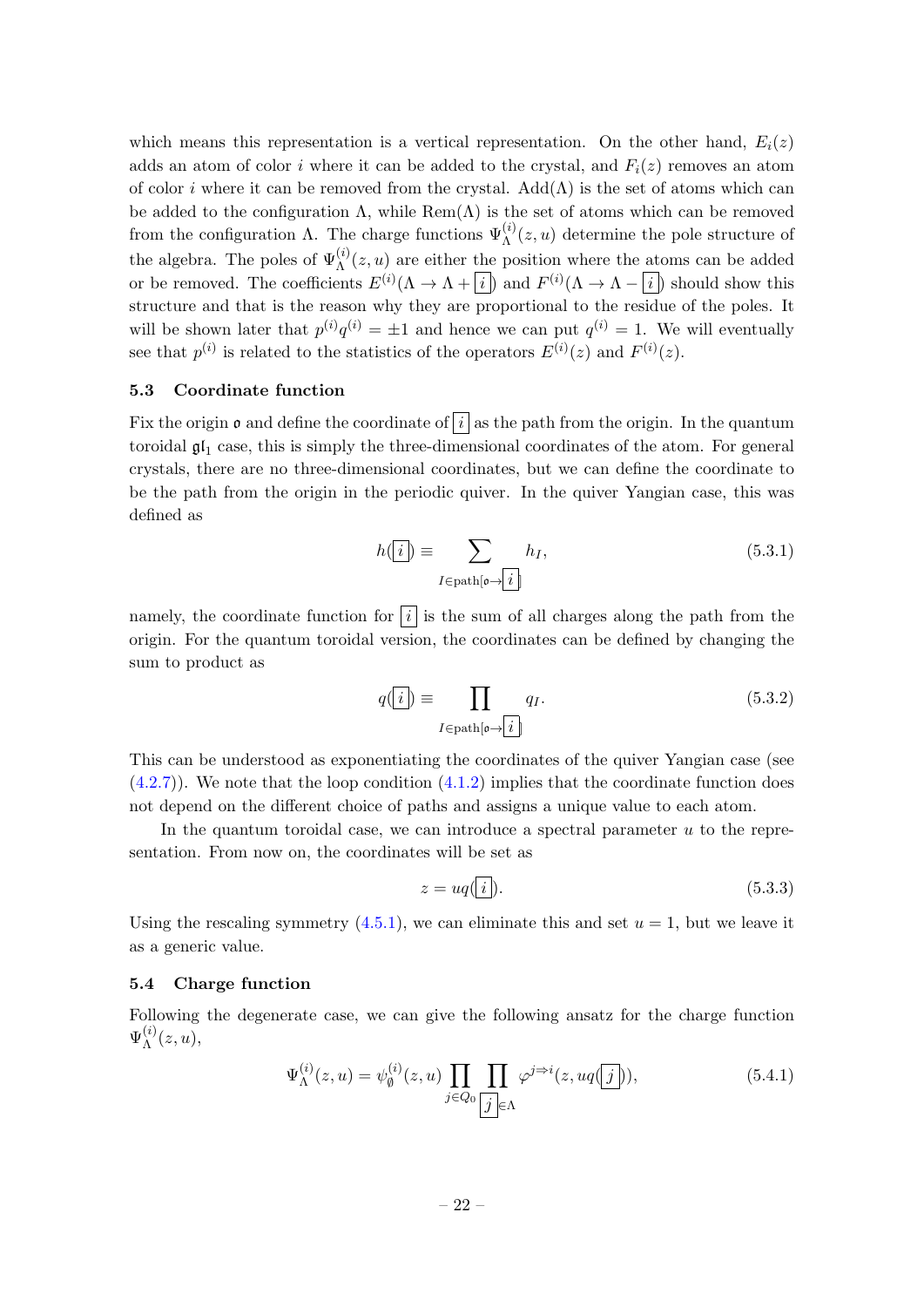where  $\psi_{\emptyset}^{(i)}$  $\int_{\phi}^{y}(z, u)$  is the vacuum charge. Each atom with color j in the configuration  $\Lambda$  gives a contribution factor  $\varphi^{j \to i}(z, uq(j))$  to the charge function of color i. To determine the charge function, the basic principle is that the poles of the charge function is either the position where we can add an atom or the position where we can remove an atom. We note that the atoms should satisfy the melting rule of the crystal, and this is ensured under the loop condition  $(4.1.2)$  (see [\[34\]](#page-43-10) and [\[45\]](#page-44-0) for the melting rule). The charge function can be obtained by considering the action of the algebra on low levels<sup>[8](#page-24-2)</sup> as in  $[34]$ , but we reproduce the discussion here to make it self-contained.

#### <span id="page-24-0"></span>5.4.1 Vacuum to Level 1

The first atom is in the origin  $\mathfrak{o}$  and the coordinate is  $q(\overline{i}) = 1$ . We assume the color of the atom in the origin to be 1. Since the poles of the charge function is either the place of addable atoms or the place of removable atoms, the pole of the vacuum charge is  $z = u$ (note that we introduced a spectral parameter  $u$ ). Then we obtain

$$
\psi_{\emptyset}^{(i)}(z, u) = \frac{K^{(i)-1/2}z - K^{(i)1/2}u}{z - u},
$$
\n
$$
K^{(i)} = (K)^{\delta_{i,1}}.
$$
\n(5.4.2)

When  $i \neq 1$  the vacuum charge is  $\psi_{\emptyset}^{(i)}$  $\phi_{\emptyset}^{(i)}(z, u) = 1$  and there is no pole, which means we cannot add this atom to the empty configuration. We can also rewrite this as

$$
\psi_{\emptyset}^{(i)}(z, u) = (\psi_{\emptyset}(z, u))^{\delta_{i, 1}}, \tag{5.4.3}
$$

where

$$
\psi_{\emptyset}(z,u) = \frac{K^{-1/2}z - K^{1/2}u}{z - u}.\tag{5.4.4}
$$

The action of  $E^{(i)}$  and  $F^{(i)}(z)$  can be written as

$$
E_i(z) |0\rangle = \pm \sqrt{p^{(i)}(1 - K^{(i)})} \delta\left(\frac{z}{u}\right) |\boxed{i}\rangle,
$$
  
\n
$$
F_i(z) |0\rangle = 0,
$$
  
\n
$$
K_i^{\pm}(z) |0\rangle = \left[\frac{K^{(i)-1/2}z - K^{(i)^{1/2}u}}{z - u}\right]_{\pm} |0\rangle
$$
\n(5.4.5)

## <span id="page-24-1"></span>5.4.2 Level 1 to Level 2

After setting the atom 1 at the origin, the configuration now contains only one atom, and the charge function [\(5.4.1\)](#page-23-2) is

$$
\Psi_{\boxed{1}}^{(i)}(z,u) = (\psi_{\emptyset}(z,u))^{\delta_{i,1}} \varphi^{1 \to i}(z,u). \tag{5.4.6}
$$

<span id="page-24-2"></span><sup>8</sup>Level N means we have N atoms in the crystal configuration.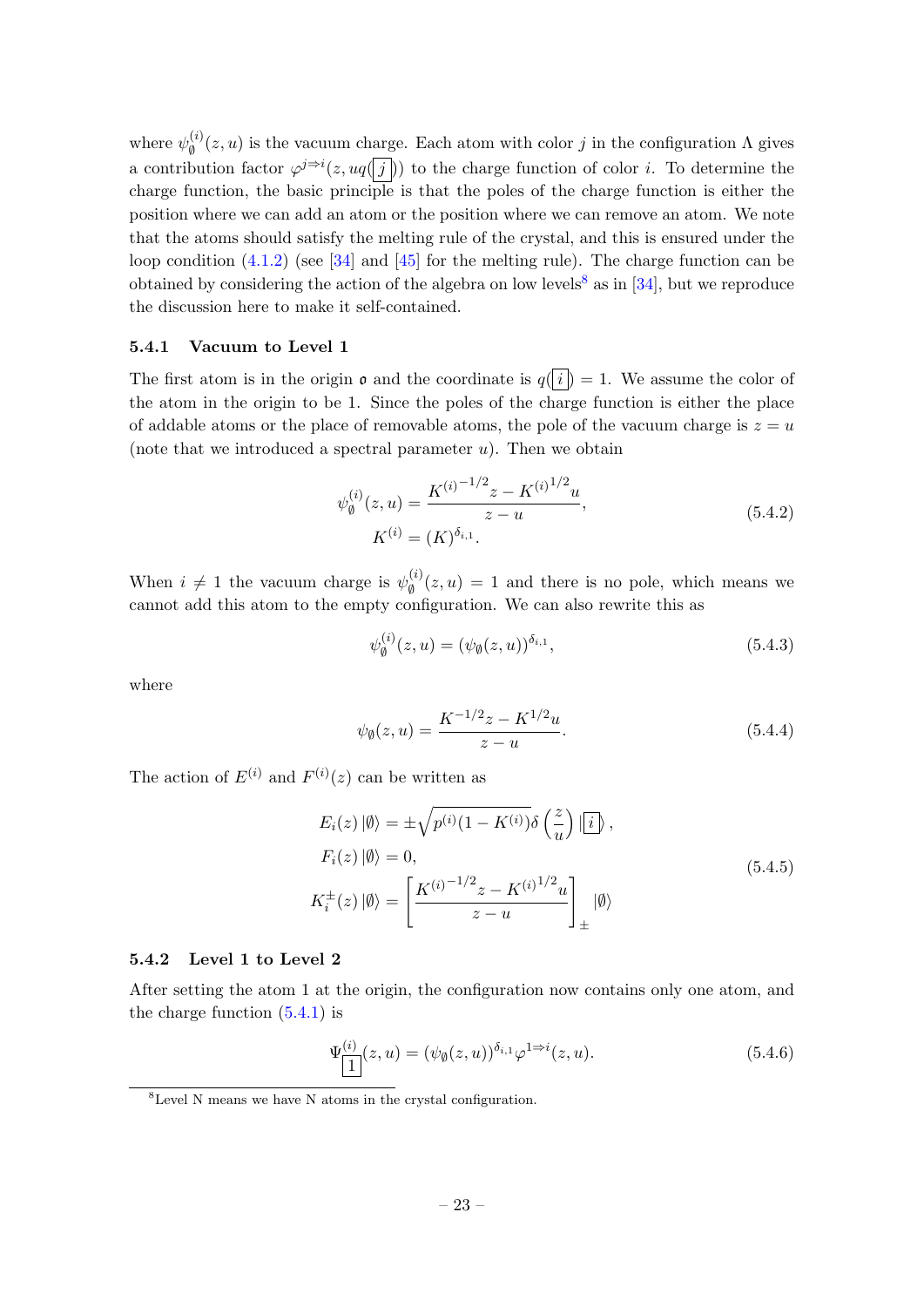After setting the atom of color 1 at the origin, the atom we can put in the next level is the atom with colors connected to the vertex 1 in the quiver diagram. Since the charge function must contain poles at the position where it is possible to add the atom connected to  $|1|$ , we obtain

$$
\varphi^{1 \Rightarrow i}(z, u) \supset \begin{cases} \frac{1}{\prod_{I \in \{1 \to i\}} (q_I^{-1/2} z - q_I^{1/2} u)} & (1 \to i), \\ 1 & (1 \nleftrightarrow i), \end{cases} (5.4.7)
$$

where  $\{1 \rightarrow i\}$  is the set of arrows from vertex 1 to vertex i in the quiver diagram. When i is connected to 1, then we need to have poles in  $z = uq_I$  for each arrow  $I \in \{1 \rightarrow i\}$ , which means that all of these poles must be contained in the charge function. On the other hand, for vertices not connected to vertex 1, we cannot add the atom to the crystal configuration, which means we cannot have any poles. Although we assumed the crystal in the origin to be 1, we can also do the same thing with other colors. Then we can get

<span id="page-25-2"></span><span id="page-25-1"></span>
$$
\varphi^{j \to i}(z, u) = \frac{N^{j \to i}(z, u)}{D^{j \to i}(z, u)},
$$
\n(5.4.8)

where

$$
D^{j \to i}(z, u) = \prod_{I \in \{j \to i\}} (q_I^{-1/2} z - q_I^{1/2} u). \tag{5.4.9}
$$

The action of  $K_i^{\pm}(z)$  can be written as

$$
K_i^{\pm}(z) \left| \boxed{1} \right\rangle = \left[ (\psi_{\emptyset}(z, u))^{\delta_{i,1}} \varphi^{1 \Rightarrow i}(z, u) \right]_{\pm} \left| \boxed{1} \right\rangle. \tag{5.4.10}
$$

The charge function indeed have poles where atoms are addable and removable. We get removing poles at  $z = u$  from the vacuum charge function, and we get adding poles from the bond factors. The action of  $E_i(z)$  and  $F_i(z)$  can be written as

$$
E_i(z) |1\rangle = \sum_{i \in [1 \to]} \sum_j \# \delta \left( \frac{z}{uq(\lfloor i \rfloor_j)} \right) |1\rangle + \lfloor i \rfloor_j \rangle ,
$$
  
\n
$$
F_i(z) |1\rangle = \delta_{i,1} \# \delta \left( \frac{z}{u} \right) |0\rangle ,
$$
\n(5.4.11)

where  $[1 \rightarrow]$  is the set of vertices connected to vertex 1 in the quiver diagram, and the summation with  $j$  is took among the atoms of color  $i$  addable to the crystal configuration.  $E_i(z)$  adds atoms whose position are in the poles, while  $F_i(z)$  removes the atom at the origin.

## <span id="page-25-0"></span>5.4.3 Level 2

We assume that  $\boxed{1}$  is placed at the origin and that  $\boxed{j}$  is the next atom placed after  $\boxed{1}$ . The charge function of this configuration is

$$
\Psi_{\Lambda}^{(i)}(z, u) = \psi_{\emptyset}^{(i)}(z, u)\varphi^{1 \to i}(z, u)\varphi^{j \to i}(z, uq(j))) \n= \psi_{\emptyset}^{(i)}(z, u)\frac{N^{1 \to i}(z, u)}{D^{1 \to i}(z, u)}\frac{N^{j \to i}(z, uq(j))}{D^{j \to i}(z, uq(j))}.
$$
\n(5.4.12)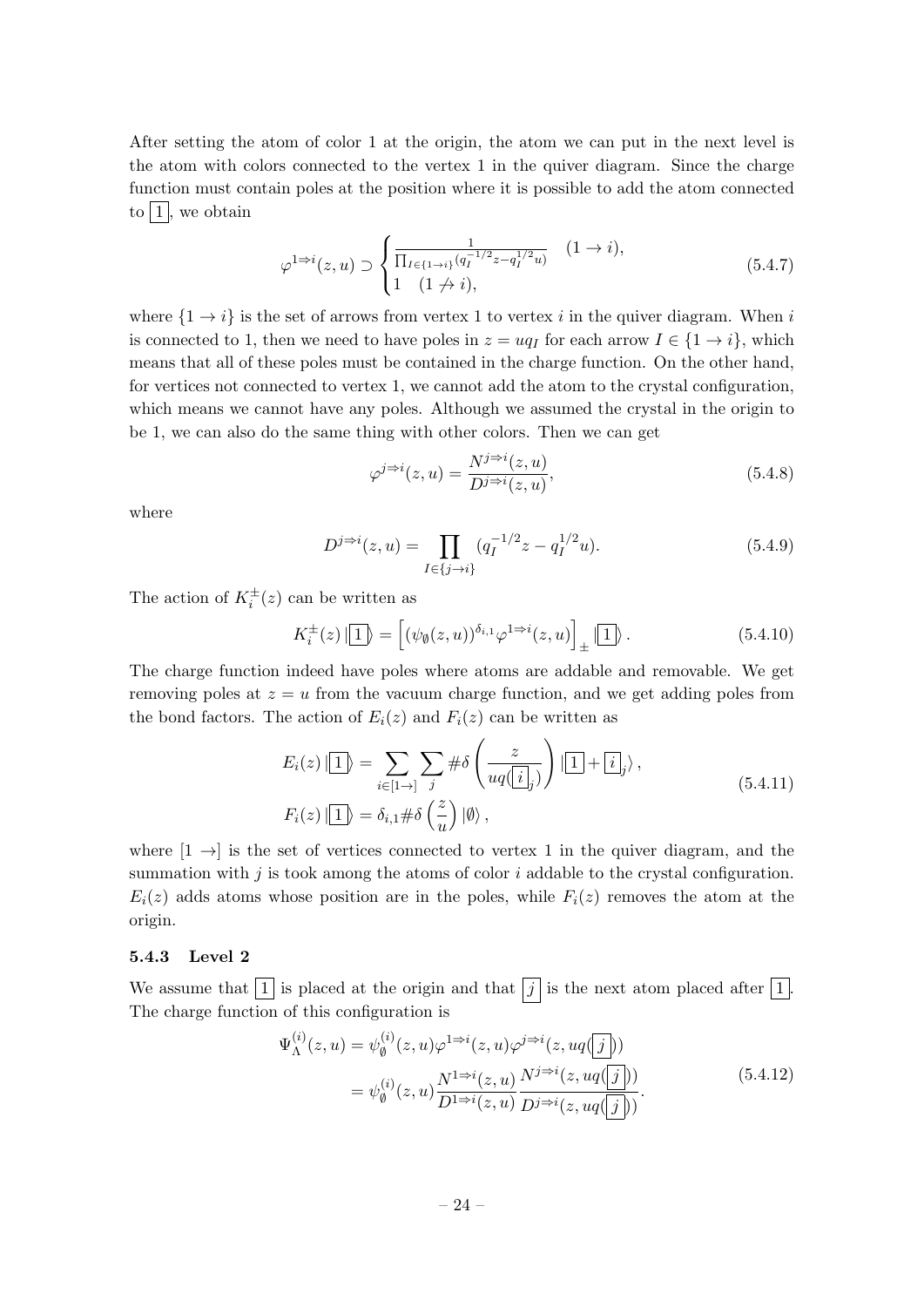This charge function must contain poles where the atoms can be added or removed. In this case, since we cannot remove the atoms placed at the origin, the pole of the origin must be cancelled out with the numerators. The poles must contain the removable pole at the origin at level 1, so  $N^{1\Rightarrow i}(z, u)$  cannot cancel out the pole at  $z = u$ . Because  $N^{j\Rightarrow i}(z, uq(\overline{j}))$ must cancel the pole at the origin, we need the following relation:

$$
N^{j \to i}(z, uq(j)) \supset z - u \quad \forall j \in [i \to]. \tag{5.4.13}
$$

We can set

$$
N^{j \Rightarrow i}(z, u) = \prod_{I \in \{i \to j\}} (q_I^{1/2} z - q_I^{-1/2} u). \tag{5.4.14}
$$

From  $(5.4.9)$  and  $(5.4.3)$ , we finally obtain the charge function

$$
\varphi^{j \to i}(z, u) = \frac{\prod_{I \in \{i \to j\}} (q_I^{1/2} z - q_I^{-1/2} u)}{\prod_{I \in \{j \to i\}} (q_I^{-1/2} z - q_I^{1/2} u)}.
$$
\n(5.4.15)

By doing the similar discussion for general levels, one will see that the color  $j$  atom at position  $q(j)$  gives a contribution to the charge i function with a factor

<span id="page-26-1"></span>
$$
\varphi^{j \to i}(z, uq(\boxed{j})) \tag{5.4.16}
$$

and the total charge function of a general crystal configuration will become [\(5.4.8\)](#page-25-2). For the discussion of general levels, we note that not all atoms are possible to add to the crystal configuration because of the melting rule. In the quiver Yangian case, for the crystal configuration to obey the melting rule, we need to impose the loop condition on the parameters:

$$
\sum_{I \in \text{loop } L} h_I = 0. \tag{5.4.17}
$$

In the quantum toroidal case, this will be

<span id="page-26-2"></span>
$$
\prod_{I \in \text{loop } L} q_I = 1. \tag{5.4.18}
$$

<span id="page-26-0"></span>(See section 6.4 of [\[34\]](#page-43-10) for a nice discussion of the quiver Yangian case.)

#### 5.5 Bootstrapping the algebra when  $C = 1$

Let us see that the action of the generators on the three-dimensional crystal indeed gives a representation of the algebra  $(4.2.2)$  when one of the central charges is  $C = 1$ . We will only derive the EE relation and the EF relation. Other relations (KK, KE) can be discussed similarly and are in appendix [C.](#page-40-0) We summarize here the results we obtained up to the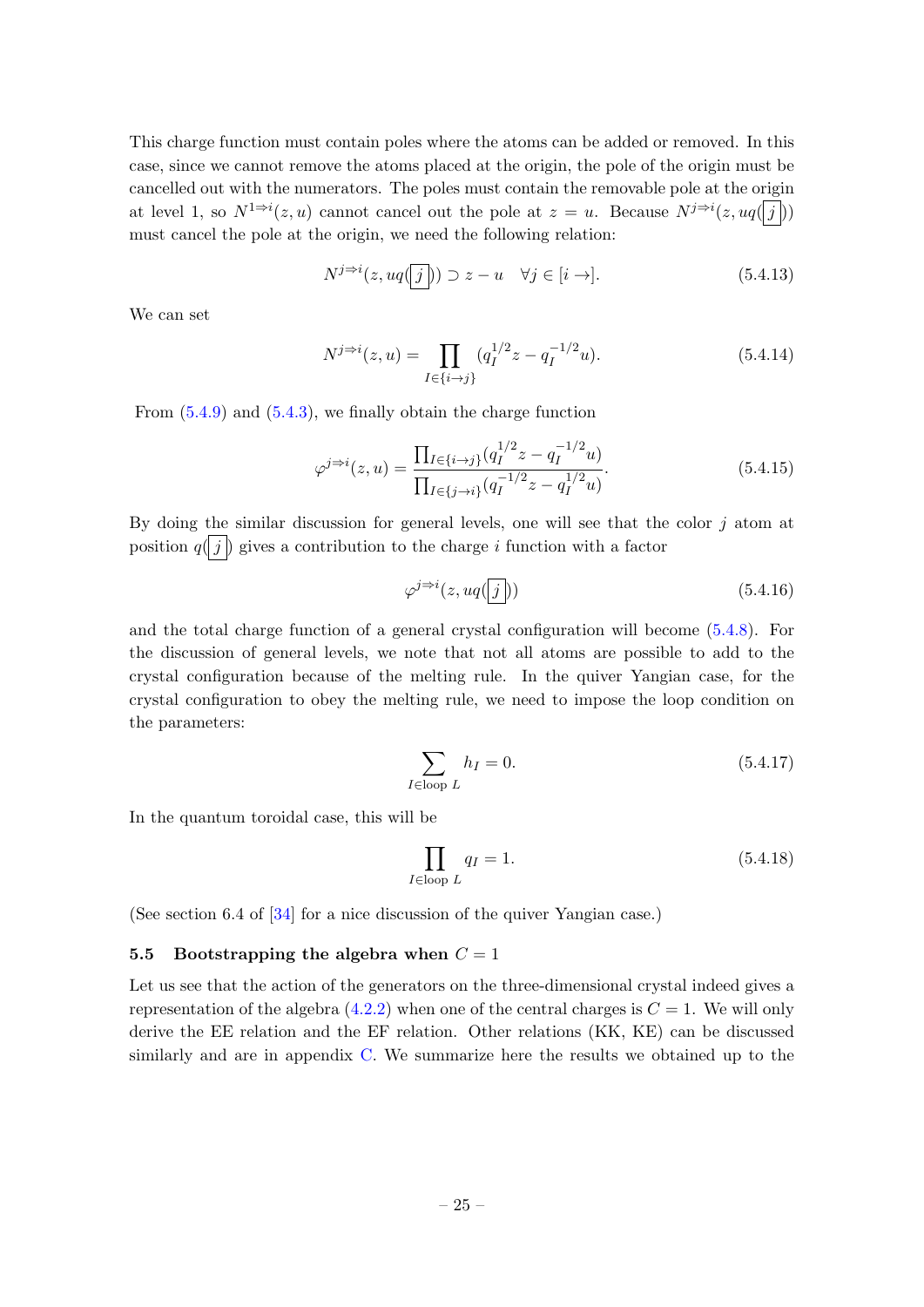previous subsection.

$$
K_{i}^{\pm}(z) | \Lambda \rangle = \left[ \Psi_{\Lambda}^{(i)}(z, u) \right]_{\pm} | \Lambda \rangle ,
$$
  
\n
$$
\Psi_{\Lambda}^{(i)}(z, u) = \psi_{\emptyset}^{(i)}(z, u) \prod_{j \in Q_{0}} \prod_{j \in \Lambda} \varphi^{j \Rightarrow i}(z, uq(j)) ,
$$
  
\n
$$
\varphi^{j \Rightarrow i}(z, u) = \frac{\prod_{I \in \{i \to j\}} (q_{I}^{1/2} z - q_{I}^{-1/2} u)}{\prod_{I \in \{j \to i\}} (q_{I}^{-1/2} z - q_{I}^{1/2} u)},
$$
  
\n
$$
E_{i}(z) | \Lambda \rangle = \sum_{\substack{i \in \Lambda} \text{odd}(\Lambda)} \pm \sqrt{p^{(i)} \operatorname{Res}_{x = uq(\overline{i})} \Psi_{\Lambda}^{(i)}(x, u)} \delta \left( \frac{z}{uq(\overline{i})} \right) | \Lambda + \overline{i} \rangle ,
$$
  
\n
$$
F_{i}(z) | \Lambda \rangle = \sum_{\substack{i \in \Lambda} \text{even}(\Lambda)} \pm \sqrt{q^{(i)} \operatorname{Res}_{y = uq(\overline{i})} \Psi_{\Lambda}^{(i)}(y, u)} \delta \left( \frac{z}{uq(\overline{i})} \right) | \Lambda - \overline{i} \rangle ,
$$
  
\n(5.5.1)

where the parameters associated to the arrow of the quiver are subjected to the loop condition [\(5.4.18\)](#page-26-2).

#### <span id="page-27-0"></span>5.5.1 EF relation

Next, let us consider the commutation relations of  $E_i(z)$  and  $F_j(w)$ . The relation  $[E_i(z), F_j(w)]$ becomes either commutation relation or anti-commutation relation depending on the statistics of the operators.

<span id="page-27-1"></span>Ei(z)F<sup>j</sup> (w)|Λi = X j ∈Rem(Λ) X i ∈Add(Λ− j ) E (i) (Λ − j → Λ − j + i )F (j) (Λ → Λ − j ) × δ z uq( i ) ! δ w uq( j ) ! |Λ − j + i i (5.5.2)

<span id="page-27-2"></span>
$$
F_j(w)E_i(z) | \Lambda \rangle
$$
  
= 
$$
\sum_{\substack{i \in \text{Add}(\Lambda) \\ \downarrow j}} \sum_{\substack{j \in \text{Rem}(\Lambda + \lfloor i \rfloor) \\ \downarrow k}} F^{(j)}(\Lambda + \lfloor i \rfloor \to \Lambda + \lfloor i \rfloor - \lfloor j \rfloor) E^{(i)}(\Lambda \to \Lambda + \lfloor i \rfloor)
$$
  

$$
\times \delta \left( \frac{z}{uq(\lfloor i \rfloor)} \right) \delta \left( \frac{w}{uq(\lfloor i \rfloor)} \right) | \Lambda + \lfloor i \rfloor - \lfloor j \rfloor.
$$
 (5.5.3)

There are three situations in the sum above:

- 1.  $i = j$  and the atom added by  $E_i(z)$  and the atom removed by  $F_j(w)$  are the same.
- 2.  $i = j$  but the atom added by  $E_i(z)$  and the atom removed by  $F_j(w)$  are different.
- 3.  $i \neq j$ , which means the atom added and removed are different.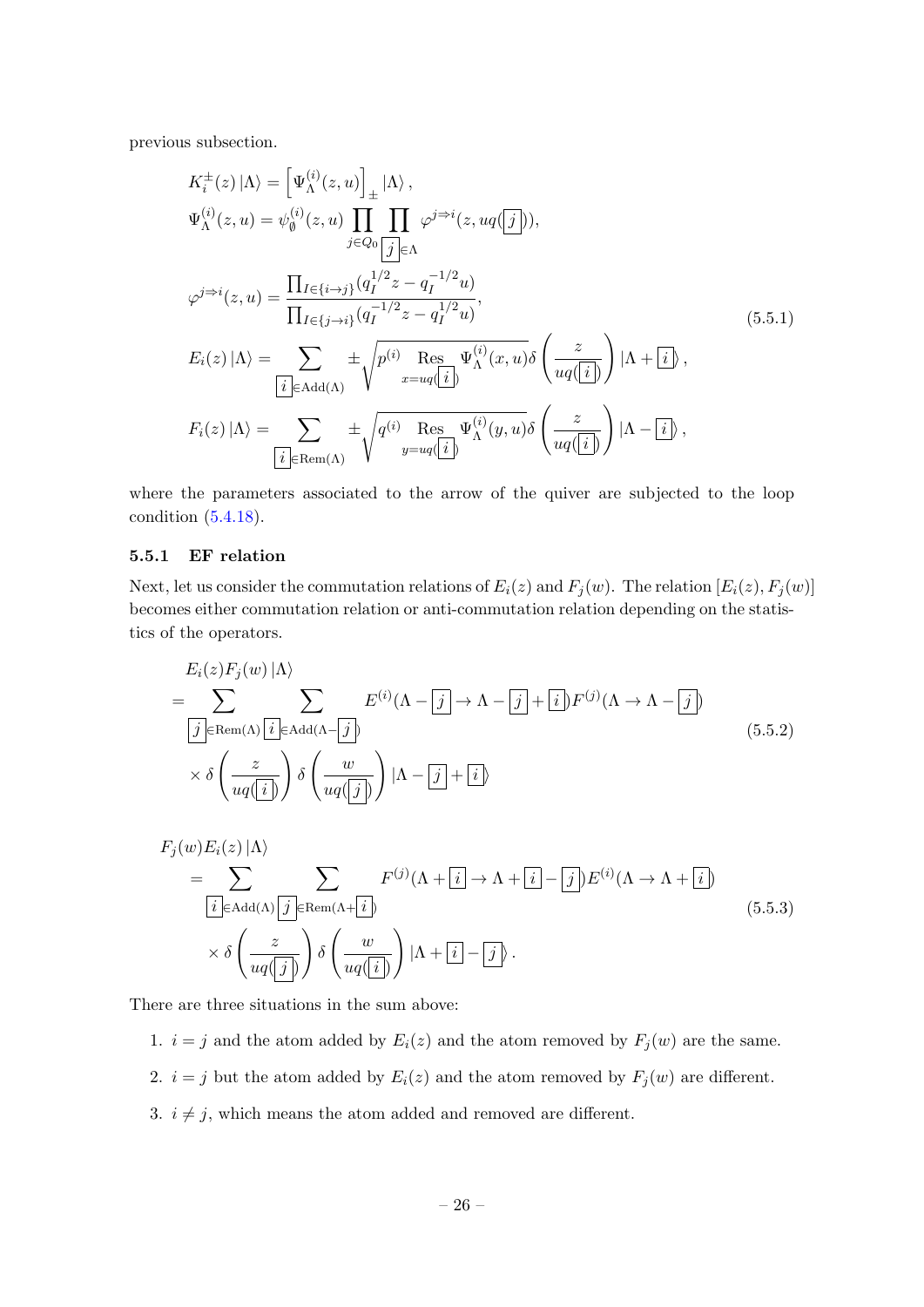Let us only consider the first situation. Only this situation gives the nontrivial terms on the right-hand side. Other situations will cancel out with each other and disappear after choosing the sign factors properly. See [\[34\]](#page-43-10) for the discussions of how to determine the sign factors.

In this case, in the sum of  $(5.5.2)$  and  $(5.5.3)$  we have the following terms:

$$
\sum_{\substack{\boxed{i} \in \text{Rem}(\Lambda)}} E^{(i)}(\Lambda - \boxed{i} \to \Lambda) F^{(i)}(\Lambda \to \Lambda - \boxed{i}) \delta\left(\frac{z}{uq(\boxed{i})}\right) \delta\left(\frac{w}{uq(\boxed{i})}\right) |\Lambda\rangle
$$

$$
-(-1)^{|i|} \sum_{\substack{\boxed{i} \in \text{Add}(\Lambda)}} F^{(i)}(\Lambda + \boxed{i} \to \Lambda) E^{(i)}(\Lambda \to \Lambda + \boxed{i}) \delta\left(\frac{z}{uq(\boxed{i})}\right) \delta\left(\frac{w}{uq(\boxed{i})}\right) |\Lambda\rangle.
$$
(5.5.4)

Using

$$
\operatorname{Res}_{y=uq(\begin{bmatrix}i\\i\end{bmatrix})}\Psi^{(i)}_{\Lambda+[\underline{i}]}(y,u) = \varphi^{i\Rightarrow i}(1,1)\operatorname{Res}_{y=uq(\begin{bmatrix}i\\i\end{bmatrix})}\Psi^{(i)}_{\Lambda}(y,u)
$$
(5.5.5)

and setting

<span id="page-28-3"></span><span id="page-28-2"></span><span id="page-28-1"></span>
$$
\sqrt{p^{(i)}q^{(i)}\varphi^{i\Rightarrow i}(1,1)} = 1,
$$
\n
$$
\epsilon(\Lambda - \lfloor i \rfloor \to \Lambda)\epsilon(\Lambda \to \Lambda - \lfloor i \rfloor) = 1,
$$
\n(5.5.6)

equation [\(5.5.4\)](#page-28-1) becomes

$$
\left(\sum_{\substack{\overline{i} \in \text{Rem}(\Lambda) \\ \overline{j} \in \text{Rem}(\Lambda)}} + \sum_{\substack{\overline{i} \in \text{Add}(\Lambda) \\ \overline{j} \in \text{Add}(\Lambda)}} \right) \underset{y = uq(\overline{\underline{i}})}{\text{Res}} \Psi_{\Lambda}^{(i)}(y, u) \delta\left(\frac{z}{uq(\overline{\underline{i}})}\right) \delta\left(\frac{w}{uq(\overline{\underline{i}})}\right) |\Lambda\rangle \tag{5.5.7}
$$
\n
$$
= \delta\left(\frac{w}{z}\right) \left(K_i^+(z) - K_i^-(w)\right) |\Lambda\rangle.
$$

At the last equation, we used [\(5.2.3\)](#page-22-4) and the property that  $\Psi_{\Lambda}^{(i)}(z, u)$  has poles where the atoms can be added or removed.

We also note

$$
\varphi^{i \Rightarrow i}(1,1) = (-1)^{\# \text{ of self-loops of } i}
$$
\n(5.5.8)

and that we need to impose the following condition

$$
\varphi^{i \to i}(1,1) = -(-1)^{|i|} \tag{5.5.9}
$$

to change  $(5.5.4)$  to  $(5.5.7)$ . This condition shows that the statistics of the operators are related to the number of self-loops of the vertex in the quiver diagram. From this condition and  $(5.5.6)$ , we also see

$$
p^{(i)}q^{(i)} = \varphi^{i \to i}(1,1) = -(-1)^{|i|}.
$$
\n(5.5.10)

We can set  $q^{(i)} = 1$  without losing generality.

<span id="page-28-0"></span>The EF relation is

$$
[E_i(z), F_j(w)] = \delta_{i,j} \left( \delta \left( \frac{w}{z} \right) K_i^+(z) - \delta \left( \frac{z}{w} \right) K_i^-(w) \right). \tag{5.5.11}
$$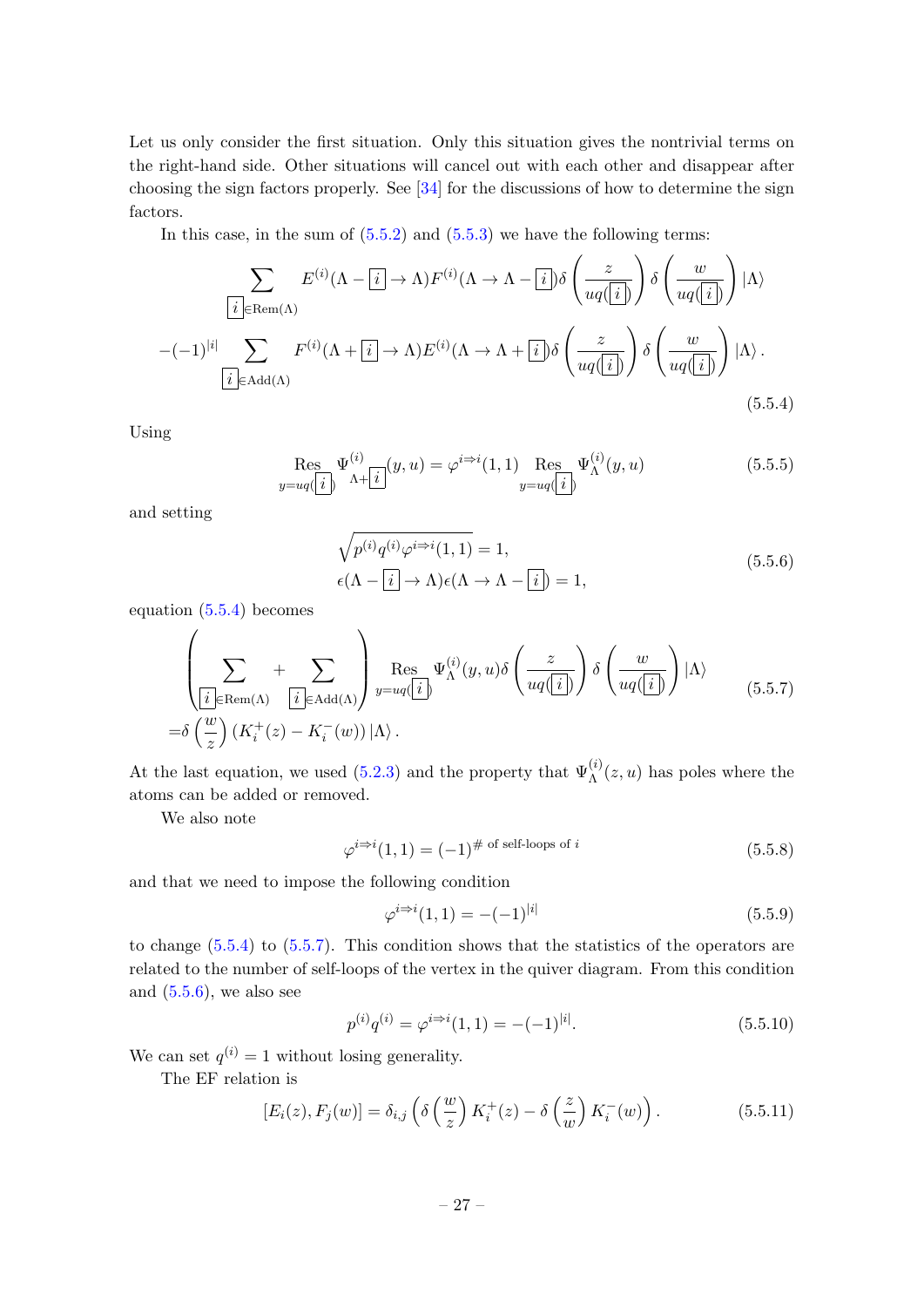## 5.5.2 EE relation

We consider the action of  $E_i(z)$  and  $E_j(w)$  on a crystal configuration  $|\Lambda\rangle$ . Acting  $E_j(w)$ first and  $E_i(z)$  second, we get

$$
E_i(z)E_j(w) |\Lambda\rangle
$$
  
= 
$$
\sum_{\substack{j \in \text{Add}(\Lambda) \text{ is } j \in \text{Add}(\Lambda + \lfloor j \rfloor)}} \delta\left(\frac{z}{uq(\lfloor i \rfloor)}\right) \delta\left(\frac{w}{uq(\lfloor j \rfloor)}\right)
$$
  
\$\times E^{(i)}(\Lambda + \lfloor j \rfloor \to \Lambda + \lfloor j \rfloor + \lfloor i \rfloor)E^{(j)}(\Lambda \to \Lambda + \lfloor j \rfloor + \lfloor i \rfloor) \Lambda + \lfloor j \rfloor + \lfloor i \rfloor\$}.  
(5.5.12)

Acting these operators in the opposite order, we obtain

$$
E_j(w)E_i(z) |\Lambda\rangle
$$
  
= 
$$
\sum_{\substack{\vec{i} \in \text{Add}(\Lambda) \\ \times \vec{E}^{(i)}(\Lambda + [\vec{i}] \to \Lambda + [\vec{i}] + [\vec{j}])}} \delta\left(\frac{w}{uq(\vec{i})}\right) \delta\left(\frac{w}{uq(\vec{j})}\right)
$$
(5.5.13)  

$$
\times E^{(i)}(\Lambda + [\vec{i} \to \Lambda + [\vec{i}] + [\vec{j}]) E^{(j)}(\Lambda \to \Lambda + [\vec{i}] + [\vec{j}]).
$$

In the generic situation when  $\boxed{i}$  and  $\boxed{j}$  do not depend on each other, the ratio of the coefficient of each term is

$$
\frac{E^{(i)}(\Lambda + \boxed{j} \rightarrow \Lambda + \boxed{j} + \boxed{i})E^{(j)}(\Lambda \rightarrow \Lambda + \boxed{j})}{E^{(i)}(\Lambda + \boxed{i} \rightarrow \Lambda + \boxed{i} + \boxed{j})E^{(j)}(\Lambda \rightarrow \Lambda + \boxed{i})}
$$
\n
$$
= \frac{\epsilon(\Lambda + \boxed{j} \rightarrow \Lambda + \boxed{j} + \boxed{i})\epsilon(\Lambda \rightarrow \Lambda + \boxed{j})}{\epsilon(\Lambda + \boxed{i} \rightarrow \Lambda + \boxed{i} + \boxed{j})\epsilon(\Lambda \rightarrow \Lambda + \boxed{j})} \sqrt{\frac{\text{Res}}{\text{Res}_{y=uq}(\boxed{i})\text{Res}_{\Lambda}(\boxed{y,u)}}\frac{\Psi^{(i)}_{\Lambda}(y,u)}{E_{y=uq}(\boxed{j})\text{Res}_{y=uq}(\boxed{j})}\frac{\Psi^{(j)}_{\Lambda}(y,u)}{\text{Res}_{y=uq}(\boxed{j})}\frac{\text{Res}_{y=uq}(\boxed{j})\text{Res}_{\Lambda}(\boxed{y,u})}{\Lambda + \boxed{i}(\boxed{j},u)}
$$
\n
$$
= (-1)^{|i||j|} \sqrt{\frac{\text{Res}_{y=uq}(\boxed{i})}{\text{Res}_{y=uq}(\boxed{j})}}\varphi^{j \Rightarrow i}(y, uq(\boxed{j})) = (-1)^{|i||j|} \varphi^{j \Rightarrow i}(uq(\boxed{i}), uq(\boxed{j})),
$$
\n(5.5.14)

where in the last line we set

<span id="page-29-0"></span>
$$
\frac{\epsilon(\Lambda + \boxed{j} \to \Lambda + \boxed{j} + \boxed{i})}{\epsilon(\Lambda + \boxed{i} \to \Lambda + \boxed{i} + \boxed{j}} \frac{\epsilon(\Lambda \to \Lambda + \boxed{j})}{\epsilon(\Lambda \to \Lambda + \boxed{i})} = (-1)^{|\vec{i}| |\vec{j}|} \tag{5.5.15}
$$

and used [\(4.3.3\)](#page-16-3). Because of the delta functions  $\delta$  $\begin{array}{c} \begin{array}{c} \end{array} \end{array}$  $uq($   $i$   $)$  $\setminus$ and  $\delta$  $\begin{pmatrix} x \\ y \end{pmatrix}$  $uq(j)$  $\setminus$ , we obtain the following EE relation:

$$
E_i(z)E_j(w) = (-1)^{|i||j|} \varphi^{j \to i}(z, w)E_j(w)E_i(z).
$$
\n(5.5.16)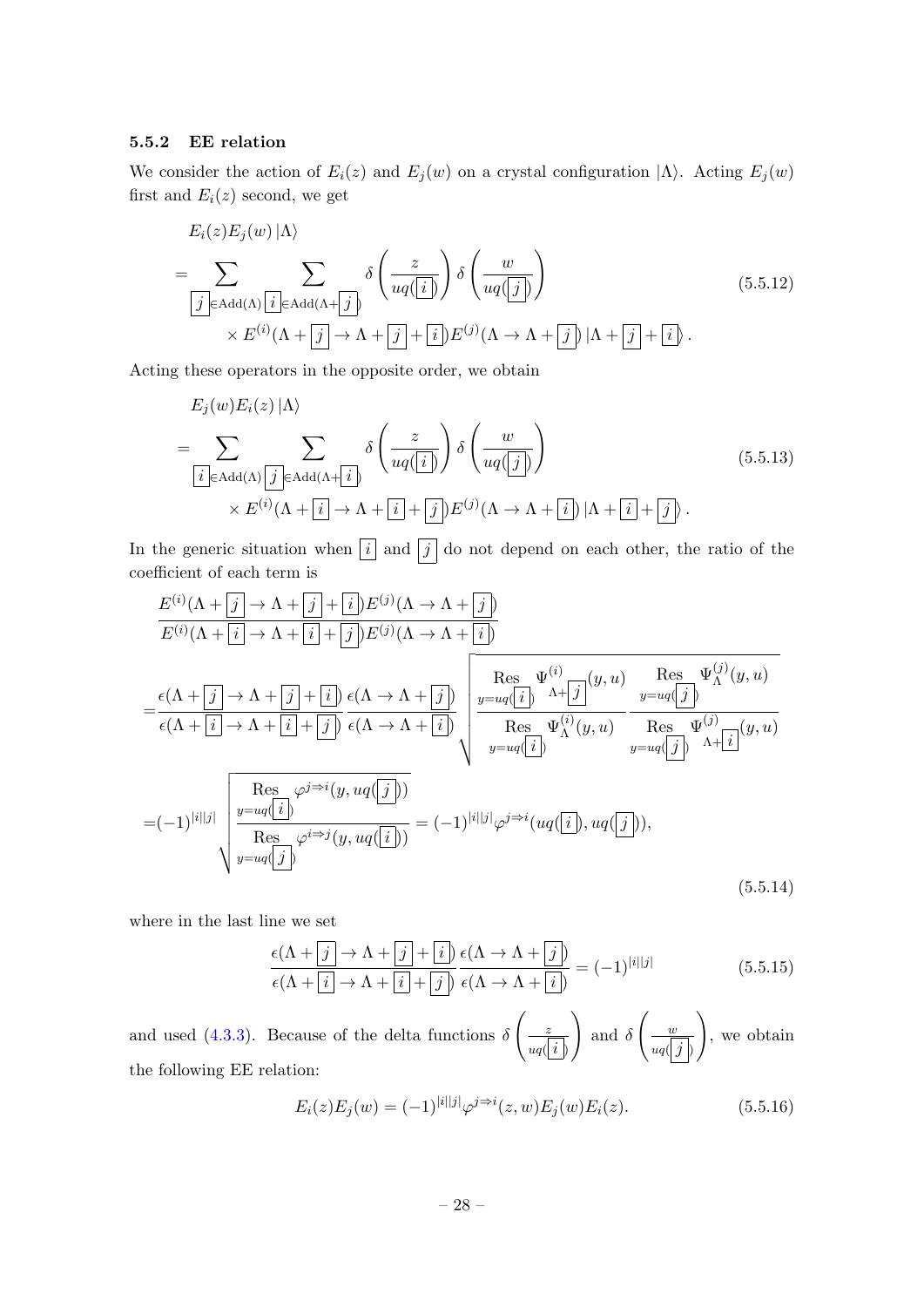Other defining relations can be derived similarly and the result is

$$
K_i K_i^{-1} = K_i^{-1} K_i = 1,
$$
  
\n
$$
K_i^{\pm}(z) K_j^{\pm}(w) = K_j^{\pm}(w) K_i^{\pm}(z),
$$
  
\n
$$
K_i^{\pm}(z) E_j(w) = \varphi^{j \Rightarrow i}(z, w) E_j(w) K_i^{\pm}(z),
$$
  
\n
$$
K_i^{\pm}(z) F_j(w) = \varphi^{j \Rightarrow i}(z, w)^{-1} F_j(w) K_i^{\pm}(z),
$$
  
\n
$$
[E_i(z), F_j(w)] = \delta_{i,j} \left( \delta \left( \frac{w}{z} \right) K_i^{\pm}(z) - \delta \left( \frac{z}{w} \right) K_i^{\pm}(w) \right),
$$
  
\n
$$
E_i(z) E_j(w) = (-1)^{|i||j|} \varphi^{j \Rightarrow i}(z, w) E_j(w) E_i(z),
$$
  
\n
$$
F_i(z) F_j(w) = (-1)^{|i||j|} \varphi^{j \Rightarrow i}(z, w)^{-1} F_j(w) F_i(z).
$$
  
\n(5.5.17)

These are indeed the defining relations of the quiver quantum toroidal algebra in [\(4.2.2\)](#page-13-1) after setting  $C = 1$ .

#### <span id="page-30-0"></span>5.6 Some issues on the asymmetric quiver

In this section, we summarize where we need to assume that the quiver is symmetric. We note that the asymmetric quiver is associated with the Calabi-Yau manifold with the compact 4-cycle. We need to modify our proposal to treat these general cases, which we leave for future work.

• Modes of  $K_i^{\pm}(z)$  in [\(4.2.1\)](#page-12-2).

We defined the mode expansions starting from  $z^{\mp r}$  ( $r \ge 0$ ). This is possible only for the symmetric case, which means  $|i \rightarrow j| = |j \rightarrow i|$ . To be concrete, we consider the KE relation of [\(4.2.2\)](#page-13-1):

$$
K_i^+(z)E_j(w) = \varphi^{j \to i}(z, w)E_j(w)K_i^+(z), \tag{5.6.1}
$$

where we set  $C = 1$  to make discussions simple. When  $|i \rightarrow j| = |j \rightarrow i|$ , since

$$
\varphi^{i \Rightarrow j}(z, w) = \varphi^{i \Rightarrow j}(1, w/z), \tag{5.6.2}
$$

the degree of z of both hand sides match. However, when there are compact 4-cycles the bond factor will factorize as

$$
\varphi^{i \to j}(z, w) = z^{|j \to i| - |i \to j|} \varphi^{i \to j}(1, w/z). \tag{5.6.3}
$$

For the degrees of both hand sides to match, we need to change the mode expansions of  $K^+(z)$  to include  $z^r(r>0)$ . A similar discussion goes for  $K^-(z)$  and we need to include  $z^{-r}(r > 0)$  modes this time. Thus, for the asymmetric case, we have to face the mode expansions of  $K_i^{\pm}(z)$  in the form

$$
K_i^{\pm}(z) = K_i^{\pm} \exp\left(\pm \sum_{r=-\infty}^{\infty} H_{i,\pm r} z^{\mp r}\right).
$$
 (5.6.4)

It is already known that a similar modification is necessary for the quiver Yangian case.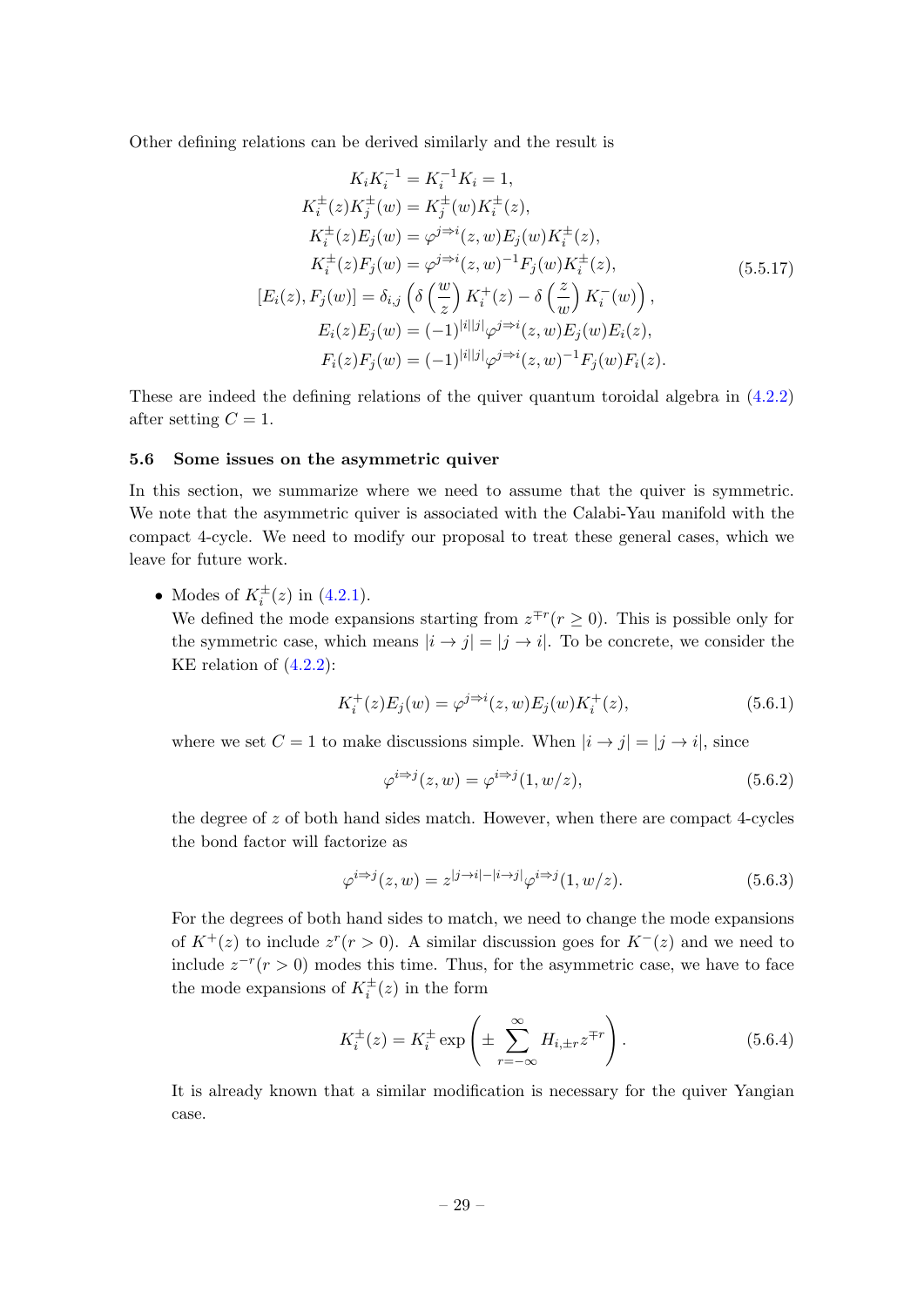• The associativity condition  $\varphi^{i\Rightarrow j}(z,w)\varphi^{j\Rightarrow i}(w,z) = 1$  in [\(4.3.3\)](#page-16-3) and [\(4.3.4\)](#page-16-4). This condition was also used in deriving the EE relation [\(5.5.14\)](#page-29-0) in section [5.5.2.](#page-28-0) By direct computation, the product of the bond factors is

$$
\varphi^{i \to j}(z, w)\varphi^{j \to i}(w, z) = (-1)^{|j \to i| + |i \to j|} = (-1)^{|j \to i| - |i \to j|}. \tag{5.6.5}
$$

For the generators to have the associativity condition, we need the condition

$$
(-1)^{|j \to i| + |i \to j|} = 1.
$$
\n(5.6.6)

For the asymmetric case, this condition itself is not trivial, so we need some kind of modifications in the definition of the algebra<sup>[9](#page-31-0)</sup>. We consider the quiver associated with the  $K_{\mathbb{P}^2}$  geometry as an example. The toric diagram and quiver diagram are illustrated in Figure [8.](#page-31-1) There are three vertices in the quiver diagram, and each of the vertices is connected to the other two vertices. The number of the arrows between these two vertices is not symmetric. This shows that  $|1 \rightarrow 2| = 3$  and  $|2 \rightarrow 1| = 0$ , which implies  $(-1)^{|1 \to 2| + |2 \to 1|} = -1 \neq 1$ .

<span id="page-31-1"></span>

**Figure 8:** Toric diagram (left) and quiver diagram (right) of  $K_{\mathbb{P}^2}$  geometry. The number of arrows between two vertices of the quiver diagram is not symmetric.

In deriving the EE relation from the action on the BPS crystal, we also need to assume the quiver is symmetric. For the asymmetric case,

$$
\sqrt{\frac{\text{Res}}{\text{Res}_{y=uq}(\boxed{i})}\varphi^{j\Rightarrow i}(y, uq(\boxed{j}))}{\text{Res}_{y=uq}(\boxed{j})}\varphi^{i\Rightarrow j}(y, uq(\boxed{i}))} = (-1)^{\frac{1}{2}(|i\rightarrow j|+|j\rightarrow i|)}\varphi^{j\Rightarrow i}(uq(\boxed{i}), uq(\boxed{j})).
$$
\n(5.6.7)

which implies the last line of  $(5.5.14)$  should be modified. We may absorb these extra signs by introducing extra  $(-1)$  factors to the bond factors, which remains as a possibility. For now, we do not know how to determine this factor.[10](#page-31-2)

<span id="page-31-0"></span><sup>&</sup>lt;sup>9</sup>We note that such sign factors only affect a subclass of asymmetric quivers because if all  $|i-j| - |j-i|$ are even, the sign factors vanish. The same issue is discussed on page 18 of the v3 of [\[34\]](#page-43-10), where they address this by modifying the bond factors.

<span id="page-31-2"></span><sup>&</sup>lt;sup>10</sup>After submitting the first version of this paper to arXiv, a paper  $[47]$  giving a sign choice appeared. See it for more discussions. See also the footnote on page 18 in v3 of [\[34\]](#page-43-10).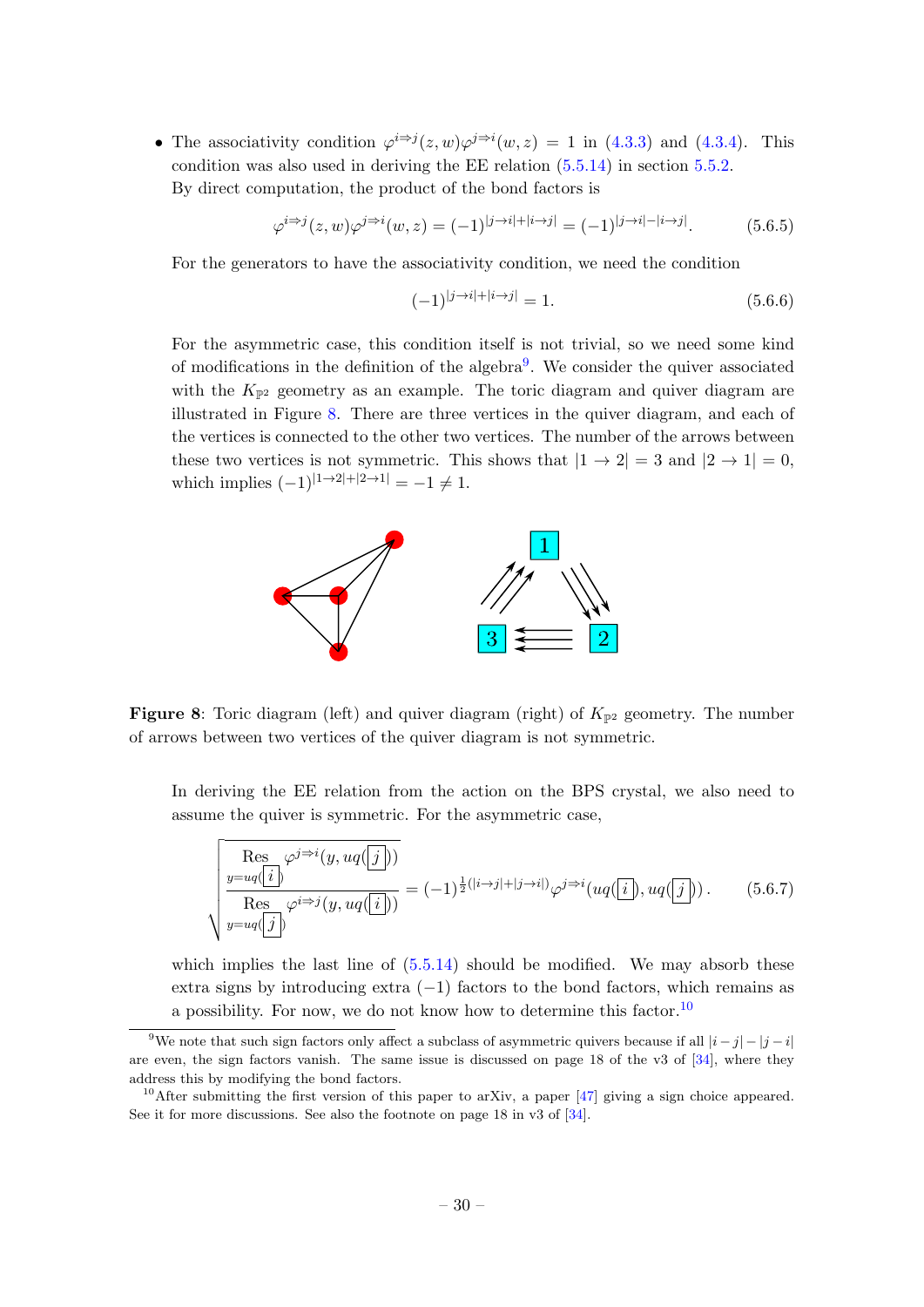- The Hopf superalgebra structure in section [4.4.](#page-16-0)
	- We focus on the definition of the coproduct structure. We assume that the algebra remains the same even when the quiver diagram is asymmetric, and the bond factors do not have the same number of zeros and poles. We assume that the coproduct formula is the same as in [\(4.4.2\)](#page-16-2). Acting the coproduct on the left-hand side of the  $K^-E$  relation, we obtain

$$
\Delta(K_i^-(Cz)E_j(w))
$$
\n
$$
=\varphi^{j\Rightarrow i}(z,w)E_j(w)K_i^-(C_1z) \otimes K_i^-(C_1C_2z)
$$
\n
$$
+\varphi^{j\Rightarrow i}(C_1z,C_1w)K_j^-(C_1w)K_i^-(C_1z) \otimes E_j(C_1w)K_i^-(C_1C_2z)
$$
\n
$$
=\varphi^{j\Rightarrow i}(z,w) \left\{ E_j(w)K_i^-(C_1z) \otimes K_i^-(C_1C_2z) +C_1^{|i\Rightarrow j|-|j\Rightarrow i|}K_j^-(C_1w)K_i^-(C_1z) \otimes E_j(C_1w)K_i^-(C_1C_2z) \right\},
$$
\n(5.6.8)

where in the last line we used  $(4.2.6)$ . Thus, for the asymmetric case, the algebra does not have the coproduct structure as it is. Similar discussions can be done for other defining relations and for the antipode, and we will see that the Hopf superalgebra structure is not well-defined anymore. One way to resolve this inconsistency is to modify the defining relations of  $K^{\pm}K^{\pm}$  as

$$
K_i^{\pm}(z)K_j^{\pm}(w) = C^{\pm(|i \to j| - |j \to i|)} K_j^{\pm}(w)K_i^{\pm}(z).
$$
 (5.6.9)

One can show that after this modification, the formal Hopf superalgebra structure is recovered. This defining relation only appears in the case when we consider asymmetric quivers and representations with nontrivial central charge  $C \neq 1$ .

• The rescaling symmetry  $(4.5.1)$  and vertex condition  $(4.5.14)$ . In the equations  $(4.5.7)$ ,  $(4.5.8)$ , and  $(4.5.9)$ , we used the rescaling symmetry in [\(4.5.1\)](#page-17-4), which is true when there are no compact 4-cycles. The discussion there might be modified if we use a different convention of the bond factor.<sup>[11](#page-32-1)</sup>

## <span id="page-32-0"></span>6 Example:  $\mathbb{C}^3/(\mathbb{Z}_2\times\mathbb{Z}_2)$  and quantum toroidal  $D(2,1;\alpha)$

We give a nontrivial example of the quiver quantum toroidal algebra, which is associated with the abelian orbifold  $\mathbb{C}^3/(\mathbb{Z}_2\times\mathbb{Z}_2)$ . The toric diagram, dual web diagram, and periodic quiver are shown in Figure [9.](#page-33-0) The quiver diagram derived from the periodic quiver is shown in Figure  $10(a)$ , which is identical to the Dynkin diagram of the affine superalgebra  $D(2, 1; \alpha)$  in Figure [10\(b\).](#page-33-1) We suppose that this is the quantum toroidal  $D(2, 1; \alpha)$ , which is yet to be studied in detail. See  $[48, 49]$  $[48, 49]$  $[48, 49]$  for recent developments. For the Drinfeld second realization of the quantum affine superalgebras of  $D(2, 1; \alpha)$ , see [\[50\]](#page-44-8).

We first note that all the generators are fermionic since there are no loops for each vertex. Let us derive the bond factors of the algebra. We have 12 parameters which are

<span id="page-32-1"></span><sup>&</sup>lt;sup>11</sup>This problem seems to be resolved in  $[47]$ , so see it for more discussions.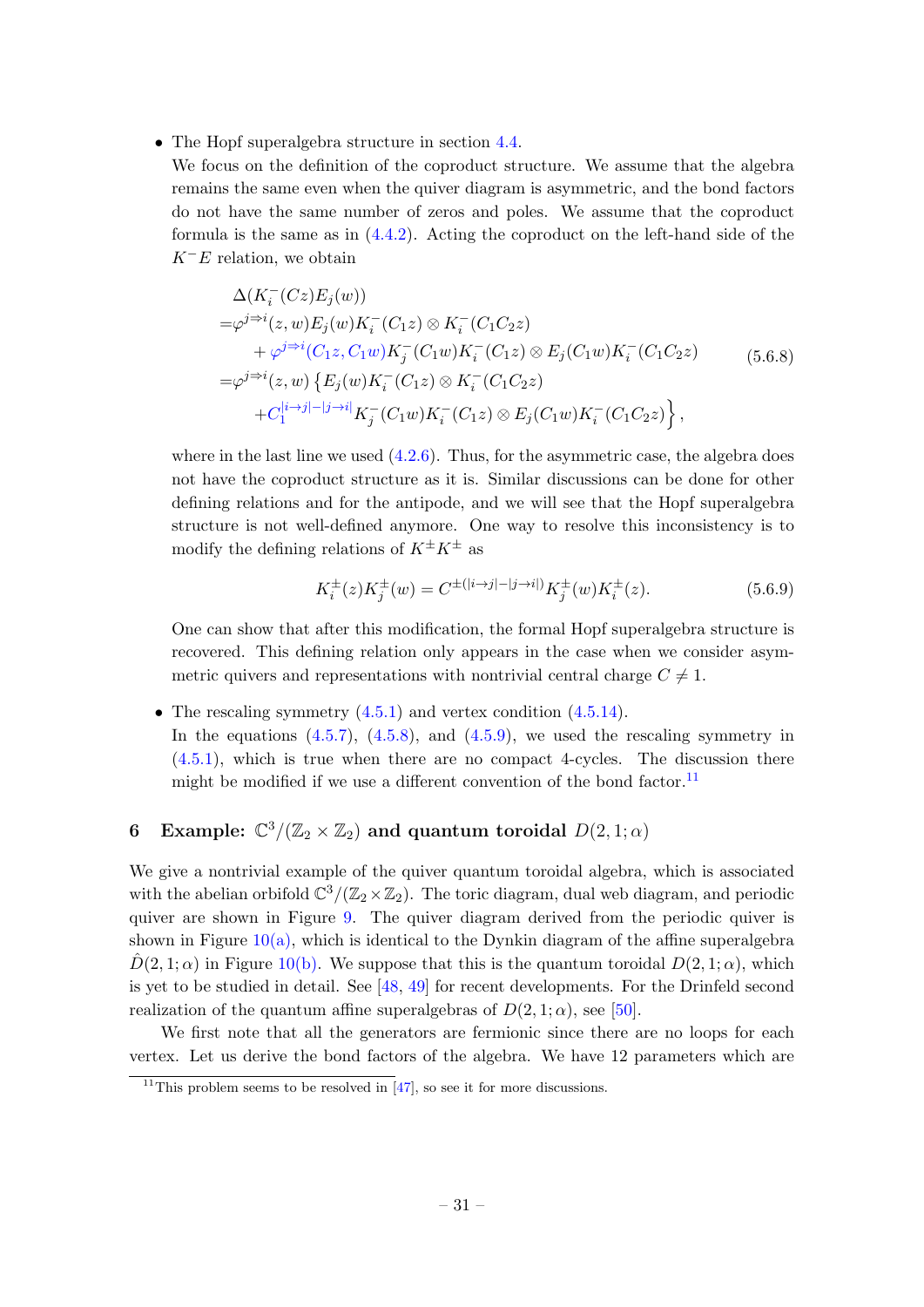<span id="page-33-0"></span>

(a) Toric diagram and dual web diagram. (b) Periodic quiver.

**Figure 9**: Toric diagram, dual web diagram, and periodic quiver of  $\mathbb{C}^3/(\mathbb{Z}_2 \times \mathbb{Z}_2)$ . The six lattice points of the toric diagram are denoted as  $(0, 0)$ ,  $(1, 0)$ ,  $(2, 0)$ ,  $(0, 1)$ ,  $(0, 2)$ , and  $(1, 1).$ 

<span id="page-33-1"></span>

**Figure 10:** Quiver diagram and Dynkin diagram of affine superalgebra  $\hat{D}(2,1;\alpha)$ . We choose all of the simple roots to be fermionic.

assigned as Figure  $9(b)$  and Figure  $10(a)$ . The loop constraints are

$$
r_{13}r_{12}r_{23} = 1, \quad \alpha_1 r_{12}\beta_2 = 1, \quad \beta_2 \alpha_3 l_{23} = 1, \quad \alpha_3 r_{13}\beta_1 = 1, \n\alpha_1 l_{13}\beta_3 = 1, \quad \alpha_2 r_{23}\beta_3 = 1, \quad \alpha_2 l_{12}\beta_1 = 1, \quad l_{23}l_{12}l_{13} = 1.
$$
\n(6.0.1)

We have 8 constraints and 7 of them are independent, so we get 5 parameters after imposing these conditions. The vertex constraints are

$$
\alpha_1 \alpha_2 \alpha_3 = \beta_1 \beta_2 \beta_3, \quad \alpha_1 l_{12} r_{13} = l_{13} r_{12} \beta_1, \n l_{12} \beta_2 r_{23} = r_{12} \alpha_2 l_{23}, \quad \alpha_3 r_{23} l_{13} = r_{13} \beta_3 l_{23}
$$
\n(6.0.2)

and 3 of them are independent. After imposing all of the constraints we get two independent parameters:

$$
\alpha_1 = \beta_1 = l_{23} = r_{23} = q_1,\n\alpha_2 = \beta_2 = l_{13} = r_{13} = q_2,\n\alpha_3 = \beta_3 = l_{12} = r_{12} = q_3,
$$
\n(6.0.3)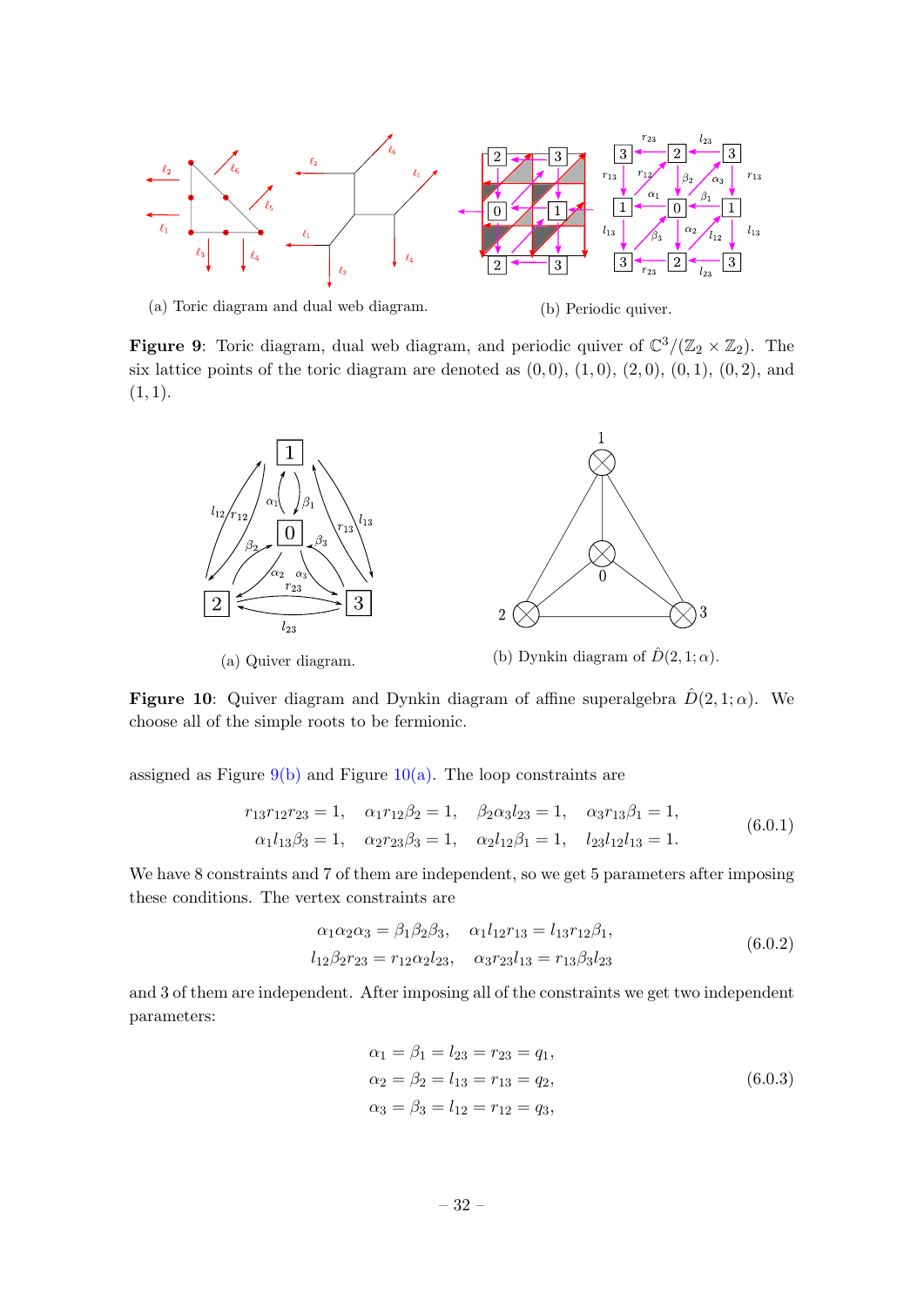with the condition  $q_1q_2q_3 = 1$ . Using these we obtain the bond factors:

<span id="page-34-2"></span>
$$
\varphi^{i \to j}(z, w) = \frac{\phi(q_{ij}; z, w)}{\phi(q_{ij}^{-1}; z, w)},
$$
\n(6.0.4)

<span id="page-34-0"></span>where

$$
q_{ij} = q_{ji} = \begin{cases} q_1 & (i,j) = (0,1), (2,3) \\ q_2 & (i,j) = (0,2), (1,3) \\ q_3 & (i,j) = (0,3), (1,2) \end{cases}
$$



**Figure 11**: Quiver diagram and three-dimensional crystal of  $\mathbb{C}^3/(\mathbb{Z}_2 \times \mathbb{Z}_2)$ . The threedimensional crystal is a plane partition, which is the same as the quantum toroidal  $\mathfrak{gl}_1$ , but the coloring is different. There are four colors: red, blue, yellow, green. Each of them corresponds to the four vertices of the quiver diagram. The origin box is red.

<span id="page-34-1"></span>

**Figure 12:** Slice of the three-dimensional crystal at  $k = 1$  and  $k = 2$ . The coordinates of the boxes are assigned  $(i, j, k)$   $(i, j, k \in \mathbb{Z}_{>0})$ . (a) Patterns of coloring of boxes when  $k = 1$ . (b) Patterns of coloring of boxes when  $k = 2$ .

From the periodic quiver diagram in Figure  $9(b)$ , we obtain the three-dimensional crystal in Figure [11.](#page-34-0) While the shape of the crystal is the same as the plane partition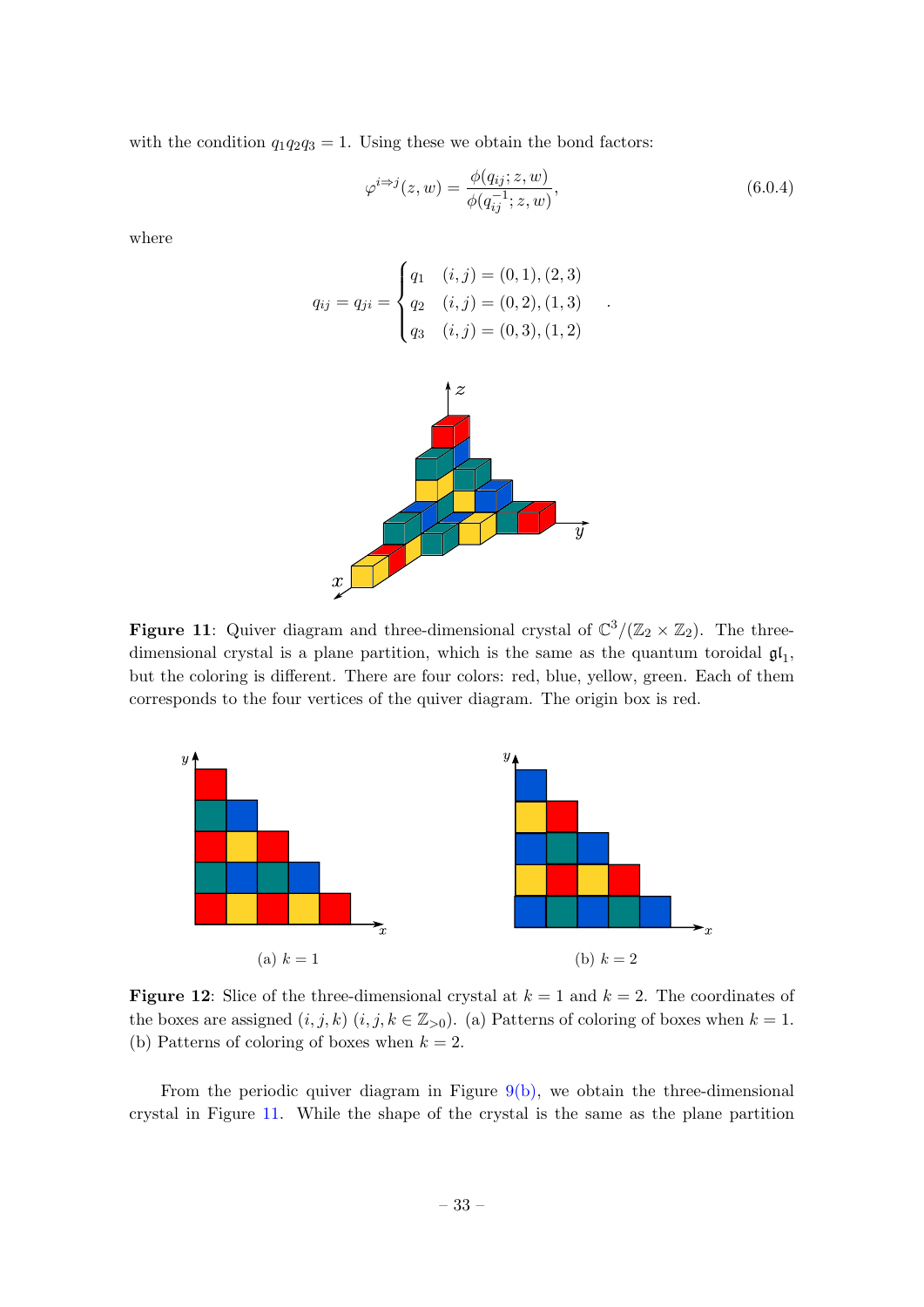representation for the quantum toroidal  $\mathfrak{gl}_1$ , we have four colors (red, blue, green, and yellow) to fill the boxes. Each box is stacked in such a way that no two adjacent boxes have the same color. For example, the red box has yellow boxes next to it in the x direction, green boxes in the y direction, and blue boxes in the z direction (see Figure [11\)](#page-34-0).

Let the three-dimensional coordinates of the boxes be  $(i, j, k)$   $(i, j, k \in \mathbb{Z}_{>0})$ . We note the origin is  $(1, 1, 1)$  and the color is red. Using  $q_1, q_2, q_3$ , the coordinate is written as  $q_1^{i-1}q_2^{j-1}$  $2^{j-1}q_3^{k-1}$ . The  $z=1$  plane has boxes colored as in Figure [12\(a\).](#page-34-1) It is obvious that the color of the box is red when  $i \equiv 1 \pmod{2}$  and  $j \equiv 1$ , yellow when  $i \equiv 0$  and  $j \equiv 1$ , green when  $i \equiv 1$  and  $j \equiv 0$ , and blue when  $i \equiv 0$  and  $j \equiv 0$ . The color of the box in  $(i, j, k)$  can be determined similarly, and it is red when  $i - k \equiv 0$  and  $j - k \equiv 0$ , yellow when  $i - k \equiv 1$ and  $j - k \equiv 0$ , green when  $i - k \equiv 0$  and  $j - k \equiv 1$ , and blue when  $i - k \equiv 1$  and  $j - k \equiv 1$ (see Figure [12\(b\)](#page-34-1) for  $k = 2$ ). We note the equality is understood modulo 2.

As one can see, although the coloring pattern of the boxes is different from the Fock representations of the quantum toroidal  $\mathfrak{gl}_1$  or the quantum toroidal  $\mathfrak{gl}_n$ , the shape itself is the same. Thus, one would like to ask whether it is a representation of the quantum toroidal algebra defined from the bond factors [\(6.0.4\)](#page-34-2). Further studies will be done in [\[51\]](#page-44-9).

#### <span id="page-35-0"></span>7 Summary and Discussions

We defined the quiver quantum toroidal algebra associated with toric Calabi-Yau threefolds without compact 4-cycles. We introduced a central element  $C$  and showed that the algebra is an associative Hopf superalgebra. When the central element C is trivial  $(C = 1)$ , one of the representations is indeed the three-dimensional BPS crystal introduced in [\[45\]](#page-44-0), and the algebra can be bootstrapped following the strategy of [\[34\]](#page-43-10). We leave general discussions for representations with nontrivial central charges of C for future work.

As an example, we introduced a quiver quantum toroidal algebra associated with the orbifold  $\mathbb{C}^3/(\mathbb{Z}_2 \times \mathbb{Z}_2)$ . The quiver diagram is the same as the Dynkin diagram of the affine superalgebra  $D(2, 1; \alpha)$ . We expect the quantum toroidal algebra associated with this affine superalgebra is the one we defined. The three-dimensional crystal of it is the plane partition, which is the same shape as the MacMahon representation of the quantum toroidal  $\mathfrak{gl}_1$ . Although the shape is the same, the coloring of the boxes is different. There are four colors, and each box is stacked in such a way that no two adjacent boxes have the same color. Since this representation is similar to the MacMahon representation of the quantum toroidal  $\mathfrak{gl}_1$ , we expect there are also analogs of "Fock" representations and "vector" representations of the quantum toroidal  $\mathfrak{gl}_1$ . The "Fock" representations should be associated with the  $(x, y)$ ,  $(y, z)$ ,  $(z, x)$  planes of the colored MacMahon representation, while the "vector" representations should be associated with the  $x, y, z$  axes, as the toroidal  $\mathfrak{gl}_1$  case. These properties are discussed in the companion paper [\[51\]](#page-44-9).

Although we focused on the case when there are no compact 4-cycles, the discussions should be extended to arbitrary toric Calabi-Yau threefolds including compact 4-cycles. Since the bond factors do not have the same number of zeros and poles anymore, we expect  $K^{\pm}(z)$  should include all degrees of z, which is a similar situation to the quiver Yangian case [\[34\]](#page-43-10). However, as mentioned in section [5.6,](#page-30-0) we have used the no compact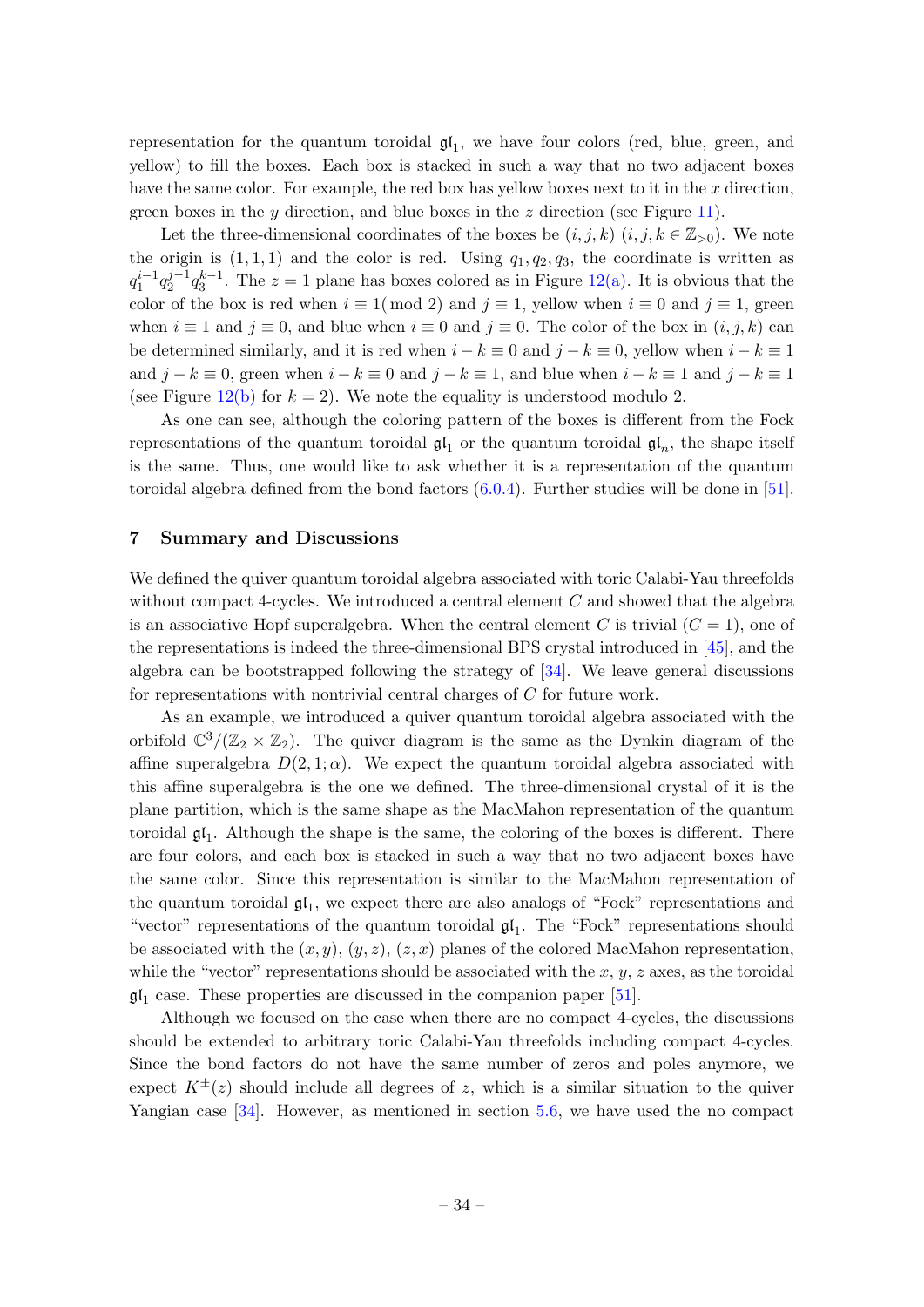4-cycle condition in various places. Thus, modifications of the algebra are necessary for generalizations. We hope to come back to this in the near future. Finally, let us list down some possible directions we hope to clarify.

- Horizontal representations  $(C \neq 1)$ : As mentioned above, the central element C we introduced is still a conjecture. Representations of  $C \neq 1$  are expected to be related directly to the q deformed version of the rational  $W$  algebras, which are associated with truncations of the three-dimensional BPS crystal representation (see section 7 of  $[34]$ . To make it concrete, let us consider the  $\mathbb{C}^3$ -geometry case. The plane partition representation of the affine Yangian  $\mathfrak{gl}_1$  has truncations, and it is understood as a "pit" reduction [\[52\]](#page-44-10). The corresponding algebra is denoted as  $Y_{L,M,N}$ , where  $(L, M, N)$  is the location of the pit, and called corner VOA (CVOA) [\[38\]](#page-43-13). Free field realizations were derived in [\[40,](#page-44-11) [53\]](#page-44-12). We can consider a q-deformation of the CVOA [\[52,](#page-44-10) [54–](#page-44-13)[57\]](#page-44-14), and it is obtained by taking tensor products of Fock representations. These Fock representations are associated with the divisors of  $\mathbb{C}^3$  and have a nontrivial central charge of C. We expect this will be the same situation for general toric Calabi-Yau manifolds. Namely, we expect there are horizontal representations associated with the divisors of the toric Calabi-Yau, and by taking tensor products of them, we can obtain the corresponding q-deformed  $W$  algebra.
- Serre relations, Miki automorphism: In this paper, we omit the discussions of Serre relations and Miki automorphism. Serre relations for  $\mathfrak{gl}_1$ ,  $\mathfrak{gl}_n$ , and  $\mathfrak{gl}_{m|n}$  are already known, but unknown for  $D(2,1;\alpha)$ . Similar discussions of [\[34\]](#page-43-10) might help solve this problem. We also expect there is Miki automorphism relating the vertical representations with the horizontal representations.
- Generalizations to general orbifolds: A new quantum toroidal algebra associated with  $\mathbb{C} \times \mathbb{C}^2/\mathbb{Z}_p$ , where the action of  $\mathbb{Z}_p$  is determined by two integers was introduced in [\[13\]](#page-42-5). We expect we can do a similar deformation of the quantum toroidal algebra of  $\mathfrak{gl}_{m|n}$  and  $D(2,1;\alpha)$ .

## Acknowledgments

<span id="page-36-0"></span>The authors thank Koichi Harada and Yutaka Matsuo for useful discussions. GN is supported in part by FoPM, the University of Tokyo. AW is supported in part by JSPS fellowship, MEXT, and JSR Fellowship, the University of Tokyo.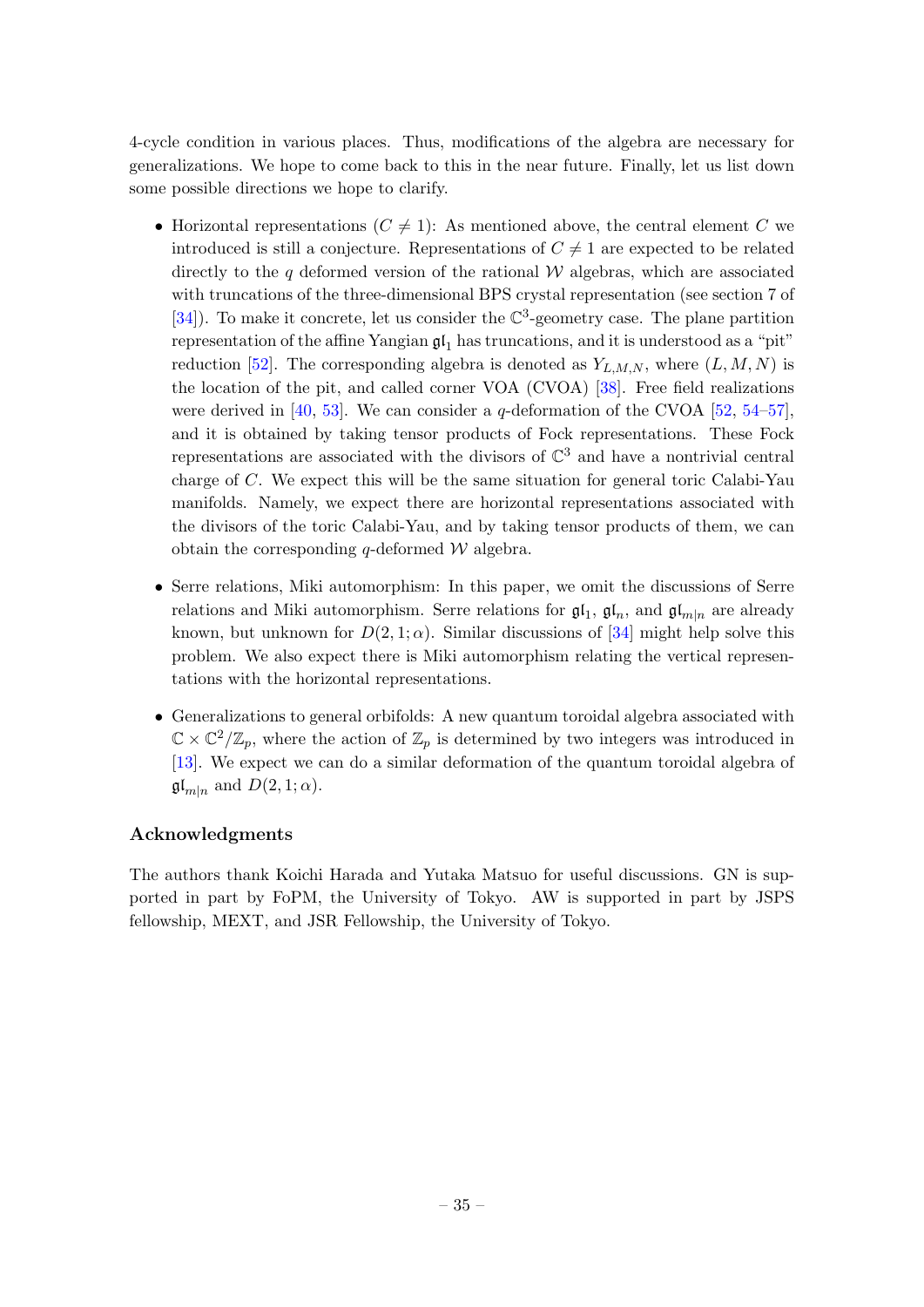## A Convention

We summarize the conventions and few residue formulas used in this paper.

$$
\begin{aligned}\n\phi(a; z, w) &\equiv a^{1/2}z - a^{-1/2}w, \\
\frac{\phi(a; z, w)}{\phi(b; z, w)} &= \frac{a^{1/2}z - a^{-1/2}w}{b^{1/2}z - b^{-1/2}w}, \\
\frac{\phi(a; z, pw)}{\phi(b; z, pw)} &= \frac{\phi(ap^{-1}; z, u)}{\phi(bp^{-1}; z, u)}, \\
\frac{\phi(a; pz, w)}{\phi(b; pz, w)} &= \frac{\phi(ap; z, w)}{\phi(bp; z, w)}\n\end{aligned} \tag{A.0.1}
$$

The formal expansion of the delta function is

$$
\delta(z) = \sum_{n \in \mathbb{Z}} z^n.
$$
\n(A.0.2)

Two formal expansions  $[\quad ]_{\pm}$  are defined as

$$
\left[\frac{1}{\phi(a;z,w)}\right]_+ \equiv \frac{1}{a^{1/2}z} \sum_{n\geq 0} \left(\frac{w}{az}\right)^n, \tag{A.0.3}
$$

$$
\left[\frac{1}{\phi(a;z,w)}\right]_-=\frac{1}{a^{-1/2}w}\sum_{n\geq 0}\left(\frac{az}{w}\right)^n.
$$
\n(A.0.4)

Namely,  $[\phi(a; z, w)]_{\pm}$  are formal expansions of  $(\frac{z}{w})^{\mp 1}$ .

The residue formulas can be defined as the following:

$$
\begin{aligned}\n\left[\frac{\phi(p;z,w)}{\phi(q;z,w)}\right]_{+} - \left[\frac{\phi(p;z,w)}{\phi(q;z,w)}\right]_{-} &= \phi(pq^{-1};1,1)\delta\left(\frac{z}{wq^{-1}}\right) \\
&= \operatorname{Res}_{z=wq^{-1}} \frac{\phi(p;z,w)}{\phi(q;z,w)}\delta\left(\frac{z}{q^{-1}w}\right).\n\end{aligned} \tag{A.0.5}
$$

We note

$$
[\phi(p; z, w)]_{+} - [\phi(p; z, w)]_{-} = 0.
$$
 (A.0.6)

Other useful formulas are

$$
\frac{1}{z^2} \frac{1}{\phi(a; 1, \frac{u}{z})\phi(b; z, \frac{u}{z})} - \frac{1}{\phi(a; z, u)\phi(b; z, u)}
$$
\n
$$
= \frac{1}{u} \left\{ \frac{a}{u} \frac{1}{\phi(ba^{-1}; 1, 1)} \delta\left(\frac{u}{az}\right) + \frac{b}{u} \frac{1}{\phi(ab^{-1}; 1, 1)} \delta\left(\frac{u}{bz}\right) \right\},
$$
\n(A.0.7)

<span id="page-37-0"></span>and

$$
\frac{1}{z}\frac{1}{\phi(a;z,u/z)} - \frac{1}{\phi(a;z,u)} = \frac{a^{\frac{1}{2}}}{u}\delta\left(\frac{u}{az}\right). \tag{A.0.8}
$$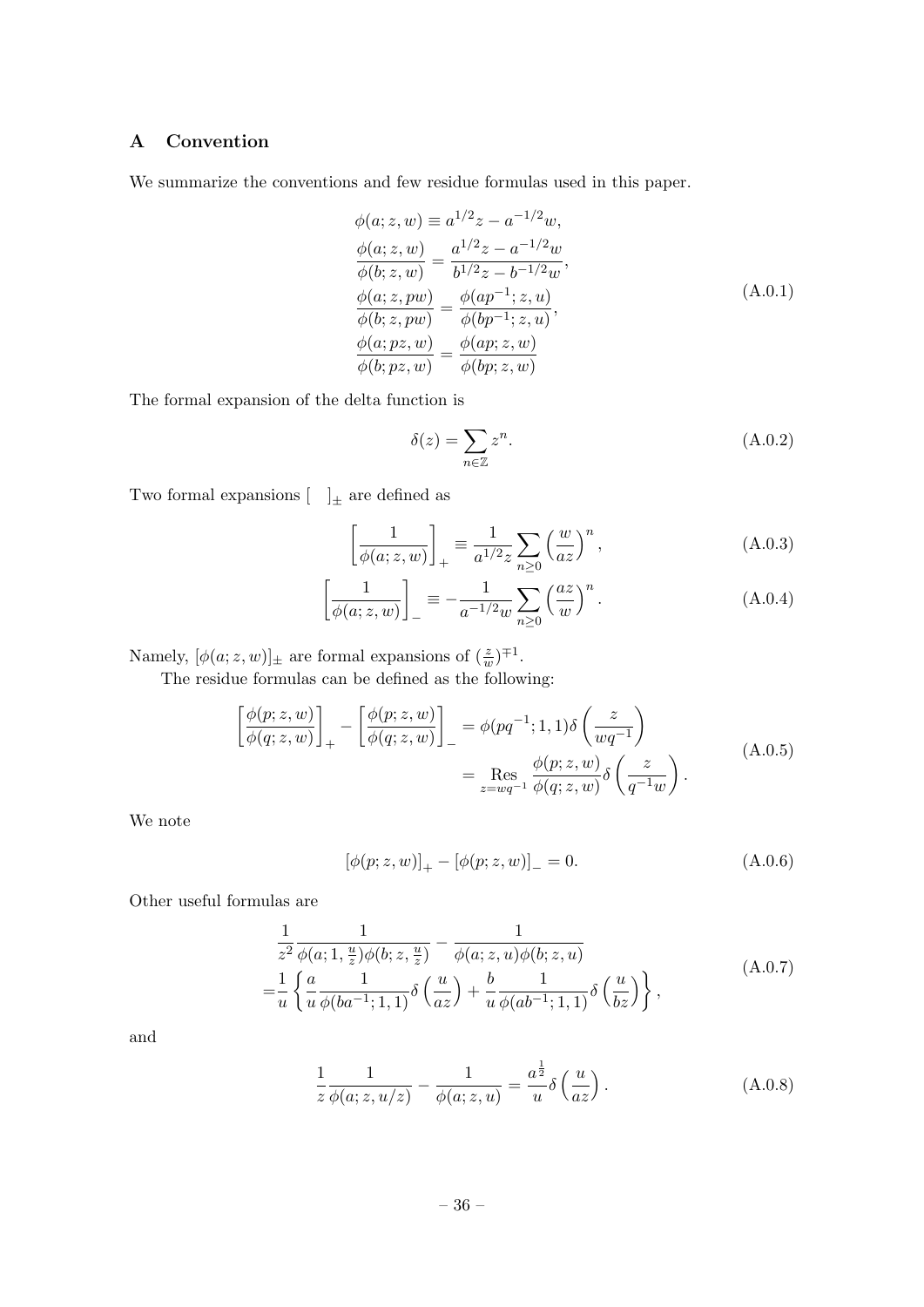## B 3d crystal melting

In Section [2,](#page-3-0) quiver Yangian was defined by a quiver diagram and loop constraints. The quiver diagram and loop constraints are constructed from a toric diagram [\[34,](#page-43-10) [45\]](#page-44-0). In this Appendix, we summarize this procedure<sup>[12](#page-38-1)</sup>. See [\[45\]](#page-44-0) for details and physical interpretations.



## <span id="page-38-2"></span><span id="page-38-0"></span>B.1 From toric diagram to quiver diagram

Figure 13: Toric diagram, web diagram, brane configuration, and quiver diagram for the Suspended Pinch Point (SPP) singularity. (a) Toric diagram for the SPP. (b) The web diagram of the SPP. It is dual to the toric diagram. The red arrows are called external lines from now on. (c) The rectangle is a fundamental domain of the torus  $\mathbb{T}^2$  and the boundary is identified periodically. The red lines physically correspond to NS5-branes, which divide the fundamental domain into several domains: dark gray, light gray, and white. The white regions are assigned vertices, and there are arrows between each vertex. The orientation of the arrows is defined so that the light gray domain is always on the left of the arrowhead. (d) Quiver diagram obtained from the brane configuration.

We start with a toric diagram and draw an outward red line perpendicular to each arrow of the toric diagram. Each red lines express an NS5-brane, and the direction of the arrows means the direction of the NS5-brane. These correspond to the external lines of the web diagram in the context of the topological string.

<span id="page-38-1"></span> $12$ The brane configuration of toric CY 3-folds and its relation with the quiver diagram was originally introduced in [\[58\]](#page-44-15).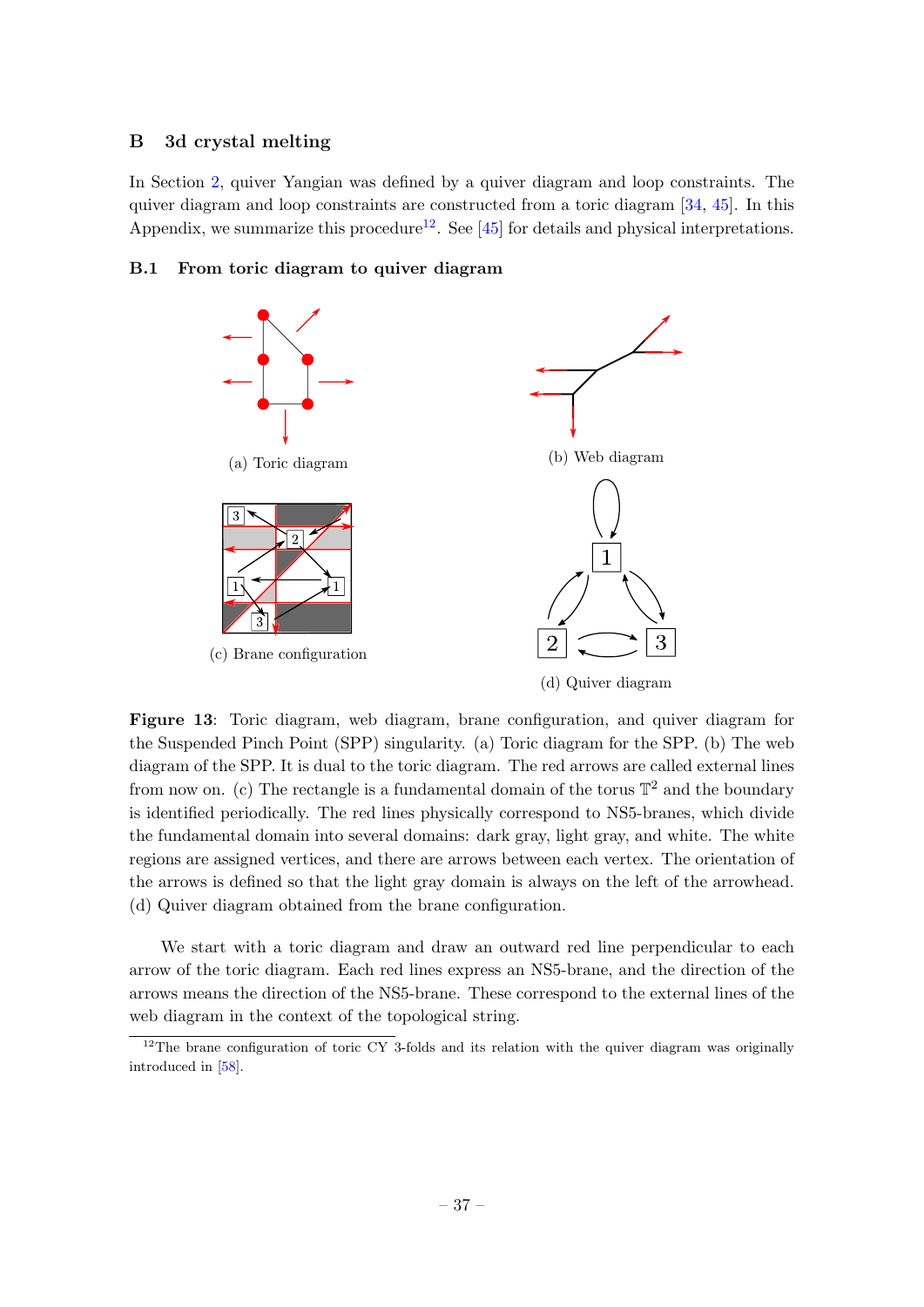Brane configuration Now that we know how many NS5-branes we have and which direction they face, we consider their configuration on a torus  $\mathbb{T}^2$ . First, we draw a periodic square region where the top and bottom, left and right, are identical, which expresses a torus.

Next, we place the red lines corresponding to the arrows of the toric diagram, which express NS5-branes. Because of the constraint on NS5-charge, arbitrary configurations of NS5-branes are not allowed. To describe the constraint, we paint each region white, dark gray, or light gray as an indicator of the NS5-branes orientation. We paint dark gray if the red boundary lines are all counter-clockwise, light gray if all clockwise, and white otherwise.

The constraints on the placement of the red lines are as follows:

- Two lines can intersect, but three or more lines must not intersect at a single point.
- White regions can connect by points, but not by lines.

If any of the above conditions are not satisfied, we need to change the configuration of the red lines to satisfy them.

Quiver diagram Taking the low energy limit in this brane configuration, we obtain the quiver gauge theory. The quiver diagram characterizes the quiver gauge theory.

Each white region in the brane configuration corresponds to the vector multiplet in the quiver gauge theory, and each connection between the white regions corresponds to the chiral multiplet. In other words, we obtain the quiver diagram by denoting the white regions as vertices and the connections between them as arrows.

We assign numbers  $1, 2, \cdots, |Q_0|$  to each white region to distinguish the vertices. We denote the set of these vertices by  $Q_0$ . Next, we draw arrows between the regions of  $Q_0$ connected by a single point (not by a line) on the brane configuration. The orientation of the arrows is chosen so that the dark (resp. light) gray region is always on the right (resp. left) of the arrowhead. We denote the set of these arrows by  $Q_1$ . After writing down  $Q_0$  and  $Q_1$  on the torus, one will see that the two-dimensional surface of the torus is decomposed into areas surrounded by the arrows of  $Q_1$ . We denote the set of these areas as  $Q_2$ . The element of  $Q_2$  is identified with the sequence of arrows surrounding it. The quiver diagram Q is the combination of  $Q_0$ ,  $Q_1$ , and  $Q_2$ , <sup>[13](#page-39-1)</sup>

$$
Q = (Q_0, Q_1, Q_2). \tag{B.1.1}
$$

We take the  $\mathbb{C}^3$  geometry for an example (see Figure [14\)](#page-40-2). In this case, we only have one vertex  $Q_0 = \{1\}$  and three arrows  $Q_1 = \{1 \stackrel{1}{\rightarrow} 1, 1 \stackrel{2}{\rightarrow} 1, 1 \stackrel{3}{\rightarrow} 1\}$ . The areas decomposed by the arrows are the blue and green region, and they are identified with the sequences of arrows  $1 \stackrel{1}{\rightarrow} 1 \stackrel{2}{\rightarrow} 1 \stackrel{3}{\rightarrow} 1$  and  $1 \stackrel{3}{\rightarrow} 1 \stackrel{2}{\rightarrow} 1 \stackrel{1}{\rightarrow} 1$  respectively.

<span id="page-39-1"></span><span id="page-39-0"></span><sup>&</sup>lt;sup>13</sup>While the combination of  $Q_0$  and  $Q_1$  is usually called a quiver diagram,  $Q_2$  is also obtained from a toric diagram, so this paper calls  $(Q_0, Q_1, Q_2)$  a quiver diagram for convenience.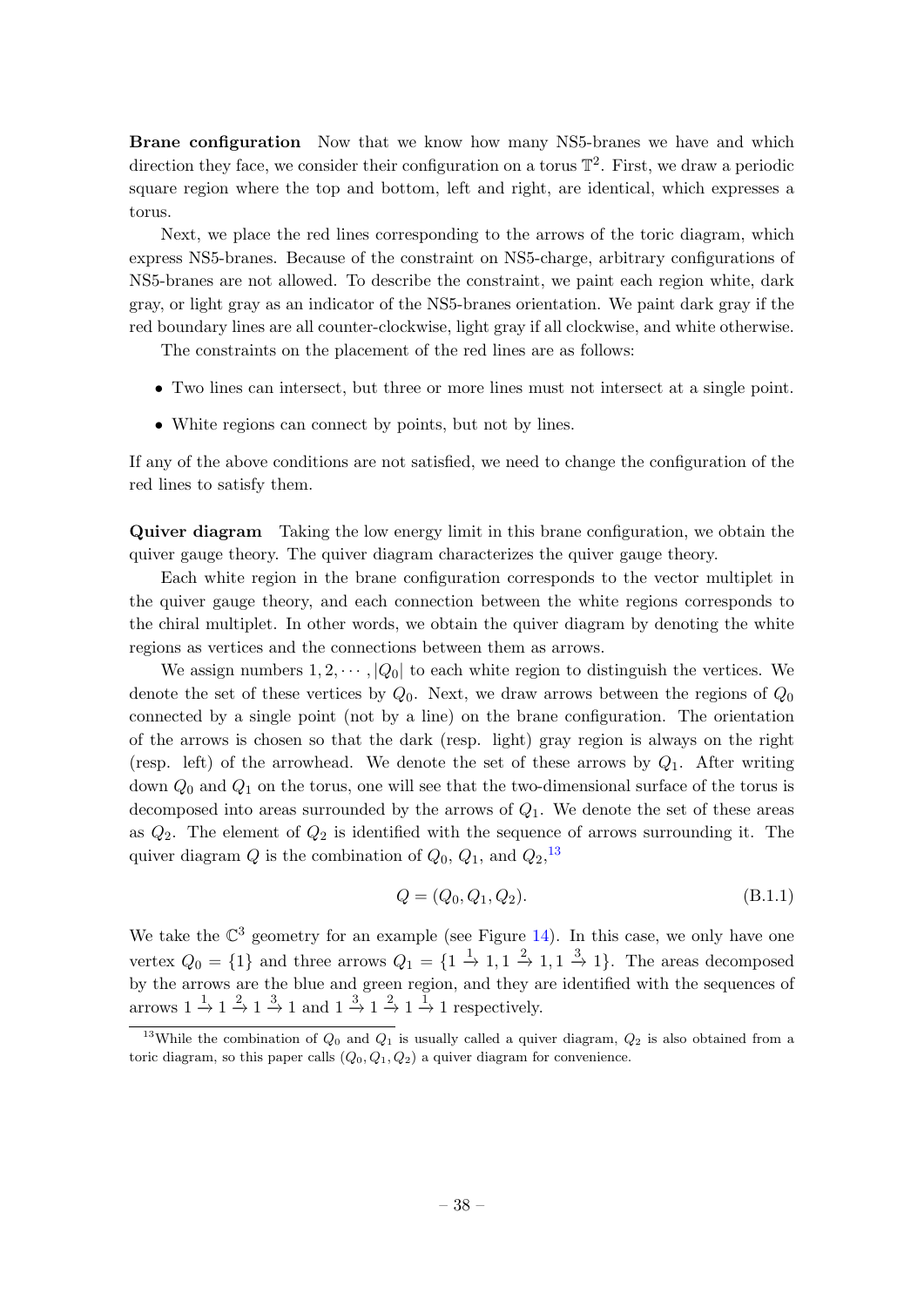<span id="page-40-2"></span>

**Figure 14:**  $Q_0$ ,  $Q_1$ ,  $Q_2$  of the  $\mathbb{C}^3$  geometry. There is only one vertex here,  $Q_0 = \{1\}$ . The set of arrows connecting vertices are  $Q_1 = \{1 \stackrel{1}{\rightarrow} 1, 1 \stackrel{2}{\rightarrow} 1, 1 \stackrel{3}{\rightarrow} 1\}$ . Since we are considering the torus, which means we are identifying the boundaries, the vertices and edges on the boundaries are identified. We have two elements of  $Q_2$  and they are the blue and green region. They are identified with the closed loop of arrows  $1 \stackrel{1}{\rightarrow} 1 \stackrel{2}{\rightarrow} 1 \stackrel{3}{\rightarrow} 1$  and  $1 \stackrel{3}{\rightarrow} 1 \stackrel{2}{\rightarrow} 1 \stackrel{1}{\rightarrow} 1$  respectively. Thus,  $Q_2 = \{1 \stackrel{1}{\rightarrow} 1 \stackrel{2}{\rightarrow} 1 \stackrel{3}{\rightarrow} 1, 1 \stackrel{3}{\rightarrow} 1 \stackrel{2}{\rightarrow} 1 \stackrel{1}{\rightarrow} 1\}$ .

#### B.2 Loop constraints

Each white region in the brane configuration corresponds to an atom in the 3d crystal. Then, a path along with the arrows on the brane configuration corresponds to a route in the 3d crystal. From only the quiver diagram, it is impossible to distinguish between the case where the route wraps around the torus non-trivially and the route loops around the same point. We introduce loop constraints to supplement such information.

Each element of  $Q_2$  defines a loop constraint. For the  $\mathbb{C}^3$  geometry, the parameter  $h_{11}^{(i)}$ 11 is associated to the arrow  $1 \stackrel{i}{\rightarrow} 1$  (see section [2\)](#page-3-0), and there is only one independent loop constraint

$$
h_{11}^{(1)} + h_{11}^{(2)} + h_{11}^{(3)} = 0.
$$
 (B.2.1)

One might think that we obtain two loop constraints from both the blue and green regions, but since we are considering the torus, after imposing one constraint on the blue (resp. green) region, the other constraint on the green (resp. blue) region will be automatically satisfied.

One can do the same thing for Figure [13](#page-38-2) and obtain loop constraints [\(2.2.4\)](#page-5-3)-[\(2.2.7\)](#page-5-6).

## <span id="page-40-0"></span>C KK relation and KE relation

## <span id="page-40-1"></span>C.1 KK relation

Since  $K_i^{\pm}(z)$  acts diagonally on the crystal configuration  $\Lambda$ ,

$$
K_i^{\pm}(z)K_j^{\pm}(w) \left| \Lambda \right\rangle = K_j^{\pm}(w)K_i^{\pm}(z) \left| \Lambda \right\rangle \tag{C.1.1}
$$

we obtain

$$
K_i^{\pm}(z)K_j^{\pm}(w) = K_j^{\pm}(w)K_i^{\pm}(z). \tag{C.1.2}
$$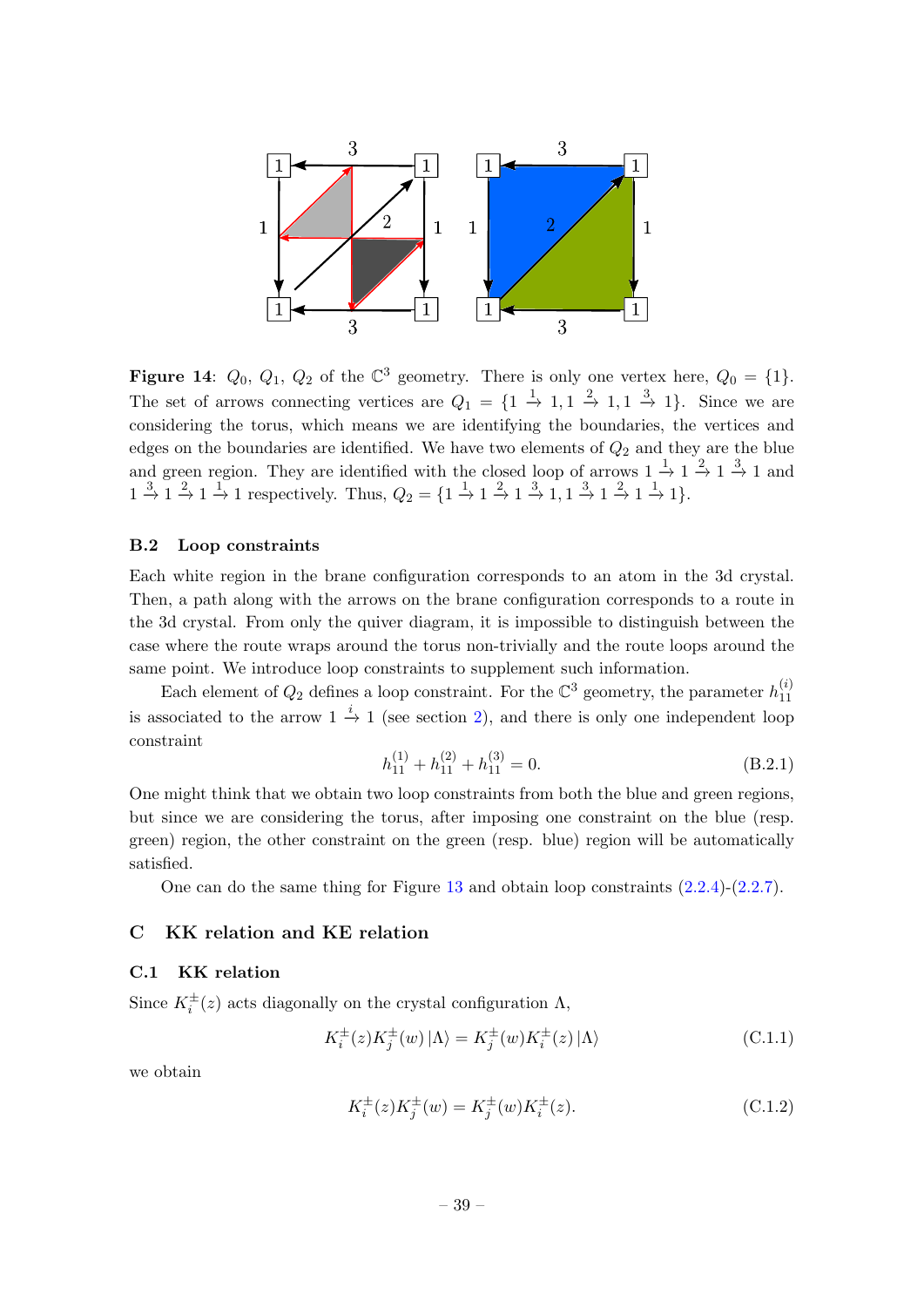The property that  $K_i^{\pm}(z)$  acts diagonally on the crystal configuration is one of the consequence of setting one of the central charges  $C = 1$  in  $(4.2.2)$ . Since we are considering a representation with  $C = 1$ , the KE relation of  $K_i^+(z)$  and  $K_i^-(z)$  are the same, and we express either of them as  $K_i(z)$ . We also omit the sign  $[-]_{\pm}$ .

#### <span id="page-41-0"></span>C.2 KE and KF relation

Apply first  $E_i(w)$  and then  $K_i(z)$ , then we get

$$
K_i(z)E_j(w) |\Lambda\rangle
$$
  
= 
$$
\sum_{\substack{j \in \text{Add}(\Lambda)}} \Psi_{\Lambda + \boxed{j}}^{(i)}(z, u) \epsilon(\Lambda \to \Lambda + \boxed{j}) \sqrt{p^{(j)} \operatorname{Res}_{x = uq} \Psi_{\Lambda}^{(j)}(x, u)} \delta\left(\frac{w}{uq(\boxed{j})}\right) |\Lambda + \boxed{j} \rangle.
$$
 (C.2.1)

Applying the operators in a different order gives

$$
E_j(w)K_i(z) |\Lambda\rangle
$$
  
= 
$$
\sum_{\substack{j \in \text{Add}(\Lambda)}} \Psi_{\Lambda}^{(i)}(z, u) \epsilon(\Lambda \to \Lambda + \boxed{j}) \sqrt{p^{(j)} \operatorname{Res}_{x = uq(\boxed{j})} \Psi_{\Lambda}^{(j)}(x, u) \delta \left(\frac{w}{uq(\boxed{j})}\right) |\Lambda + \boxed{j} \quad (C.2.2)
$$

Using  $(5.4.8)$ , we will see

$$
\Psi_{\Lambda + [j]}^{(i)}(z, u)\delta\left(\frac{w}{uq(j)}\right) = \varphi^{j \Rightarrow i}(z, uq(j))\Psi_{\Lambda}^{(i)}(z, u)\delta\left(\frac{w}{uq(j)}\right)
$$
\n
$$
= \varphi^{j \Rightarrow i}(z, w)\Psi_{\Lambda}^{(i)}(z, u)\delta\left(\frac{w}{uq(j)}\right)
$$
\n(C.2.3)

and obtain

$$
K_i(z)E_j(w) = \varphi^{j \to i}(z, w)E_j(w)K_i(z). \tag{C.2.4}
$$

Similarly we obtain the relation of  $K_i(z)$  and  $F_i(w)$ :

$$
K_i(z)F_j(w) = (\varphi^{j \to i}(z, w))^{-1}F_j(w)K_i(z).
$$
\n(C.2.5)

## References

- <span id="page-41-1"></span>[1] N. A. Nekrasov, Seiberg-Witten prepotential from instanton counting, Adv. Theor. Math. Phys. 7 (2003), no. 5 831-864, [[hep-th/0206161](http://arxiv.org/abs/hep-th/0206161)].
- <span id="page-41-2"></span>[2] L. F. Alday, D. Gaiotto, and Y. Tachikawa, Liouville Correlation Functions from Four-dimensional Gauge Theories, Lett.Math.Phys. 91 (2010) 167–197, [[arXiv:0906.3219](http://arxiv.org/abs/0906.3219)].
- <span id="page-41-3"></span>[3] O. Schiffmann and E. Vasserot, Cherednik algebras, W algebras and the equivariant cohomology of the moduli space of instantons on  $A^2$ ,  $arXiv:1202.2756$ .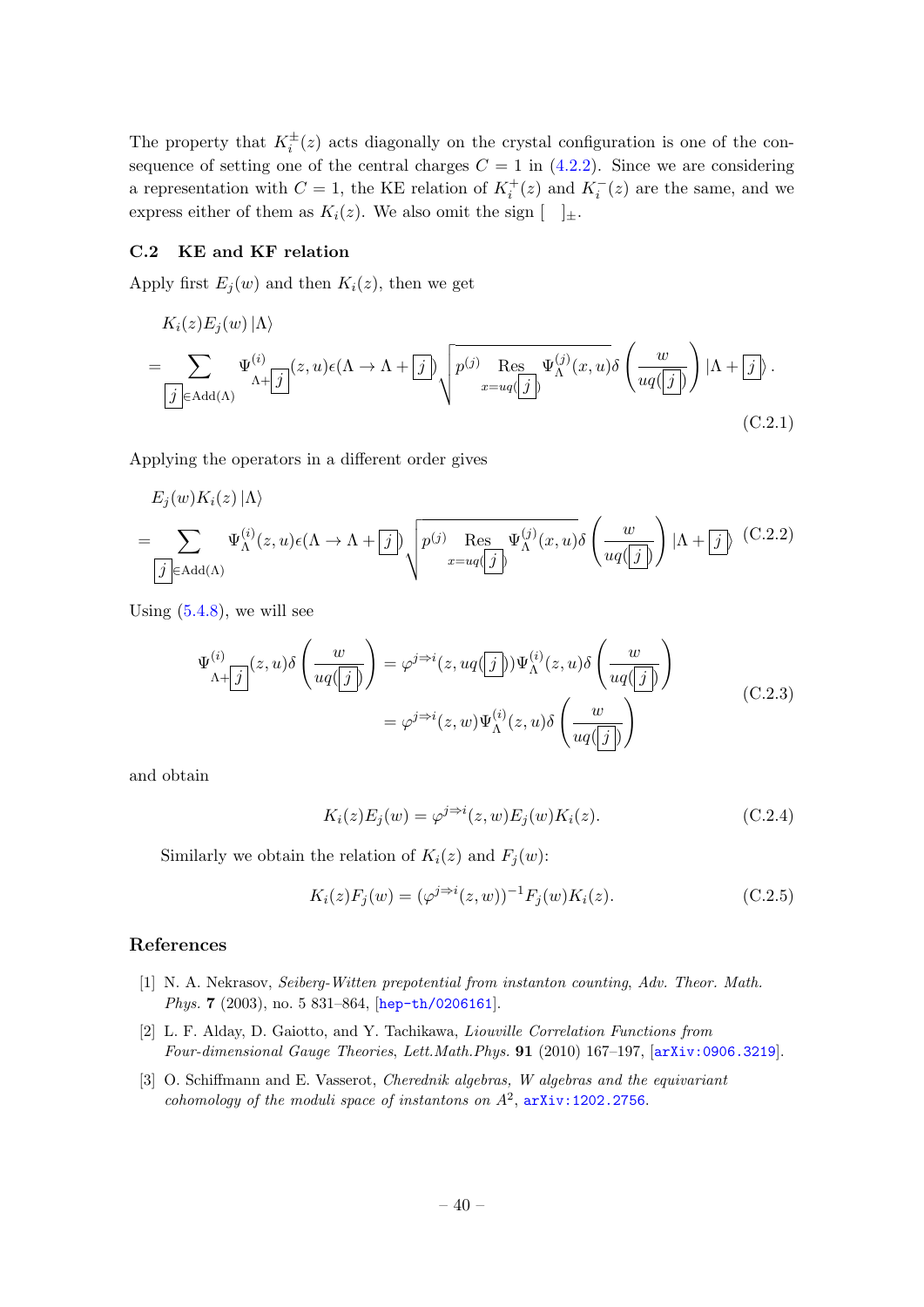- [4] H. Nakajima, Heisenberg Algebra and Hilbert Schemes of Points on Projective Surfaces, Annals of Mathematics 145 (1997), no. 2 379–388.
- <span id="page-42-0"></span>[5] D. Maulik and A. Okounkov, *Quantum Groups and Quantum Cohomology*, [arXiv:1211.1287](http://arxiv.org/abs/1211.1287).
- <span id="page-42-1"></span>[6] H. Awata, H. Kubo, S. Odake, and J. Shiraishi, Quantum deformation of the W(N) algebra, in Extended and Quantum Algebras and their Applications to Physics Tianjin, China, August 19-24, 1996, 1996. [q-alg/9612001](http://arxiv.org/abs/q-alg/9612001).
- [7] H. Awata, H. Kubo, S. Odake, and J. Shiraishi, Quantum W(N) algebras and Macdonald polynomials, Commun. Math. Phys. 179 (1996) 401–416, [[q-alg/9508011](http://arxiv.org/abs/q-alg/9508011)].
- [8] B. Feigin and E. Frenkel, *Quantum W algebras and elliptic algebras*, *Commun. Math. Phys.* 178 (1996) 653–678, [[q-alg/9508009](http://arxiv.org/abs/q-alg/9508009)].
- <span id="page-42-2"></span>[9] J. Shiraishi, H. Kubo, H. Awata, and S. Odake, A Quantum deformation of the Virasoro algebra and the Macdonald symmetric functions, Lett. Math. Phys. 38 (1996) 33–51, [[q-alg/9507034](http://arxiv.org/abs/q-alg/9507034)].
- <span id="page-42-3"></span>[10] H. Awata, B. Feigin, and J. Shiraishi, Quantum Algebraic Approach to Refined Topological Vertex, JHEP 03 (2012) 041, [[arXiv:1112.6074](http://arxiv.org/abs/1112.6074)].
- [11] T. Kimura and V. Pestun, Quiver W-algebras, Lett. Math. Phys. 108 (2018), no. 6 1351–1381, [[arXiv:1512.08533](http://arxiv.org/abs/1512.08533)].
- [12] J.-E. Bourgine, M. Fukuda, K. Harada, Y. Matsuo, and R.-D. Zhu, (p, q)-webs of DIM representations, 5d  $\mathcal{N} = 1$  instanton partition functions and gq-characters, JHEP 11 (2017) 034, [[arXiv:1703.10759](http://arxiv.org/abs/1703.10759)].
- <span id="page-42-5"></span>[13] J.-E. Bourgine and S. Jeong, New quantum toroidal algebras from  $5D \mathcal{N} = 1$  instantons on orbifolds, JHEP 05 (2020) 127, [[arXiv:1906.01625](http://arxiv.org/abs/1906.01625)].
- [14] J.-E. Bourgine, M. Fukuda, Y. Matsuo, H. Zhang, and R.-D. Zhu, Coherent states in quantum  $W_{1+\infty}$  algebra and qq-character for 5d Super Yang-Mills, PTEP 2016 (2016), no. 12 123B05, [[arXiv:1606.08020](http://arxiv.org/abs/1606.08020)].
- [15] J.-E. Bourgine, M. Fukuda, Y. Matsuo, and R.-D. Zhu, Reflection states in Ding-Iohara-Miki algebra and brane-web for D-type quiver, JHEP  $12$  (2017) 015, [[arXiv:1709.01954](http://arxiv.org/abs/1709.01954)].
- [16] H. Awata, H. Kanno, T. Matsumoto, A. Mironov, A. Morozov, A. Morozov, Y. Ohkubo, and Y. Zenkevich, Explicit examples of DIM constraints for network matrix models, Journal of High Energy Physics 2016 (Jul, 2016).
- [17] H. Awata, H. Kanno, A. Mironov, A. Morozov, A. Morozov, Y. Ohkubo, and Y. Zenkevich, Anomaly in RTT relation for DIM algebra and network matrix models, Nuclear Physics B 918 (May, 2017) 358–385.
- [18] H. Awata, H. Kanno, A. Mironov, A. Morozov, A. Morozov, Y. Ohkubo, and Y. Zenkevich, Generalized Knizhnik-Zamolodchikov equation for Ding-Iohara-Miki algebra, Physical Review D 96 (Jul, 2017).
- [19] H. Awata, H. Kanno, A. Mironov, A. Morozov, K. Suetake, and Y. Zenkevich,  $(q, t)$ -KZ equations for quantum toroidal algebra and Nekrasov partition functions on ALE spaces, Journal of High Energy Physics 2018 (Mar, 2018).
- <span id="page-42-4"></span>[20] K. Harada, Quantum deformation of Feigin-Semikhatov's W-algebras and 5d AGT correspondence with a simple surface operator, [arXiv:2005.14174](http://arxiv.org/abs/2005.14174).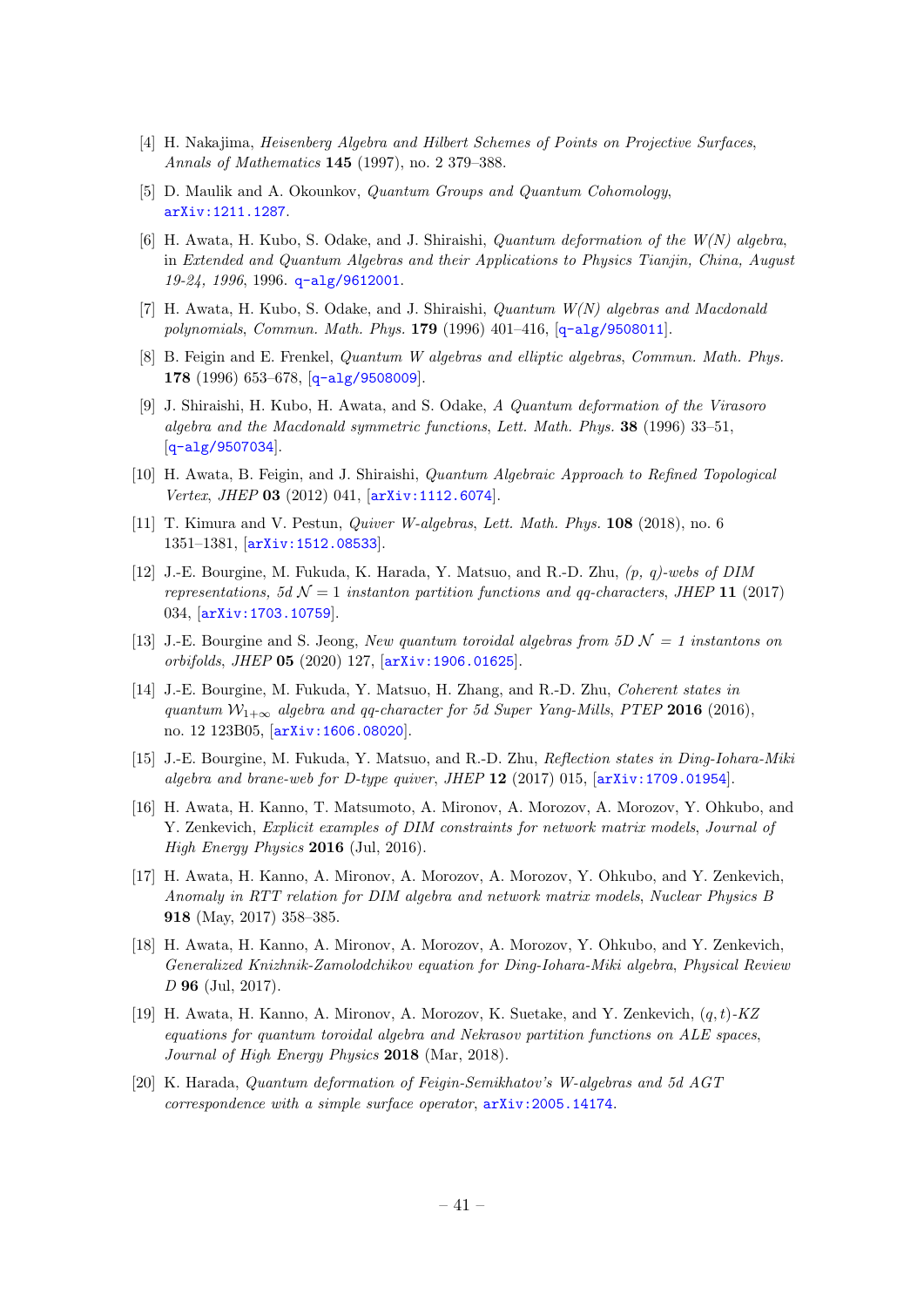- <span id="page-43-0"></span>[21] H. Awata and Y. Yamada, Five-dimensional AGT conjecture and the deformed Virasoro algebra, Journal of High Energy Physics  $2010$  (2010), no. 1 1–11,  $[\text{arXiv:0910.4431}]$  $[\text{arXiv:0910.4431}]$  $[\text{arXiv:0910.4431}]$ .
- [22] H. Awata and Y. Yamada, Five-Dimensional AGT Relation and the Deformed beta-Ensemble, Progress of Theoretical Physics 124 (Aug, 2010) 227–262.
- [23] S. Yanagida, Five-dimensional SU(2) AGT conjecture and recursive formula of deformed Gaiotto state, Journal of Mathematical Physics 51 (Dec, 2010) 123506.
- <span id="page-43-1"></span>[24] H. Awata, B. Feigin, A. Hoshino, M. Kanai, J. Shiraishi, and S. Yanagida, Notes on Ding-Iohara algebra and AGT conjecture, 2011.
- <span id="page-43-2"></span>[25] J.-t. Ding and K. Iohara, Generalization and deformation of Drinfeld quantum affine algebras, Lett. Math. Phys. 41 (1997) 181–193.
- <span id="page-43-11"></span>[26] K. Miki, A (q,  $\gamma$ ) analog of the  $W_{1+\infty}$  algebra, Journal of Mathematical Physics 48 (2007), no. 12 3520.
- [27] B. Feigin, E. Feigin, M. Jimbo, T. Miwa, and E. Mukhin, *Quantum continuous*  $ql(\infty)$ *:* Tensor products of Fock modules and  $W_n$  characters, Kyoto Journal of Mathematics 51 (2011), no. 2 365–392, [[arXiv:1002.3113](http://arxiv.org/abs/1002.3113)].
- <span id="page-43-12"></span>[28] B. Feigin, E. Feigin, M. Jimbo, T. Miwa, E. Mukhin, et al., *Quantum continuous*  $gl(\infty)$ : Semiinfinite construction of representations, Kyoto Journal of Mathematics 51 (2011), no. 2 337–364, [[arXiv:1002.3100](http://arxiv.org/abs/1002.3100)].
- <span id="page-43-3"></span>[29] B. Feigin, M. Jimbo, T. Miwa, and E. Mukhin, *Quantum toroidal*  $gl_1$ *-algebra: Plane* partitions, Kyoto Journal of Mathematics 52 (Jan, 2012).
- <span id="page-43-4"></span>[30] B. Feigin, M. Jimbo, T. Miwa, and E. Mukhin, Representations of quantum toroidal  $q_l(n)$ , Journal of Algebra 380 (2013) 78–108, [[arXiv:1204.5378](http://arxiv.org/abs/1204.5378)].
- <span id="page-43-5"></span>[31] L. Bezerra and E. Mukhin, Quantum toroidal algebra associated with  $\mathfrak{gl}_{m|n}$ , [arXiv:1904.07297](http://arxiv.org/abs/1904.07297).
- <span id="page-43-6"></span>[32] M. Rapcak, Y. Soibelman, Y. Yang, and G. Zhao, Cohomological Hall algebras, vertex algebras and instantons, Commun. Math. Phys. 376 (2019), no. 3 1803–1873, [[arXiv:1810.10402](http://arxiv.org/abs/1810.10402)].
- [33] M. Rapcak, Y. Soibelman, Y. Yang, and G. Zhao, *Cohomological Hall algebras and perverse* coherent sheaves on toric Calabi-Yau 3-folds, [arXiv:2007.13365](http://arxiv.org/abs/2007.13365).
- <span id="page-43-10"></span>[34] W. Li and M. Yamazaki, Quiver Yangian from Crystal Melting, JHEP 11 (2020) 035, [[arXiv:2003.08909](http://arxiv.org/abs/2003.08909)].
- <span id="page-43-7"></span>[35] D. Galakhov and M. Yamazaki, Quiver Yangian and Supersymmetric Quantum Mechanics, [arXiv:2008.07006](http://arxiv.org/abs/2008.07006).
- <span id="page-43-8"></span>[36] A. Tsymbaliuk, The affine Yangian of  $q_l$ <sub>1</sub> revisited, Advances in Mathematics **304** (2017) 583–645, [[arXiv:1404.5240](http://arxiv.org/abs/1404.5240)].
- <span id="page-43-9"></span>[37] T. Procházka, W-symmetry, topological vertex and affine Yangian, JHEP 10 (2016) 077, [[arXiv:1512.07178](http://arxiv.org/abs/1512.07178)].
- <span id="page-43-13"></span>[38] D. Gaiotto and M. Rapčák, Vertex Algebras at the Corner, JHEP 01 (2019) 160, [[arXiv:1703.00982](http://arxiv.org/abs/1703.00982)].
- [39] T. Procházka and M. Rapčák, Webs of W-algebras, JHEP 11 (2018) 109, [[arXiv:1711.06888](http://arxiv.org/abs/1711.06888)].